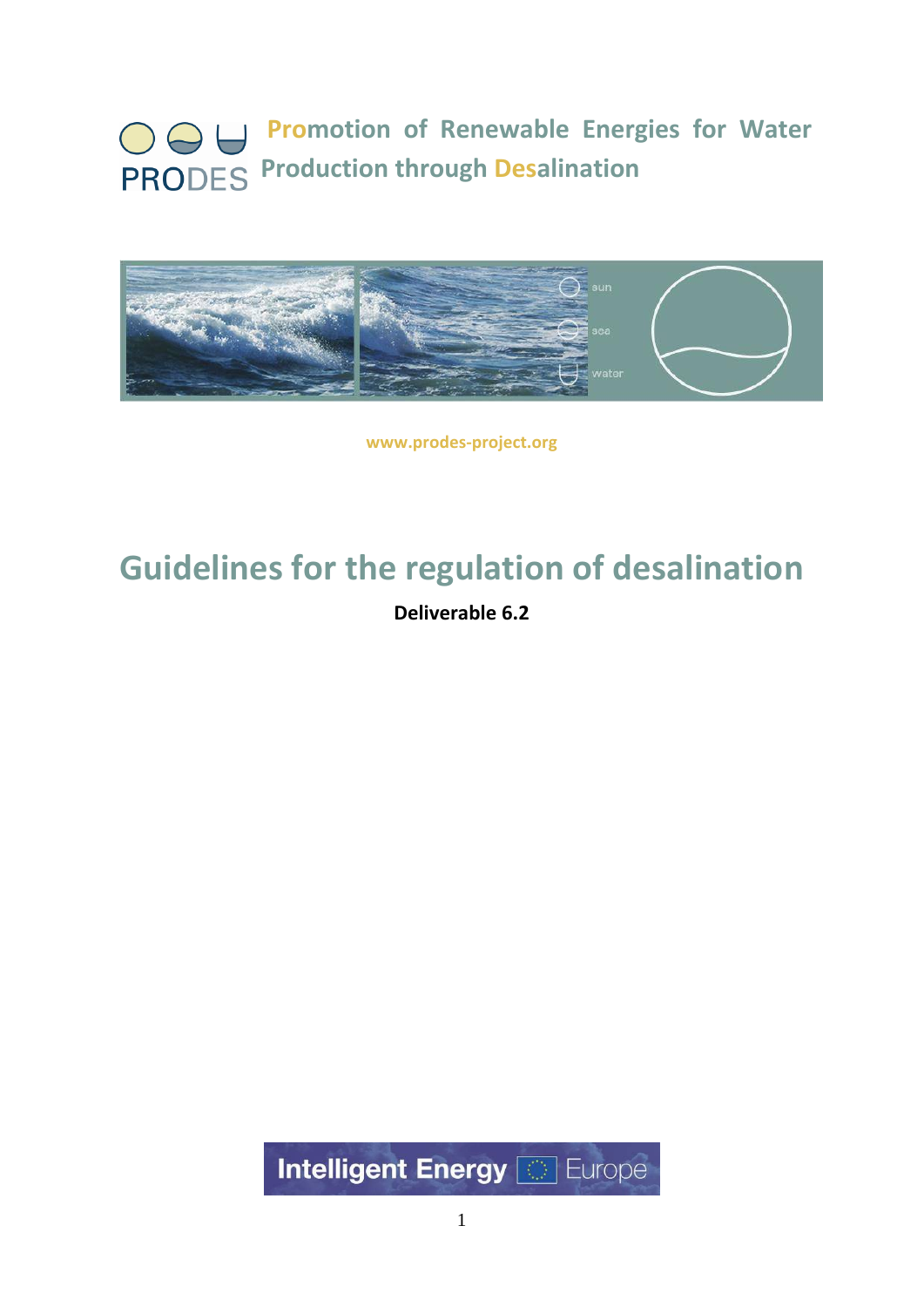# **Acknowledgements**

This publication has been produced as part of the ProDes project. The logos of the partners cooperating in this project are shown below and further information about them and the project is available on [www.prodes](http://www.prodes-project.org/)‐project.org

This report has been based on the work of Ms Franziska Just, who carried out this study in part fulfilment of the requirements for the award of the degree of Master of Science in Renewable Energy & Resource Management from the University of Glamorgan. The supervisors of the thesis were Prof. Richard Dinsdale and Dr. Sandra Esteves. The work was guided and supported by the responsible personnel of WIP, the ProDes project coordinator.





ProDes is co-financed by the Intelligent Energy for Europe programme (contract number IEE/07/781/SI2.499059)

The sole responsibility for the content of this document lies with the authors. It does not necessarily reflect the opinion of the European Communities. The European Commission is not responsible for any use that may be made of the information contained therein.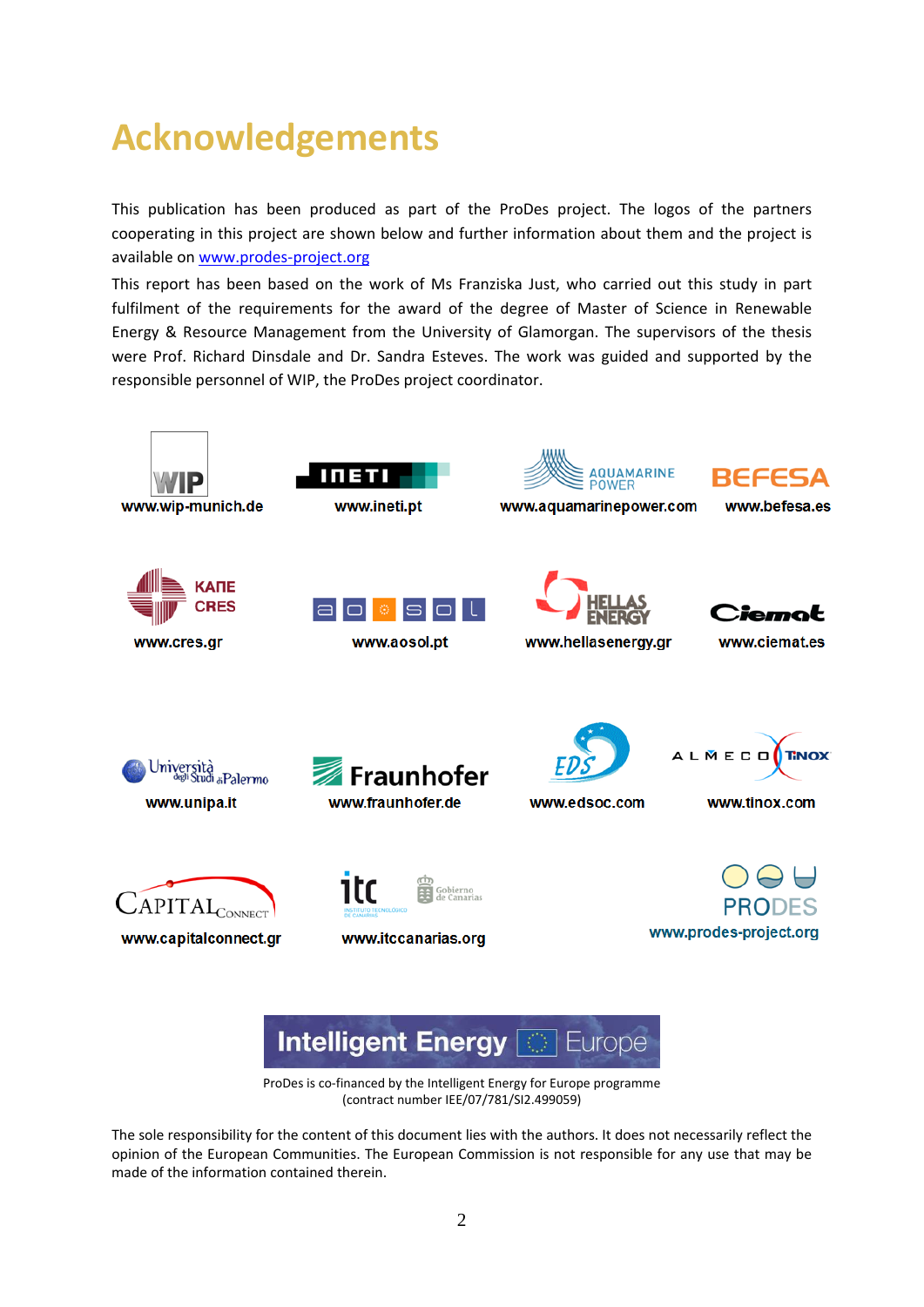# **Contents**

| 1. | Background on the development of guidelines for RE-Desalination  6    |  |  |
|----|-----------------------------------------------------------------------|--|--|
|    |                                                                       |  |  |
|    |                                                                       |  |  |
|    | 1.3 EC Water Framework Directive (Intake and discharge aspects) 7     |  |  |
|    |                                                                       |  |  |
|    |                                                                       |  |  |
| 2. | Health aspects related to the quality of desalinated drinking water10 |  |  |
|    |                                                                       |  |  |
|    |                                                                       |  |  |
|    |                                                                       |  |  |
|    |                                                                       |  |  |
|    |                                                                       |  |  |
|    |                                                                       |  |  |
|    |                                                                       |  |  |
| 3. |                                                                       |  |  |
|    | 3.1 Environmental impacts of RE-Desalination installations on land 25 |  |  |
|    |                                                                       |  |  |
|    |                                                                       |  |  |
|    |                                                                       |  |  |
| 4  |                                                                       |  |  |
|    |                                                                       |  |  |
|    |                                                                       |  |  |
|    |                                                                       |  |  |
| 5  | Summary of recommendations for guidelines and conclusion46            |  |  |
|    |                                                                       |  |  |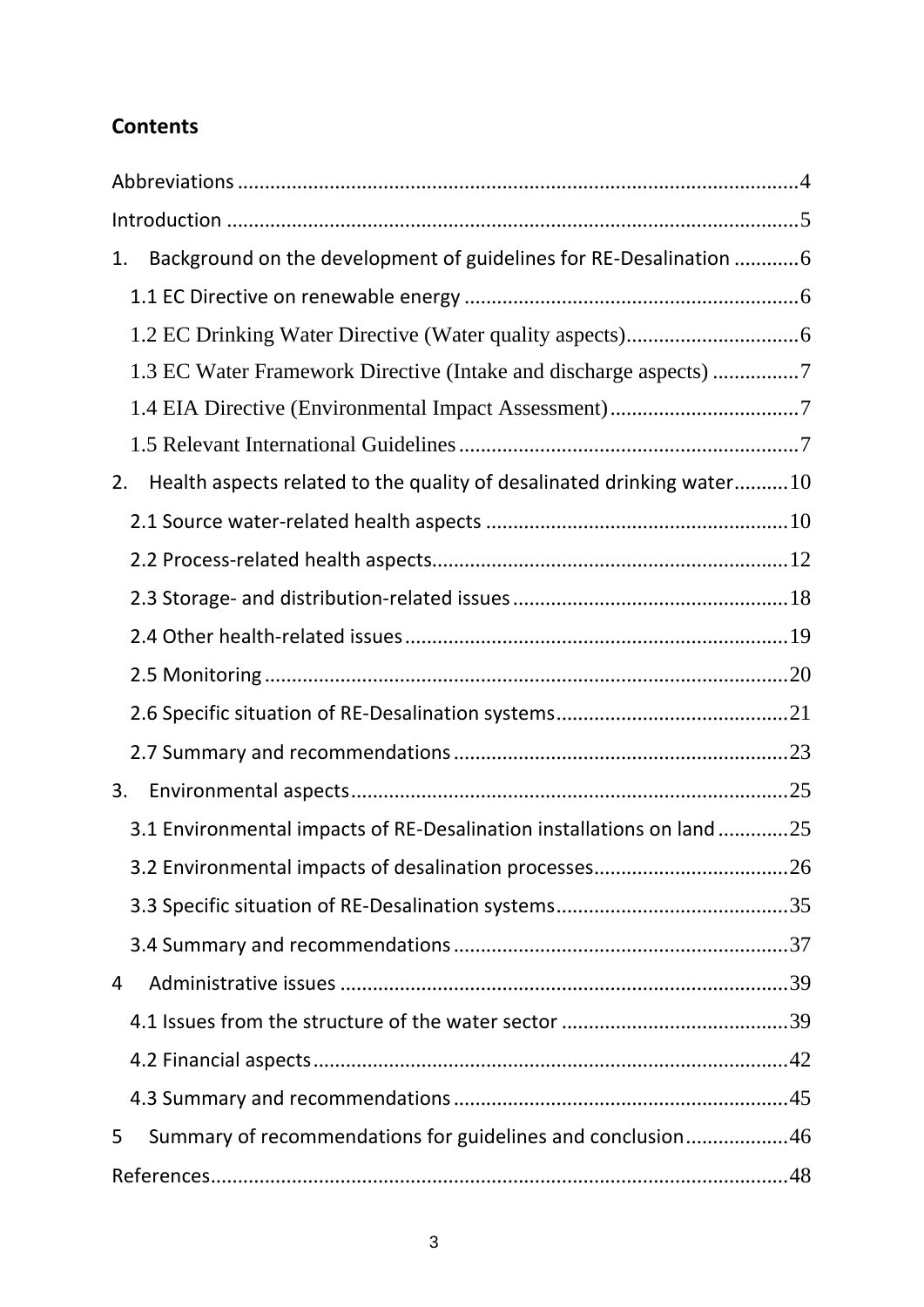# <span id="page-3-0"></span>**Abbreviations**

- ADS: autonomous desalination system
- BAT: best available technique/technology
- BWRO: reverse osmosis of brackish water
- DWD: Drinking Water Directive
- ED/R: electrodialysis, reverse electrodialysis
- EIA: Environmental Impact Assessment
- IDA: International Desalination Association
- MD: membrane distillation
- MED: multi-effect distillation
- MEH: multi‐effect humidification
- MF: microfiltration
- MSF: multi stage flash
- O&M: operation and maintenance
- PV: photovoltaic
- R&D: research and development
- RE: renewable energy
- RO: reverse osmosis
- SDI: silt density index
- SWRO: reverse osmosis of seawater
- TDI: tolerable daily intake
- UF: ultrafiltration
- UN: United Nations Organization
- UNEP: United Nations Environment Program
- UV: ultra violet
- WFD: Water Framework Directive
- WHO: World Health Organization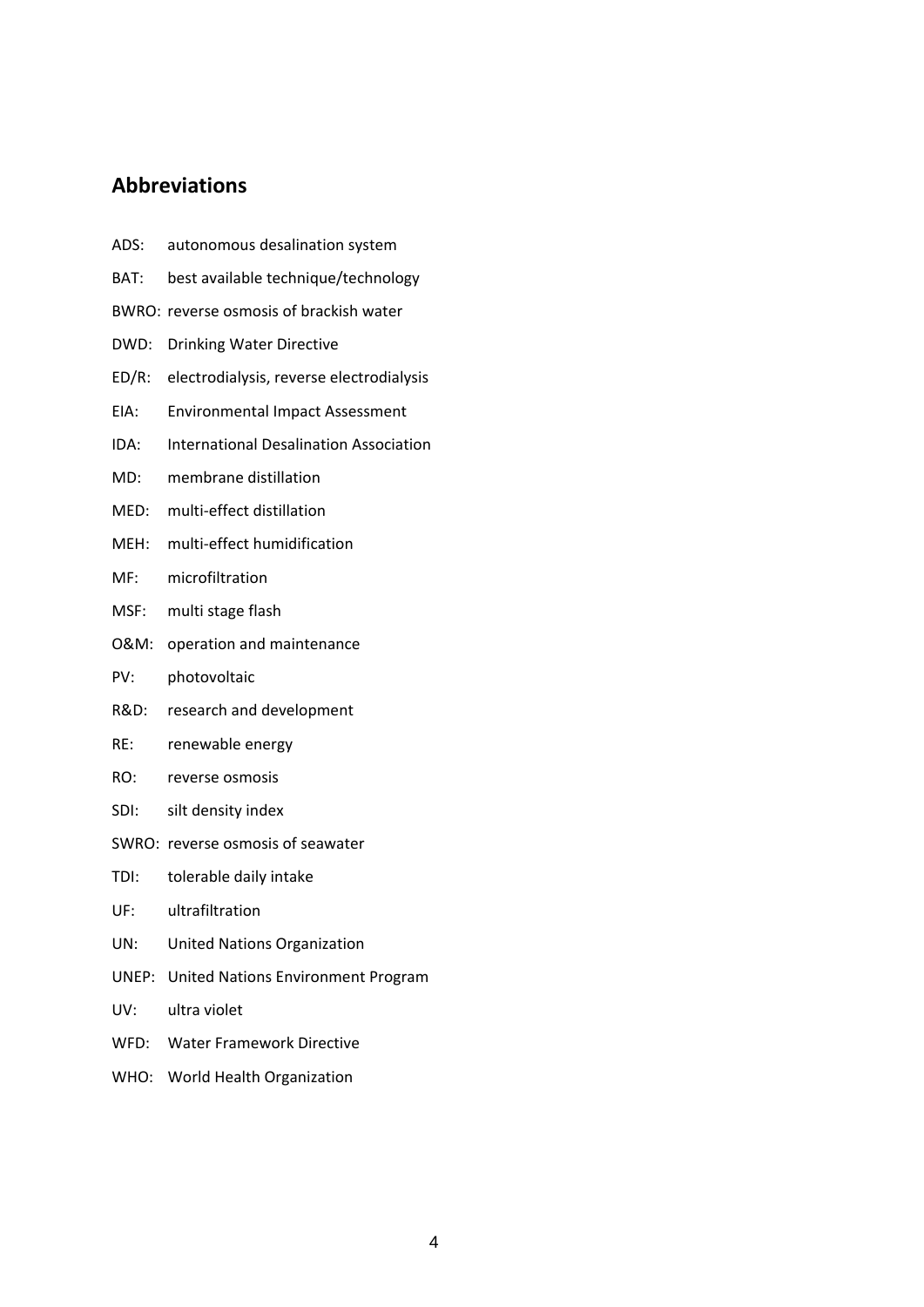# <span id="page-4-0"></span>**Introduction**

This report aims to develop guidelines for legislation addressing drinking water quality and environmental protection aspects related to desalination driven by renewable energy (RE‐ Desalination). At the same time ways to remove some of the barriers RE‐Desalination is facing are recommended in order to assist a deployment of these facilities for an improved access to safe and sustainable drinking water in regions of water scarcity.

The report has been developed within the ProDes project which is promoting the market development of desalination driven by renewable energies in Southern Europe. ProDes is co-funded by the European Commission through the Intelligent Energy Programme and has been supporting RE-Desalination through various activities like training for professionals and students, seminars and technical publications. Extensive information about ProDes, the partners and the results is published on the project website: [www.prodes](http://www.prodes-project.org/)‐project.org.

The report includes an overview of currently existing guidance on desalination driven by renewable energies followed by an analysis of health, environmental and administrative aspects critical for the development of guidelines. General recommendations of elements to be included in guidelines are developed from a literature analysis. To what extent these qualify for application in various circumstances should be tested in additional country‐specific studies.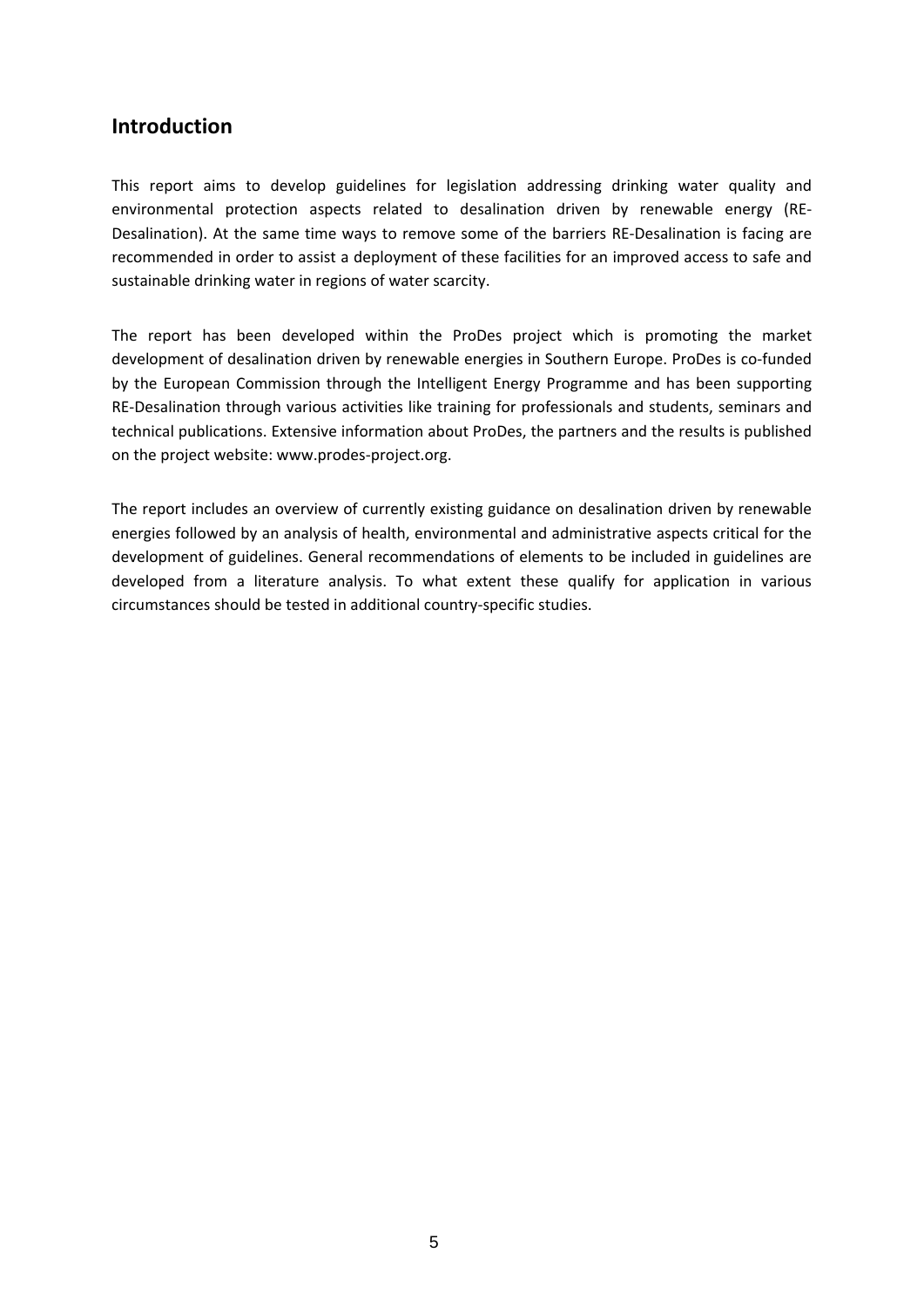# <span id="page-5-0"></span>**1. Background on the development of guidelines for RE‐Desalination**

In this section, firstly, EU legislation will be examined for existing elements relevant to desalination driven by renewable energy sources. A comprehensive investigation of the EU legislation concerning water and renewable energy in general and the respective legislative and institutional issues in Greece, Italy, Spain and Portugal, is included in ProDes deliverable 6.1, which is available on the project website. Thereafter, existing guidance worldwide will be discussed.

# **1.1 EC Directive on renewable energy**

Renewable energy sources (RES) have been officially promoted by the EU since 2001 and are widely regarded as one of the key factors towards sustainable development. In the newest edition of the Directive on renewable energy, the EU member countries committed to producing 20% of their energy requirements from RES by 2020. Although related to considerable energy consumption in Europe, water production is not addressed in the directive, thus RE‐Desalination plants are not directly covered. The main focus of this directive are the energy segments electricity production, heating and transport fuels (European Council 2009).

# **1.2 EC Drinking Water Directive (Water quality aspects)**

The EC Directive on Drinking Water Standards combines the Drinking Water Standards of the WHO (2008) with expert recommendations of a European Community Scientific Advisory Committee. The standards are designed to ensure safe consumption of the drinking water supplied over the consumer's entire life without affecting his or her health. No explicit reference is made to drinking water produced by desalination (EU Council 1998), thus the values apply to the same extent to REdesalinated water as to conventional fresh water supply.

Gibbons and Papapetrou (2006) point out that most parameters listed in the Directive are microbial contaminants which will be automatically removed during the desalination process. Aspects specific to desalinated water, such as the very low mineral content are not addressed in the Drinking Water Directive. Small-scale water supplies providing on average less than 10  $m<sup>3</sup>$  per day or to fewer than 50 people, are exempted from the water quality regulation of the Drinking Water Directive if the water is not intended for public or commercial use (EU Council 1998). It remains unclear if this exemption would still apply to small-scale privatised water providers or if those would be regarded commercial applications (Gibbons *et al.* 2008).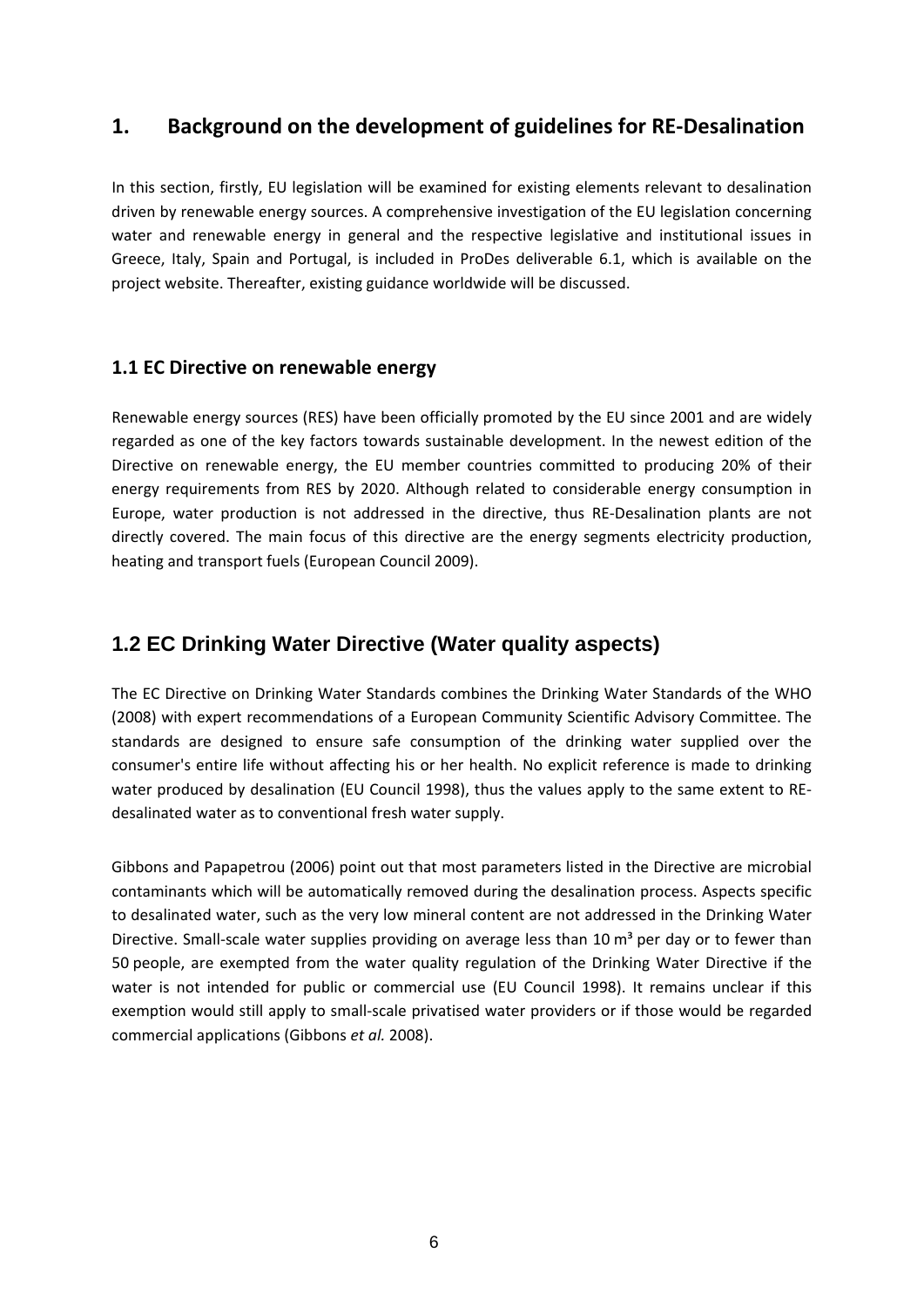# <span id="page-6-0"></span>**1.3 EC Water Framework Directive (Intake and discharge aspects)**

The European Water Framework Directive (WFD) was implemented to attain a good qualitative and quantitative status of all water bodies including near‐shore marine waters by 2015. It lists desalination as one of many supplementary measures to achieve the objectives of improved water management and protection (European Parliament and Council 2000, Article 11 (4), Annex VI). Moreover, abstraction for drinking water supply is part of this directive however, for volumes lower than 10  $m<sup>3</sup>$  per day on average, or less than 50 people are supplied, an exemption for water analysis and monitoring is given. For abstractions of  $10\n-100m<sup>3</sup>$  per day on average, exemption only for the monitoring is given (European Parliament and Council 2000, Gibbons *et al.* 2008). As with the Drinking Water Directive, a certain unclarity regarding the definitions for activities to be exempted exists. As Gibbons and Papapetrou (2006) point out, it needs to be addressed, how several exempt abstractions as well as supply amounts shall be dealt with: individually or cumulatively?

Regarding the discharge of the concentrate, salt or other pollutants from desalination processes are not explicitly listed in the Water Framework Directive. However, in view of the Riverbasin Management Plan new standards are expected to include salt concentration and activities, such as indirect discharge by percolation through ground or subsoil, which could cause saline intrusion into aquifers (Gibbons and Papapetrou 2006).

# **1.4 EIA Directive (Environmental Impact Assessment)**

The EIA Directive regulates which project categories always have to conduct a formal EIA before development and for which projects countries decide themselves if an EIA is needed. The directive includes groundwater abstraction schemes, dams and activities to transfer water resources between river basins, above certain limits, in Annex I (mandatory EIA), however abstraction of seawater, and specifically desalination plants are not referred to. Annex II mentions the same water-related activities in cases of smaller scales and states energy projects, for instance wind farms. Impacts from the discharge of desalination plants are not addressed either, whereas other potentially polluting industries, such as the food and the paper industry, are listed (EU Council 1985).

Overall, EU legislation does not set a complete and transparent framework for desalination activities. A short investigation of the situation worldwide will be discussed in the following pages.

# **1.5 Relevant International Guidelines**

On a global scale only a limited amount of country-specific legislation and guidance addressing desalination in particular was found. It was expected to find regulation issued by authorities in Middle Eastern countries due to their prolonged use of desalination. The fact that no guidelines could be found might be caused the lack of English translations on authorities' websites, however, in 2005 the status according to Hashim and Hajjaj was that "there exists NO strict and binding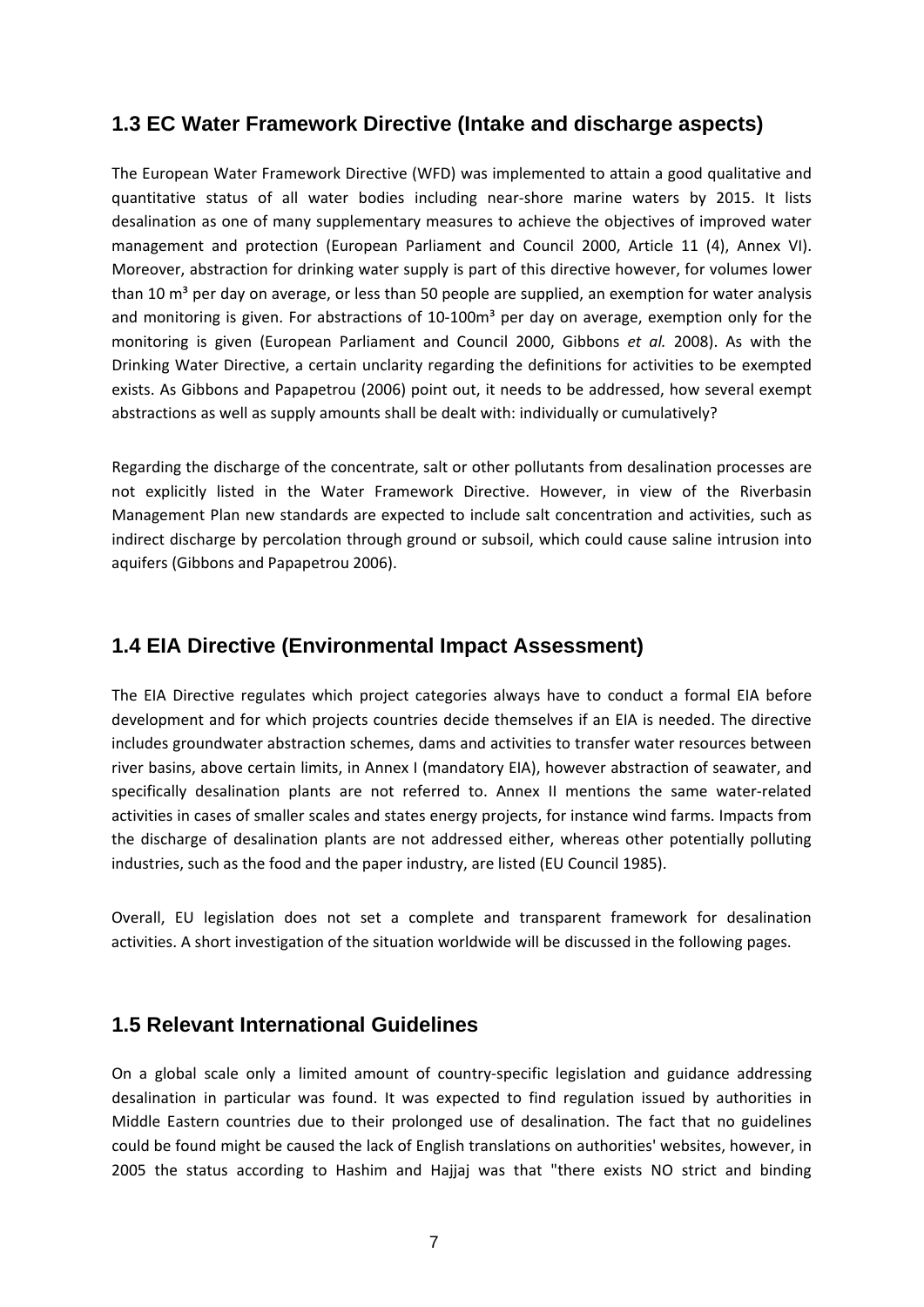legislation on the quality control of fluid‐effluents from desalination plants into the sea [Arabian Gulf ]and NO treatments what‐so‐ever for these effluents." (p. 374).

A similar situation seems to be true to date for South Africa, given that a guidance document on desalination for municipal engineers, though referring to brine management and environmental protection in general, does not quote specific legislation (Swartz *et al.* 2006). Israel, on the other hand, has added environmental regulations for discharging brine from desalination into the sea to their Envrionmental Quality Standards for the Mediterranean Sea, including BAT guidance for outfall design, however, not setting general discharge quality standards (Safrai and Zask 2006).

The U.S. state of California's water authority's website lists six laws in connection with desalination, only one of which formulates concrete requirements (AB 314, Kehoe – 2003), namely that desalination projects are entitled to the same extent of state support as other water supply projects and that they have to comply with all applicable environmental protection requirements (Water California 2009). The United States Environmental Protection Agency is currently developing new rules regarding the direct discharge of residual products from drinking water production to surface water as well as the indirect discharge through wastewater treatment plants. These guidelines are likely to also apply to small plants and they will include concentrates from desalination processes as well as other residuals (US EPA 2010).

Similarly, regarding the health implications, the overall impression was that consideration of desalination‐specific issues appears to be gaining ground at a slow rate. Neither the Australian Drinking Water Guidelines (ADWG), nor the English version of the Israeli drinking water regulations, include any reference to the quality specifics of desalinated water (NHMRC 2003, State of Israel‐ Ministry of Health 2000).

However, a dedicated working group of the Spanish Ministry for Health and Social Policy has initiated the development of a comprehensive guidance document on health and environmental implications of desalination for human consumption to guarantee adequate production procedures, which has been published in 2009. Renewable energy-driven desalination or renewable energy in general are not mentioned in this guidance document though (Ministerio de Sanidad y Política Social 2009).

From a regulatory point of view desalination as a source for potable water supply is relatively new in most countries except for a few states in the Middle East, which means that health and environmental policies, regulations, and guidelines are still underdeveloped. Existing policy and legislation generally do not address the unique issues resulting from desalination as a drinking water production process. Likewise, the implications of integrating desalination into the existing drinking water distribution system, such as different corrosion activity of desalinated water, bring about new aspects not yet included in the legislation (Carter 2009).

It appears that process performance and specifications for operation and water quality have evolved practically on a case‐by‐case basis depending on the respective source water and the intended product water use (WHO 2007). It is highly probable that this lack of guidance creates insecurity for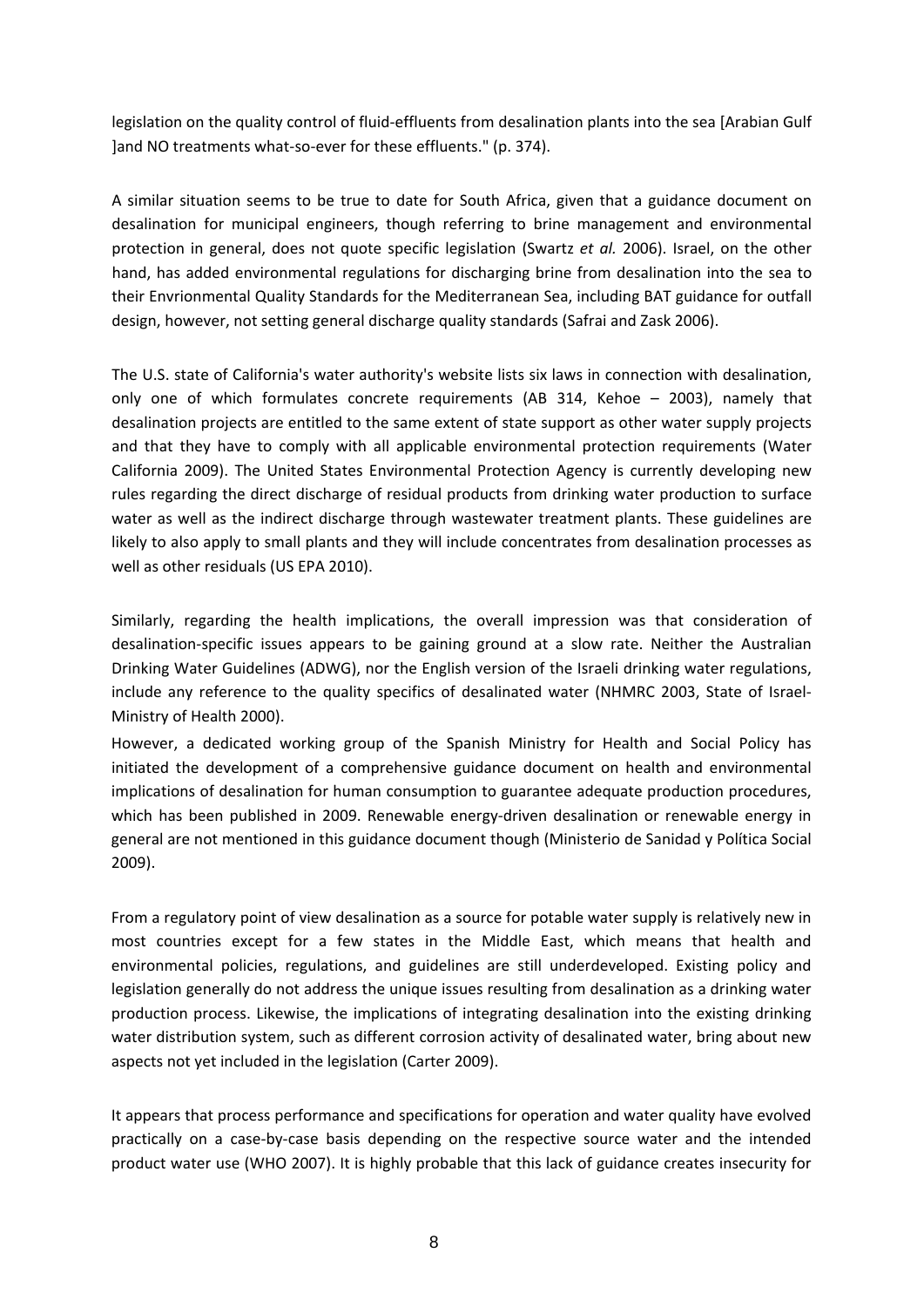investors and developers as well as for those authorities responsible for issuing permits for desalination projects. In view of the increasing desalination capacity worldwide and the growing awareness of, and concern about, environmental and health implications, initiatives are underway to discuss these issues on a global scale, for instance in the upcoming IDA Environmental Symposium (IDA 2010).

The recently published UNEP (2008) resource and guidance manual for Environmental Impact Assessments of desalination projects represents an important step towards the establishment of environmental regulations. Regarding the health implications, the WHO's initiative to publish a comprehensive guidance document supporting the Drinking Water Quality Guidelines, confirms the importance to address aspects specific to desalination (WHO 2010, WHO 2007).

Previous work regarding the legislative frameworks regarding RE‐Desalination has dealt in detail with several countries under the ADIRA project: Turkey, Morocco, Jordan, Egypt (Mokhlisse *et al.* 2008), the ADU‐RES project: Algeria, Greece, Jordan, Morocco, Spain, Tunisia (ADU‐RES 7.2 2006), as well as currently the ProDes project (Greece, Portugal, Italy, Spain, (ProDes 6.1 2010). It is expected that their conclusions will contribute to the development of guidelines. However, for each case the legal and policy frameworks as well as the environmental and water supply situations will have to be analysed specifically, the various actors in the water and energy sectors identified and the respective legislation tailored to match these.

Besides updating their Guidelines on Drinking Water Quality regarding aspects of desalination, the WHO supports the International Network on Small Community Water Supply Management, which promotes the "achievement of substantive and sustainable improvements to the safety of small community water supplies around the world, particularly in rural areas" (WHO 2009b, p. 1). One of the Network's objectives ties in with this project, namely the development of internationally recognised general guidance on the management of small community water supply, at the same time the attempt to identify country‐specific workable solutions.

To establish a base for guideline creation, in the following, health, environmental and administrative implications are analysed, which apply to RE‐Desalination projects virtually regardless of the country‐specific policy framework.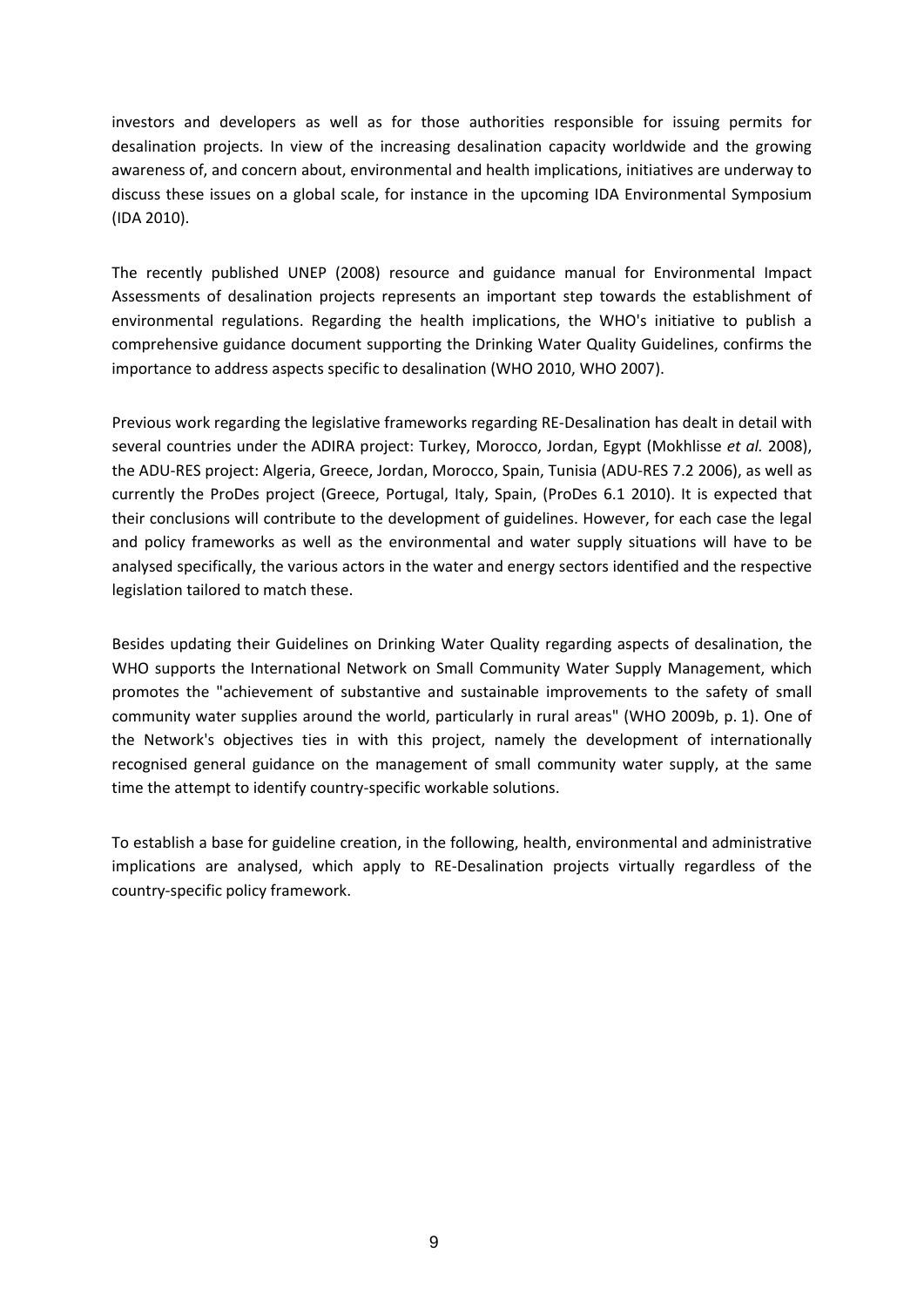# <span id="page-9-0"></span>**2. Health aspects related to the quality of desalinated drinking water**

Producing and delivering potable water that meets health and safety quality specifications should be the priority of any drinking water system. To achieve this, the World Health Organization (WHO) has developed the Guidelines for Drinking Water Quality (GDWQ) (WHO, 2008) along with various related technical and guidance documents (Fawell *et al.* 2010). The WHO guidelines are recognised internationally and apply to both, traditional and unconventional drinking water production technologies, such as desalination. The characteristics of desalinated water and the issues arising from abstraction from non-typical water sources and utilisation of different production technologies, however, may not be covered entirely by the existing GDWQ and require a broader range of aspects to be addressed including potential chemical and microbial contamination (WHO 2007, Cotruvo and Abouzaid 2010, Cotruvo 2006, Fawell *et al.* 2010).

The WHO has included desalination as a topic in the rolling revision of the WHO Guidelines for Drinking‐water Quality (WHO 2010) and gives direction on the application of the Guidelines in specific circumstances such as desalination (WHO 2008a). The need for providing more detailed guidance on the production and use of desalinated water for potable purposes in order to protect both, public health and the environment, had been identified. A specific guidance document supporting the GDWQ has been developed addressing the health and environmental aspects applicable to desalination for a safe drinking‐water supply (WHO 2007).

Besides source water quality and unconventional treatment technologies, some aspects, which are specific to desalinated potable water are aesthetics and water stability, which are linked to the use of blending waters for stabilisation and replenishment with nutritionally desirable components. Furthermore, some chemicals and materials used in the desalination process are different from those used for conventional water production and distribution (WHO 2007, Cotruvo and Abouzaid 2010). Following a categorisation of drinking water production into the three sections source water, treatment technology and distribution system the respective impacts on the quality of the water delivered to the end‐user will be analysed in the following.

## **2.1 Source water‐related health aspects**

When examining the potential impacts of source water for desalination processes on public health there are several factors to be considered. A key concern is the range of total dissolved solids (TDS) of saline water, which extends from about 5,000 mg/litre to 40,000 mg/litre, with high concentrations of particular ions, such as sodium, calcium, magnesium, bromide, iodide, sulphate and chloride. Furthermore, the type of total organic carbon (TOC), an often higher potential for petroleum contamination and finally, different microbial pollutants are present in seawater sources (WHO 2007, Cotruvo and Abouzaid 2010).

Though seawater and feed water from deep brackish aquifers generally contain less pollutants than most surface waters (rivers, lakes or estuaries) in urban regions (WHO 2007), they do have unique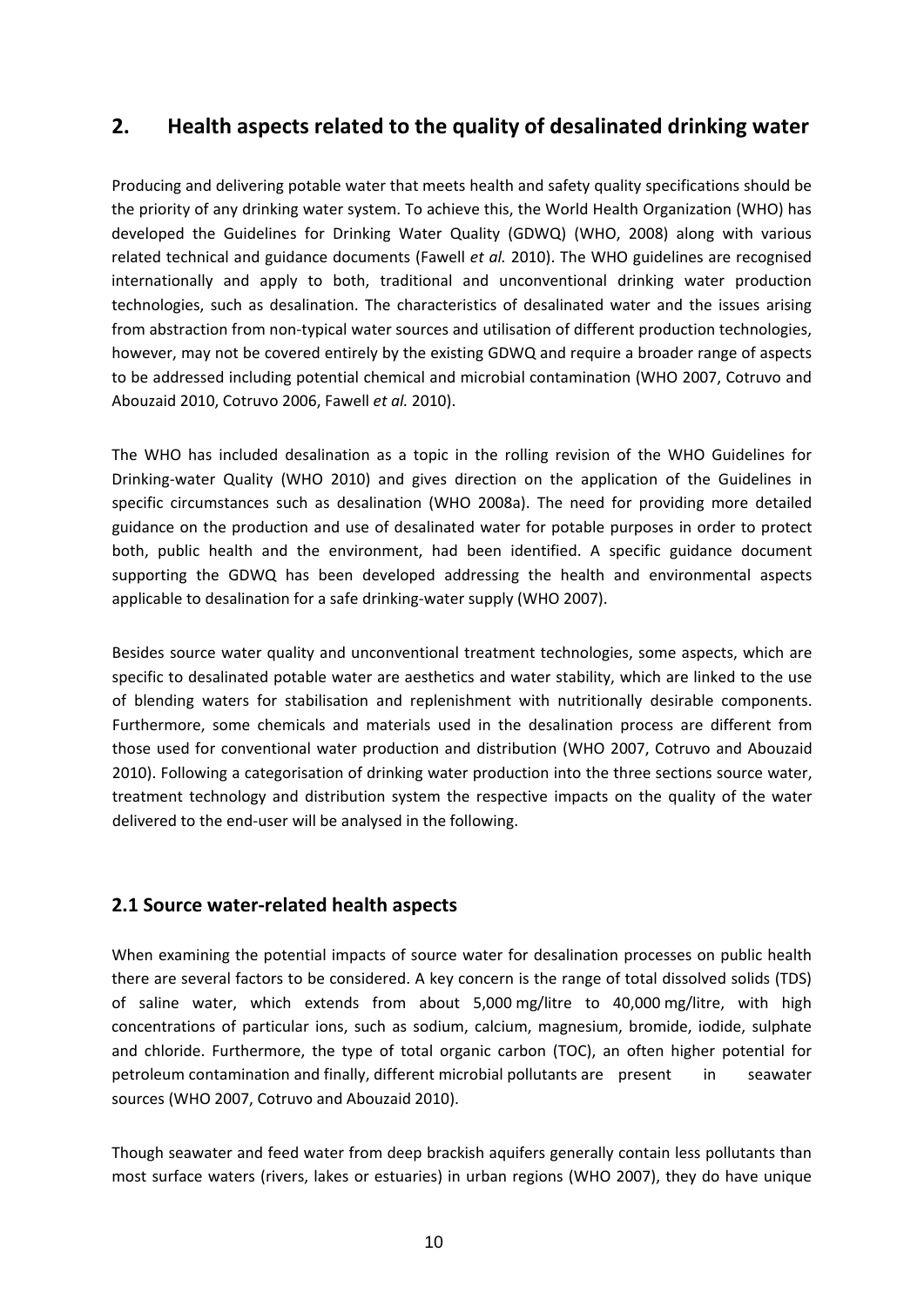hazards not encountered in freshwater systems. These include diverse harmful algal events associated with toxin-producing micro- and macro-algae and cyanobacteria; certain free-living bacteria; and some chemicals, such as boron and bromide that are more abundant in seawater (WHO 2008, Payment *et al.* 2010). In the same way as fresh water, saltwater can also be home to a variety of pathogens, such as bacteria, viruses and protozoa, of natural origin or from wastewater or waste discharges, which are to be addressed by adequate treatment including a sufficient extent of disinfection to be added to the desalination processes (WHO 2007, Cotruvo and Abouzaid 2010).

In areas where seawater desalination is practiced, water temperatures above 15°C occur frequently, thus, on the one hand, anthropogenic pathogens are likely to be reduced due to a higher activity of indigenous protozoa which use certain pathogens as a food source. Moreover, higher decay rates of most enteric bacteria in saline water are an advantage. However, on the other hand, currents and waves can carry pathogens over long distances. Health risks from natural bacterical pathogens and toxin‐producing algae vary over the year due to increased productivity in warmer water during the summer months, which usually also contains more nutrients. Moreover, fluctuating discharges from wastewater plants lead to variable levels of nutrients (Payment *et al.* 2010).

Contamination of the product water can best be avoided by prevention of source water contamination. For that reason, an assessment of potential continuous or intermittent pollutant sources in the vicinity of intake locations (Fawell *et al.* 2010). as well as a complete source water analysis at potential intake sites is recommended to minimise contamination risks (WHO 2007). This should include a thorough examination of the raw water's physical, microbial and chemical characteristics, meteorological and oceanographic data, and marine biology, taking into consideration seasonal variations. It is critical that the analysis also considers factors that will impact the plant's operation, such as water temperature, total dissolved solids (TDS), total suspended solids (TSS), total organic carbon (TOC) and components with membrane scaling potential, which include calcium, magnesium and silica (Voutchkov *et al.* 2010, WHO 2007).

Raw water collected using brackish ground water wells is generally of better quality in terms of solids, oils and grease, as well as natural organic and pathogen contamination and marine microorganisms, as compared to open seawater intakes due to the effect of soil infiltration, provided the soil substrate is suitable and not too porous (Voutchkov *et al.* 2010, Payment *et al.* 2010). However, anthropogenic pollutants, such as dioxins, petroleum products, pesticides, pharmaceuticals, and leachates from industrial facilities could contaminate source water aquifers rendering them unacceptable for drinking water production if highly sophisticated treatment processes are not used (WHO 2007, Voutchkov *et al.* 2010).

In general, when tapping into subsurface water sources, hydro‐geological assessments should be conducted to identify ways to avoid damage to freshwater aquifers (Voutchkov *et al.* 2010, WHO 2007). For well intakes, for instance, the sustainability of the aquifer with regards to the required volume of drinking water has to be considered, with a guideline for the appropriate daily intake being maximum 20,000 m³ (WHO 2007, Voutchkov *et al.* 2010). The capacities of RE‐Desalination plants operational today stay significantly below this volume (mostly below 100  $\text{m}^3/\text{d}$ ), with wind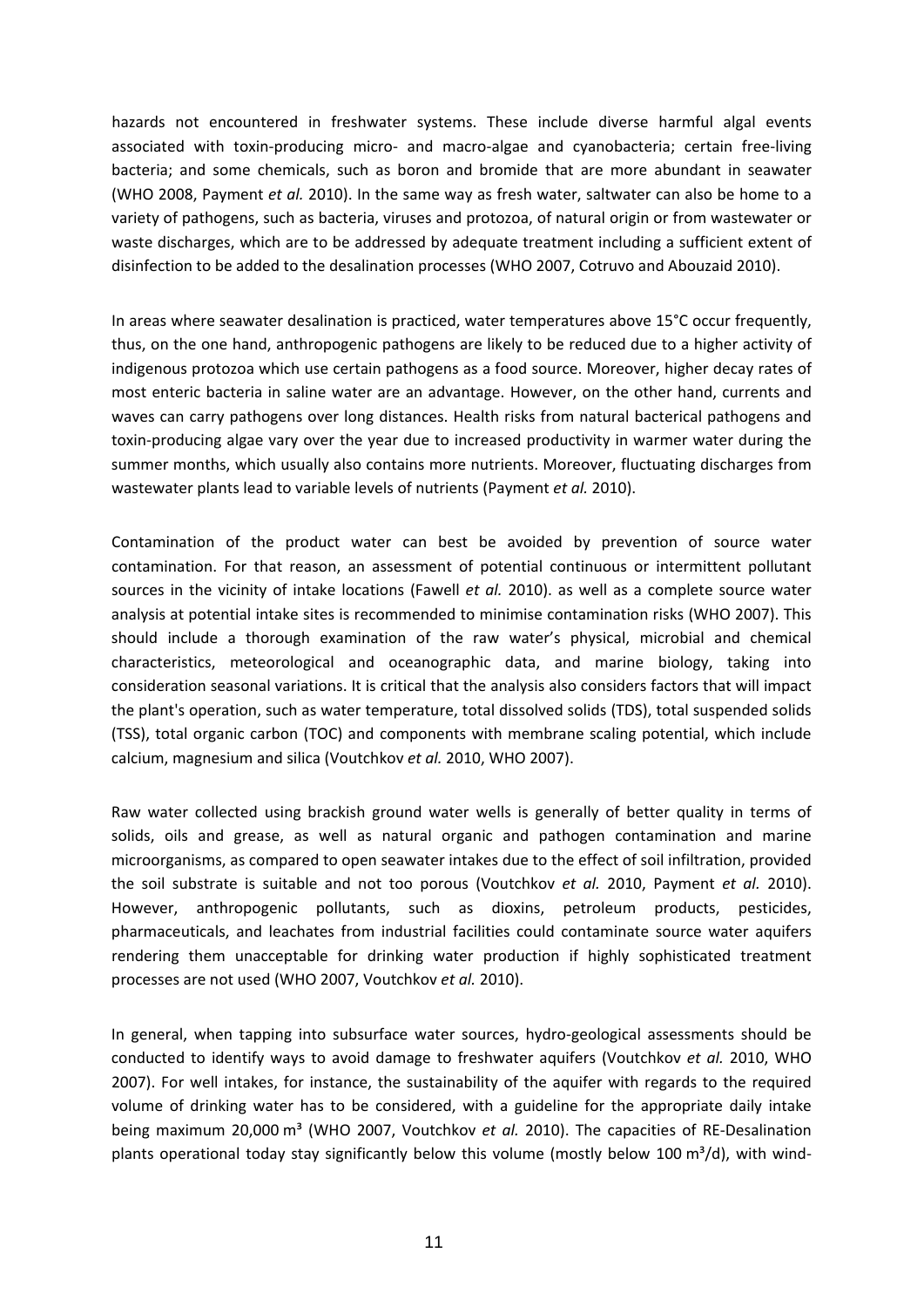<span id="page-11-0"></span>driven RO with a capacity of 2,000 to 5,000  $\text{m}^3$ /day being the largest plants currently available on the market (Käufler, J., Director of Synlift Systems, personal communication, 6 September 2010).

## **2.2 Process‐related health aspects**

Health issues from the desalination procedure could generally arise from pre-treatment actions, from the actual desalination process and from post-treatment, mainly due to formation of disinfection by‐products and blending with source waters for remineralisation (WHO 2007).

#### **2.2.1 Pre‐treatment‐related health aspects**

The sources of concern for public health from pre-treatment options in desalination plants are the chemicals added and the by‐products formed during the conditioning procedure, including biocides, coagulation and flocculation agents and scale inhibitors, with the potential that these are transmitted to the product water. Source water quality will determine the amount and type of pre‐ treatment as will the type of desalination process. In all cases, the chemicals used for pre‐treatment should be food‐grade and of high quality, i.e. have only the lowest levels of impurities (WHO 2007, Voutchkov *et al.* 2010).

#### **2.2.1.1 Distillation process**

Between distillation processes and membrane processes for desalination, the former is more robust, thus the extent of pre‐treatment required is smaller. Scaling and corrosion reduce the efficiency of thermal processes, therefore, after removing oil, grease and grit from the source water, feed water to the distillation process is usually conditioned with scale inhibitor chemicals (Voutchkov 2010). As with every chemical used for drinking water production, adequate dosing control is important since these can be adversely affect human health if ingested in too high doses (Téllez *et al.* 2009). Corrosion is usually controlled by reducing corrosive gases through acidification ( $CO<sub>2</sub>$ ) or by addition of an oxygen scavenger  $(O_2)$  (National Research Council 2008), which are chemicals generally recognised as non‐toxic that are even used for food production (sodium bisulphate) (US FDA 2009) and as fortifying supplements (ferrous sulphate) (WHO 2006).

#### **2.2.1.2 Membrane processes**

Given that membrane desalination, in particular reverse osmosis, is sensitive to fouling, pretreatment is generally more extensive to ensure efficiency of the process. Continuous chlorination leads to high levels of disinfection by‐products and is thus not advisable, in particular if the source water has high concentration of organic material. Intermittent chlorination is recommended instead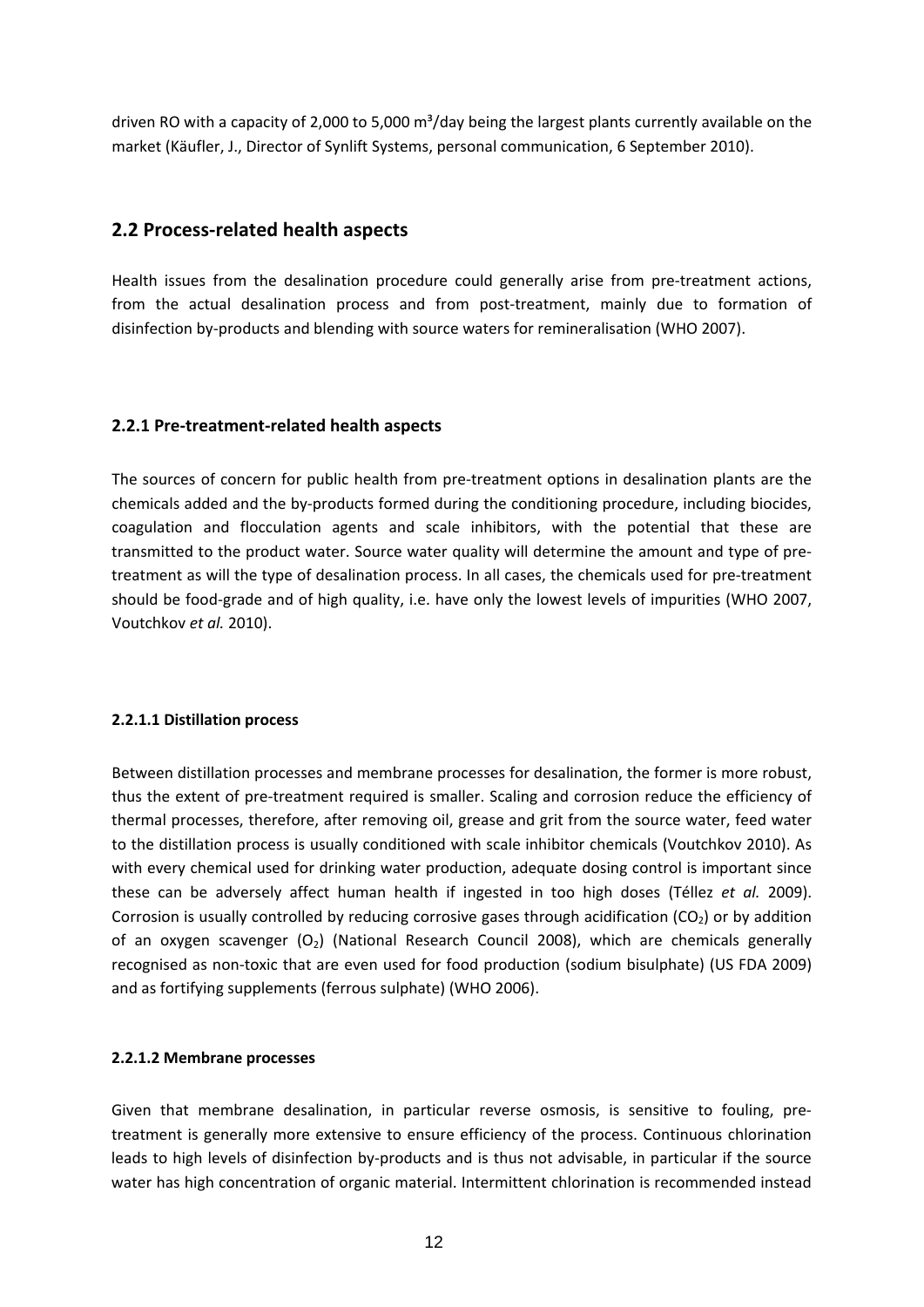(Voutchkov *et al.* 2010). Another potential source of concern comes from using a chloramination process, which creates both chloramines and bromamines. Chloramines do not damage SWRO membranes, however, bromamines with their much higher oxidation potential are likely to cause a loss of membrane integrity, which impacts on the quality of the permeate water. Using chlorine or chlorine dioxide with subsequent dechlorination should therefore be the preferred means to manage bio‐fouling in reverse osmosis systems (Voutchkov *et al.* 2010).

Chemicals used as coagulation and flocculation agents in the pre‐treatment are the same as applied during conventional drinking water production and are generally considered as safe to use for drinking water production. In addition, the membrane treatment process will remove residual concentrations during the desalination process (Voutchkov 2010).

## **2.2.2 Desalination process‐related health aspects**

Desalination is fundamentally about removing impurities, namely inorganic salts, from a saline water source, thus efficient desalination processes will leave only trace quantities in distillation processes and low levels of some sodium chloride and bromide in reverse osmosis treatment, which are not harmful to consumers (Fawell *et al.* 2010). As those desalination processes, which are the most frequently employed, are so thorough at removing detrimental microorganisms and chemical compounds, they can technically be utilised in single‐stage operations with merely a low level of residual disinfectant. However, health risks could arise from even short-term failures during operation. For this reason, greater assurance that finished water quality is at its highest levels can be achieved by using multiple barriers, on-line process monitoring and management as well as source water quality monitoring, especially for blending waters (WHO 2008, Payment *et al.* 2010).

## **2.2.2.1 Thermal/ distillation processes**

Though the evaporation process in thermal desalination plants produces a distillate with a very high purity, a potential for health risks from these types of processes exists. If volatile organic compounds, such as some petroleum chemicals from to spills and other contamination, are present in the source water and no venting or pre-treatment is used, there is the possibility that they are distilled and thus transmitted to the product water. (WHO 2007, Voutchkov *et al.* 2010, Cotruvo and Abouzaid 2010, Kutty *et al.* 1995).

Another problem could be the inactivation of pathogenic organisms. Traditionally, thermal distillation took place at high enough temperatures (around the boiling point of water) to kill off most pathogens. However, a number of thermal desalination systems in use today, reduce the pressure in successive chambers to achieve lower boiling points, which in turn enables the exploitation of water temperatures as low as 50° to 60°C. Though a range of pathogens are still likely to be inactivated at temperatures in the 63°C (30 minutes) to 72°C (16 seconds) range, spores and a number of viruses will survive these temperatures, some of them posing a risk to the water consumers (WHO 2007).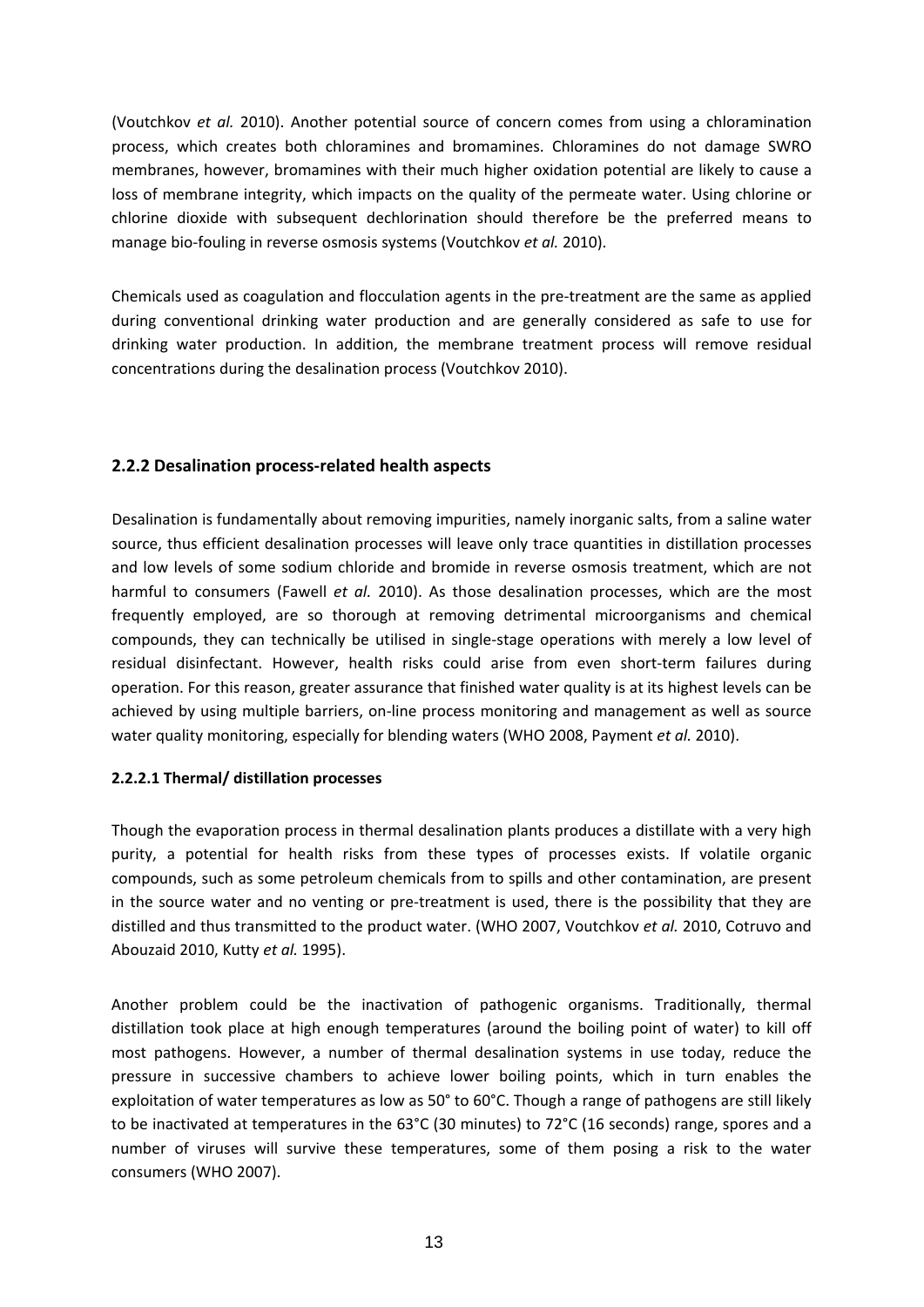A further possible source of health concern is from organic chemicals that naturally occur in source waters, such as humic and fulvic acids or algae and seaweeds. While some merely affect aesthetically the odour of the finished water, others , for instance cyanobacteria and dinoflagellates, can form a range of toxins. Overall, however, distillation processes are efficient in controlling these compounds, which are usually of sufficiently high molecular weight and low volatility to prevent a transmission into the distillate (Fawell *et al.* 2010). Source water analysis prior to development of a desalination plant is again the safest solution.

#### **2.2.2.2 Membrane processes**

Natural organic chemicals as well as toxic molecules from algal bloom and seaweed growth are generally of a size that is removed by reverse osmosis membranes as well (Fawell *et al.* 2010). Reverse osmosis is currently the most common membrane desalination system, therefore this section focuses on health issues arising in the RO membrane process. Electrodialysis systems, for instance, do not provide pathogen reduction (WHO 2007, Voutchkov *et al.* 2010).

Besides rejecting inorganic salts efficiently, reverse osmosis membranes are able to remove a range of undesirable microorganisms, for instance typically 4 logs of removal for Giardia and Cryptosporidium, other pathogens and larger viruses, as well as other organic molecules, such as most petroleum‐related molecules, larger than about 0.027 nm. Most anthropogenic contaminants originating from pharmaceuticals or cosmetics are in fact more effectively removed by RO than by conventional water treatment trains (Voutchkov *et al.* 2010). Significant amounts of disinfection by‐ products are often formed during the pre‐treatment process, most of which are rejected by RO membranes. However, some small solvent molecules such as trihalomethanes, which have demonstrated carcinogenic activity in certain mixtures (Pereira 2000, WHO 2004), may pass through (WHO 2007).

As long as the membranes retain their integrity, they will prevent the passage of practically all microorganisms. Nonetheless, there are still some bacteria that can grow through these membranes, which needs to be considered (Cotruvo and Abouzaid 2010, Payment *et al.* 2010). The membranes' ability to prevent salt and other particles from moving through to the product water is finite. Usually RO membranes are replaced every three to five years, however if fouling or scaling take place excessively, membrane integrity can be affected, and thus contamination of the permeate water may occur. Membrane life times are dependent on a range of source water characteristic, such as raw water pH, temperature, organic content, concentration of oxidants and oil and grease in the water, as well as solids content. Monitoring systems are therefore essential to ensure consistent permeate quality during a membrane's life span (WHO 2007, Voutchkov *et al.* 2010).

A health issue specific to reverse osmosis desalination is boron, which is not rejected as efficiently by RO membranes as most other inorganic contaminants (Fawell *et al.* 2010). Boron has been identified to be toxic to reproductive and developmental activities of animals and to cause irritation of the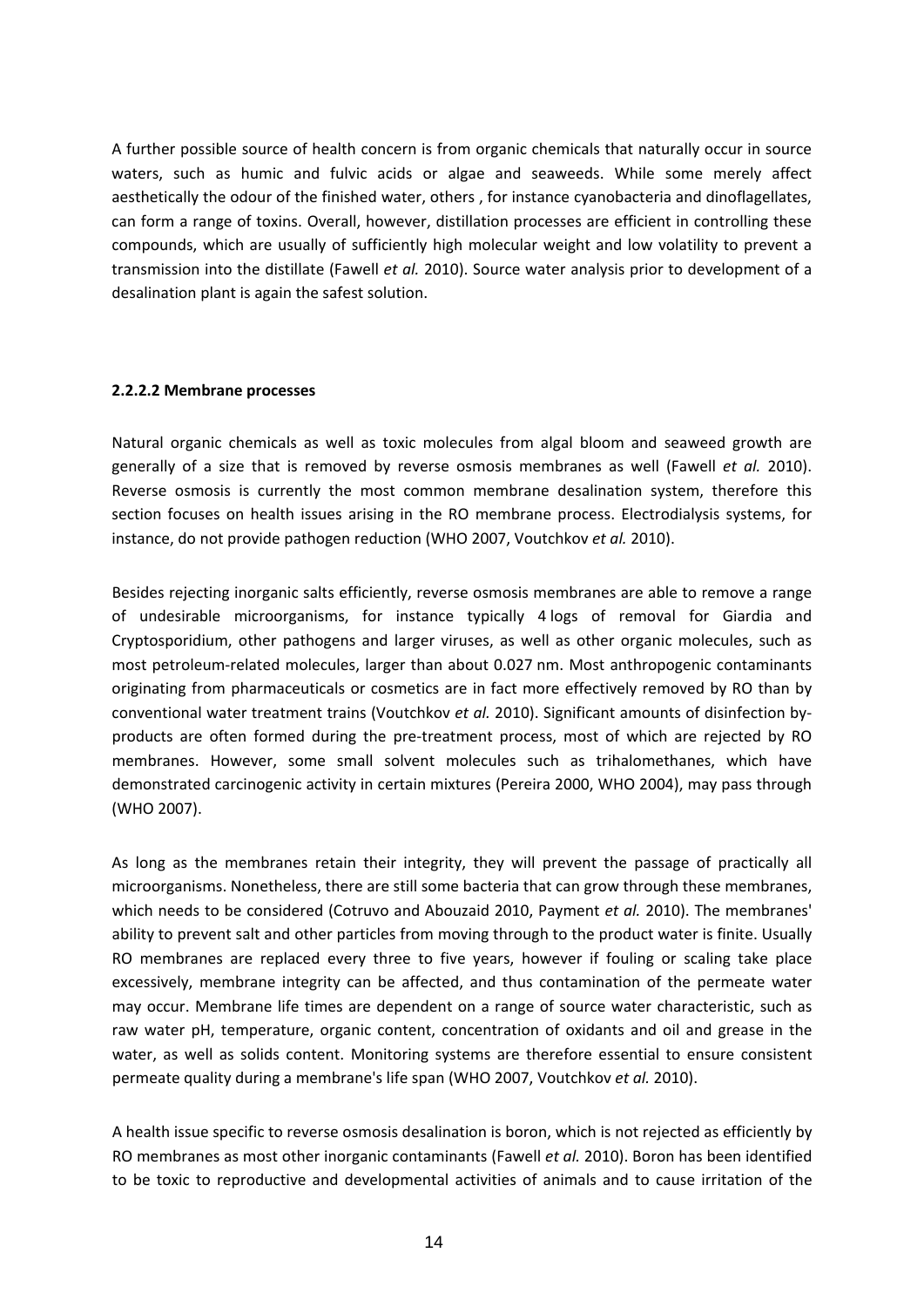digestive system. Furthermore, accumulation in plants has been observed, which may impact on the suitability of high-boron water for irrigation purposes (Carter 2009). The current provisional WHO GDWQ value for boron in drinking water is 0.5 mg/litre (WHO 2008), however, a source re-allocation towards drinking water resulted in a guideline value of 2.4 mg/l proposed in the WHO's recent background document for the development of Guidelines for Drinking‐water Quality (2009).

Since boron removal tends to be more problematic in seawater desalination processes, with either utilisation of specific membranes with higher boron rejection or an additional desalination step at a pH of 10 or above being typical procedures (Escobar 2010) required to achieve even this higher guideline value of 2,4 mg/, the WHO advises local regulators and health authorities to permit boron levels above 2,4 mg/l in desalinated water, in particular in regions with high natural boron levels. Microbiologically safe drinking water is set as the priority, in view that exposure to boron from food and other sources is less than the value allocated for TDI (tolerable daily intake), which is usually the case (WHO 2009a).

Independent from the question of desalination, elevated boron levels in drinking water have recently been closely investigated by the EU Scientific Committee on Health and Environmental Risks due to a request for derogation from the Drinking Water Directive by Italy, respectively for a value of 3 mg of boron per litre. The expert committee concluded that "notwithstanding the fact that drinking water concentrations exceed the EU standards and therefore potentially give cause for concern, SCHER is of the opinion that taking into account the toxicological and epidemiological evidence the risks for all age categories are tolerable in general." (SCHER 2010, p. 10).

Another issue to be taken into account is the utilisation of chemical agents for the cleaning of membranes. Even if they are safe for use in drinking water treatment systems in principle, care has to be taken that they do not remain in the system in high concentrations, which could affect the drinking water quality. Appropriate flushing procedures are necessary before the desalination process is restarted. Cleaning as well as flushing wastewaters require treatment and a way of disposal that does not pose a risk to contaminate the intake water for the desalination or blending process (Fawell *et al.* 2010).

## **2.2.3 Post‐treatment‐related health aspects**

Managing the health impact of drinking water produced by desalination is accomplished through a variety of post-treatment measures. The most effective are stabilisation through additional carbonate alkalinity, corrosion inhibitors, mixing with source water for remineralisation and targeted removal of particular substances, such as boron or silica (WHO 2007, Voutchkov *et al.* 2010).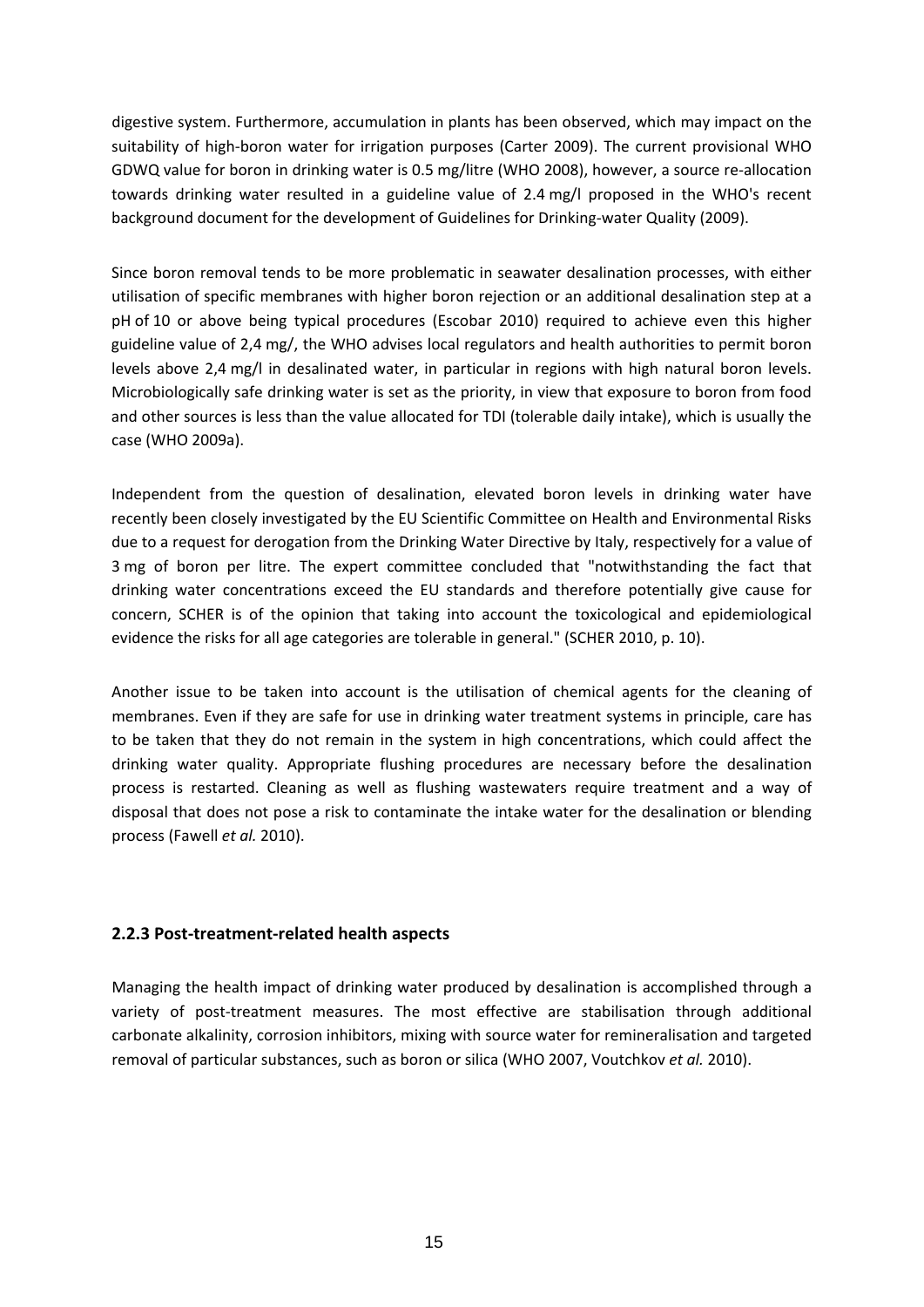#### **2.2.3.1 Stabilisation and remineralisation**

Desalinated water from both common processes is highly corrosive and in case of distillation processes comes often with an unappealing taste. To alleviate these problems, calcium and magnesium are often added to the desalinated water for stabilisation either as a chemical product, for instance lime, or through blending with source water containing a higher level of these inorganic salts. Essentially, corrosion should be reduced to a level that water contact surfaces are left undamaged and metals are not released in concentrations exceeding standard drinking water guidelines or leading to discoloration of the water or the alteration of its taste (Fawell *et al.* 2010).

If chemical products are used, the usual certification and standards for food‐safety should be applied (WHO 2008). The standard treatment of blending the product water with source water in order to improve hardness and ion balance presents more challenges considering health and safety due to the risks arising from the intake water. High quality source water for mixing is essential or suitable pre‐treatment targeting microbial and chemical contaminants has to be conducted (Fawell *et al.* 2010, Payment *et al.* 2010). Blending water treatment requires at a minimum the use of cartridge filters. A more thorough treatment train employing granular activated carbon is advisable for raw waters that are likely to be contaminated by algae growth, surface runoff or other organic materials or elevated turbidity. Wherever seawater is used for stabilisation, only up to 1% can be blended in as it would affect taste otherwise (WHO 2007, Voutchkov *et al.* 2010).

Besides following general guidelines for drinking water under development by WHO (2007), country‐ specific regulation should be established stating the minimum requirements for particle removal and disinfection of blending waters (Payment *et al.* 2010).

A second reason for this remineralisation treatment is the consideration of health risks, which could arise from the continuous consumption of low-mineral water. Since desalination processes minimise all of the ions in drinking water including nutrients, such as magnesium and calcium, concern over a potential nutrient‐deficiency has developed (Cotruvo and Abouzaid 2010, WHO 2007). Although this association is still debated and drinking water should generally not be relied on for daily mineral intake, nutrient replenishment with calcium and magnesium salts or by blending with source water is considered appropriate for cases when desalinated water supply displaces traditionally highmineral drinking water (Fawell *et al.* 2010).

Residuals of sodium, chloride and potassium can be present in desalinated water after the treatment, but mainly due to blending with saline waters. There are currently no health‐based guideline values for either of these three elements proposed in the WHO Drinking Water Quality Guidelines and issues arising from higher concentrations are largely related to taste considerations. A salty taste is detectable at about 200 mg/litre of sodium, and 250 mg/litre of chloride (WHO 2008). Sodium intake usually ranges from 2,000 mg to 10,000 mg per day and generally water does not play a noteworthy role, except for persons on extremely sodium‐restricted diets of less than 400 mg per day (WHO 2007). Potassium residual levels after desalination do not pose a health risk either, since their contribution to recommended minimum daily intake of 3,000 mg per day is insignificant (Fawell *et al.* 2010, WHO 2007).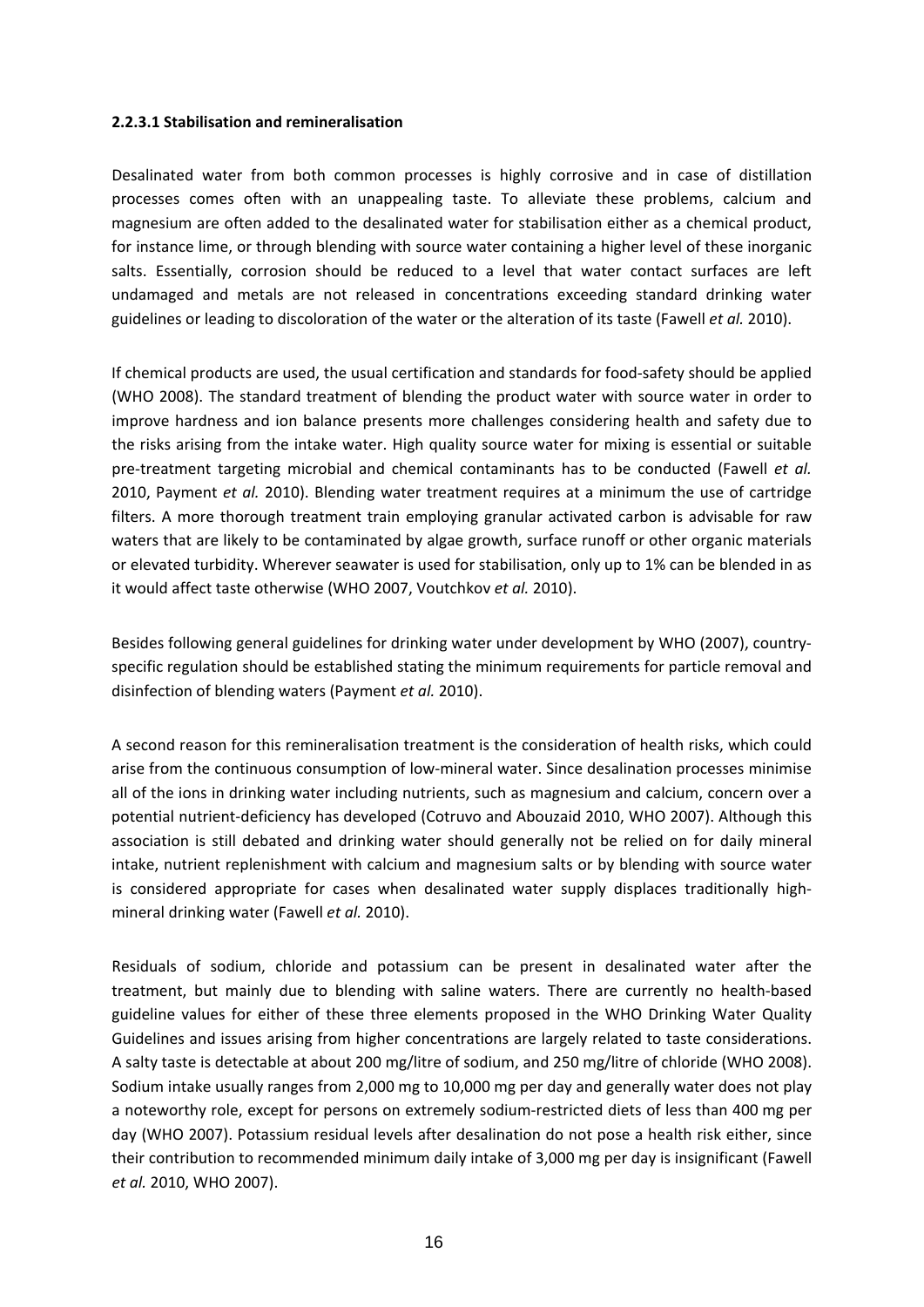Spain has pioneered the development of guidance regarding health implications of desalination through its state‐run organisation Acuamed. A scientific‐technical document on the remineralisation of desalinated water to ensure its stability has been published recently. Furthermore, the document specifies standardised criteria and a clear set of methods for the characterisation of desalinated water, including testing procedures, to be used as a toolset for swift and simple on-line monitoring (Ministry of the Environment and Rural and Marine Affairs. 2010).

#### **2.2.3.2 Product water disinfection**

Because desalinated water is low in organic carbon content, low in microbial loads and has minimal oxidant demand, it is relatively easy to disinfect in comparison to fresh water produced from surface water sources. Though the desalination process itself has already purified the water considerably, remaining pathogens need to be inactivated, which can be achieved via the same disinfection process as for conventional water production. In order to sustain microbial safety during storage and distribution, it is recommended to maintain a residual level of a chlorine‐based disinfectant (Payment *et al.* 2010), in particular in very warm climates where microbial growth may be of particular concern (WHO 2007).

Specific issues for the microbial safety of desalinated water that need to be taken into account are the passage of small viruses through RO membranes, the potential of a loss of membrane integrity which could allow pathogens through to the permeate and the practice of blending with source water for remineralisation. Except for blending water, for which the recommended treatment has been described earlier, these issues can be addressed by adding another barrier for water safety through post-desalination disinfection with a chlorine-based or alternative process, which will be explained in the following (Payment *et al.* 2010).

**Chlorine**, both as sodium hypochlorite or chlorine gas, is a widely recognised and effective disinfectant. Due to the low levels of disinfection by‐product precursors in desalinated water, the formation of these does not pose a severe problem. If sodium hypochlorite is to be used, on‐site generation by electrolysis of seawater is not recommended as in the process large amounts of harmful bromate and brominated disinfection by-products are also produced. (WHO 2007, Agus and Sedlak 2010).

**Chloramination** is also an effective means of disinfecting water with a longer residual nature and may be necessary if the desalinated water is planned to be blended with other water sources disinfected with chloramines due to undesirable decay reactions, which would take place if chlorinated and chloraminated water were mixed. It is essential to consider the compatibility of the different water sources prior to their blending.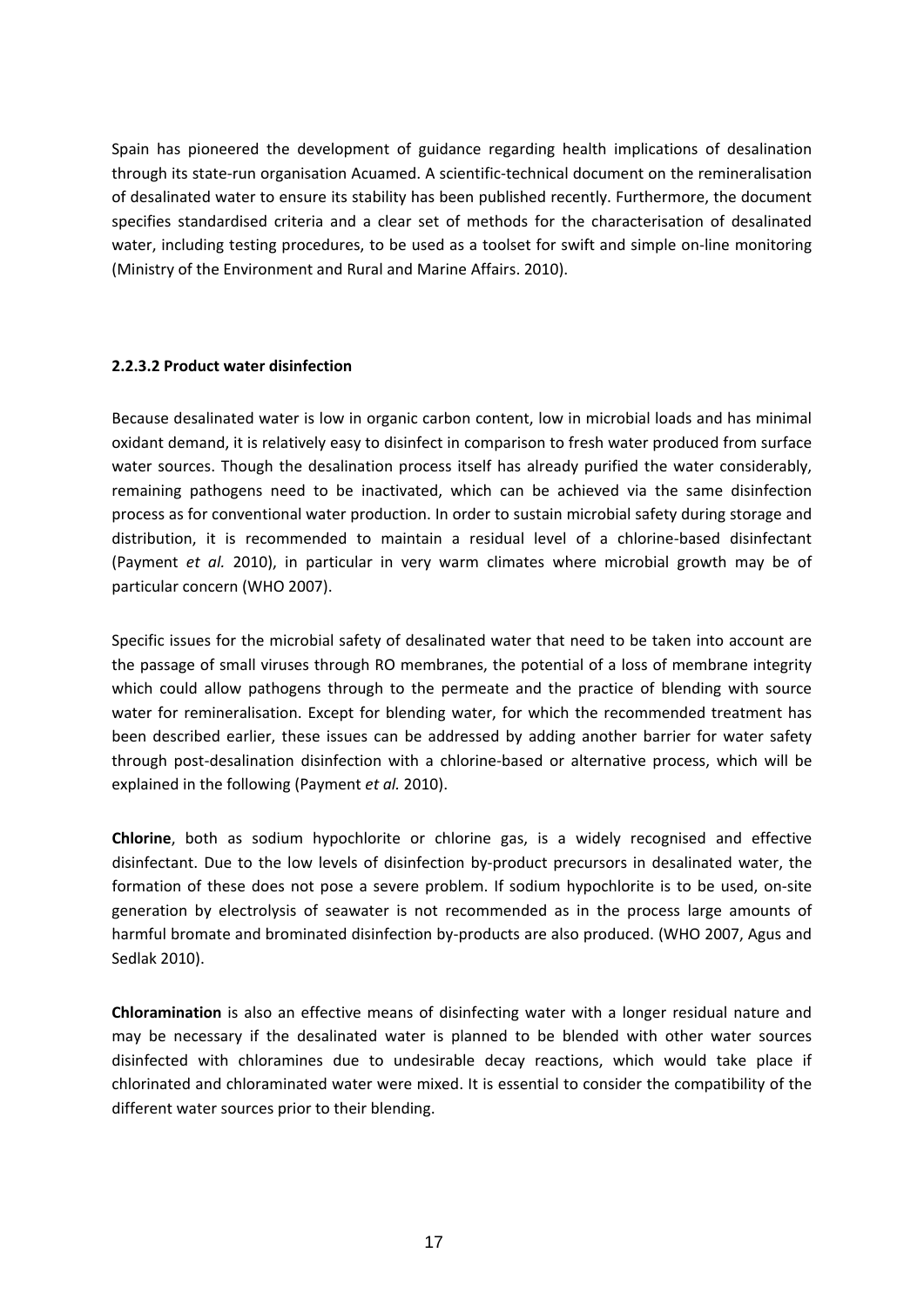<span id="page-17-0"></span>**Chlorine dioxide** would be appropriate as its use does not lead to the formation of bromate even when the desalinated water is blended with water containing bromide ions. Moreover, because only small dosages are needed for the process, any level of chlorine dioxide by-products would be below WHO limits. (WHO 2007).

**Ozonation** can cause excessive amounts of the suspected carcinogen bromate due to the higher bromide content in seawater and is therefore not recommended for disinfection of water meant for consumption. (WHO 2007, Fawell *et al.* 2010, WHO 2008).

**Ultraviolet Light Disinfection i**s effective and requires in fact lower levels of UV irradiation for desalinated water in comparison to surface water sources due to the minimal turbidity and lower pathogen concentrations. While the chemical‐free disinfection has the advantage of no formation of by‐products, due to the lack of residual disinfection it may still be necessary to use a chlorine‐based product later to control microbial regrowth.

Overall, it was found that desalinated water usually contains lower levels of regulated chlorination by‐products than conventional drinking water disinfected with chlorine. Moreover, a reduced amount of disinfection by‐products in storage and distribution are expected to form in desalinated water due to the absence of high molecular weight organic DBP-precursors after the desalination process (Agus and Sedlak 2010).

# **2.3 Storage‐ and distribution‐related issues**

Construction materials of the desalination units and the storage and distribution systems can be a source of water contamination. Both, salt water as well as the finished, desalinated water, are more corrosive than usual fresh water used for drinking water. Metal pipes potentially release traces of copper, lead or cadmium from solder, whereas asbestos fibres stem from the inner walls of asbestos‐cement pipes, coal‐tar‐based coatings in storage tanks or pipe linings can contribute polynuclear aromatic hydrocarbons, and chloride monomers from PVC pipes or polymerised coatings can release traces of unreacted vinyl organic chemicals (Rodrigo Sanchez and Betancort Rodríguez 2010).

Thus, the materials used in desalination plants such as piping and contact surfaces should be evaluated to ensure no leaching of chemicals or other contamination takes place (Fawell *et al.* 2010). For instance, if coatings applied to pipes or storage tanks to reduce corrosion were of a quality unsuitable for use with drinking water, chemicals transferred to the water could adversely affect the health of the consumers. Material approval schemes are important, which must also consider the high temperatures that the thermal desalination plants operate at and how that might induce for instance metal leaching of copper and iron into the distillate (Fawell *et al.* 2010).

The safest approach to prevent corrosion by-products to occur in the product water is the use of corrosion –free materials for all components of a desalination plant that come into contact with salt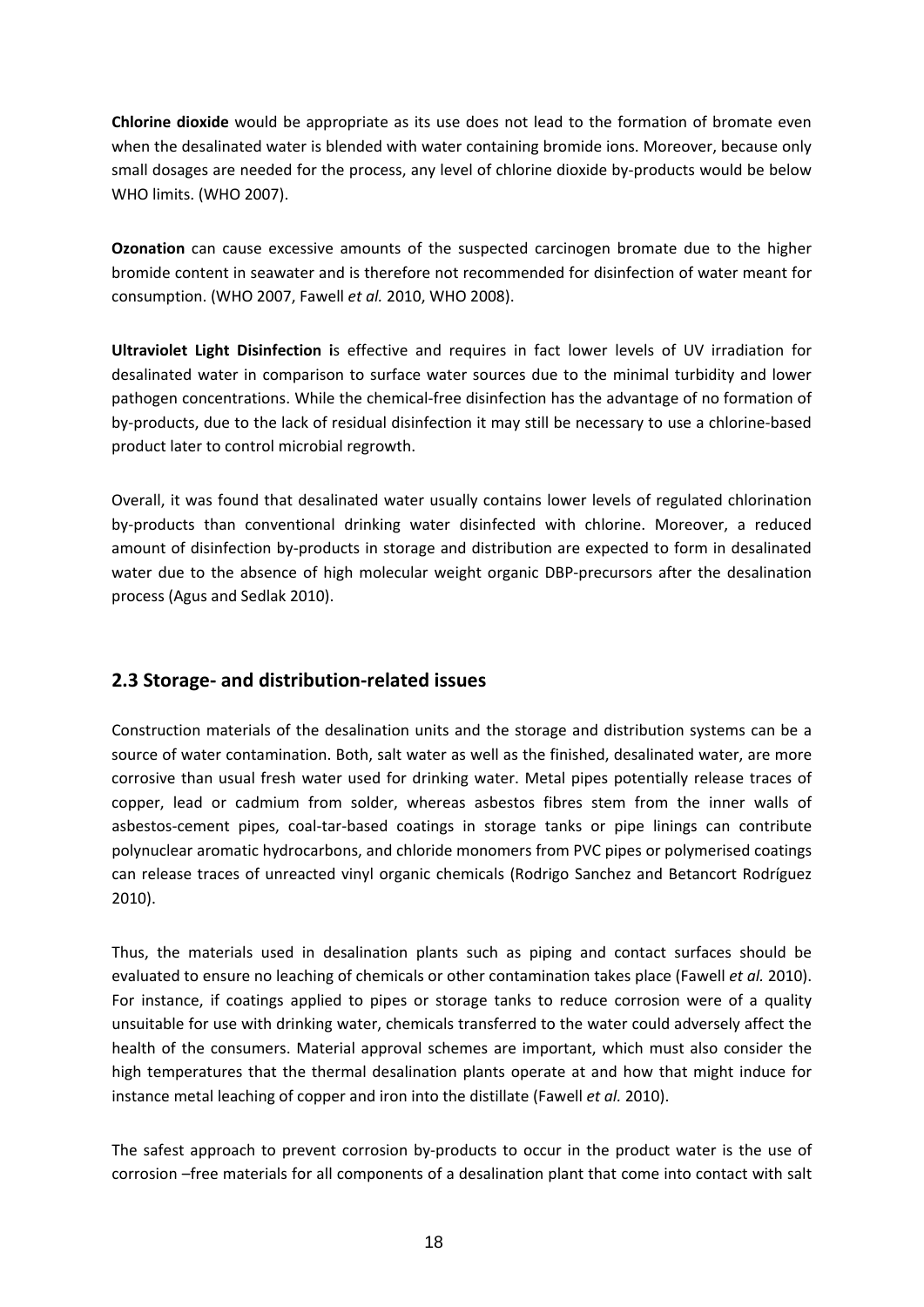<span id="page-18-0"></span>water. For thermal processes, the sections where condensing and evaporating takes place, could for example be made of polypropylene materials of food‐proof standard (Papapetrou *et al.* 2009). The WHO (2007) refers to the common certification procedure, where governmental, public or specialised private organisations establish those quality standards. Guidelines should include a section on storage facilities, which must protect the stored drinking water, as well as provide for operation and maintenance procedures that guarantee the safety of the water (Epp and Papapetrou 2005).

Common EU standards and a positive list of authorised materials for desalination units including restrictions on their use would improve practicality for manufacturers as well as permitting authorities. One initiative to harmonise the existing national certification programmes is a European Acceptance Scheme (EAS) for testing procedures for construction materials in contact with water intended for human consumption, instigated by the European Commission. Besides harmonisation of regional regulations, the objective is to generally accept products, which comply with these common quality standards as safe to be used in contact with potable water (Rodrigo Sanchez and Betancort Rodríguez 2010).

Regarding the microbial safety during storage and distribution the same implications as for conventional fresh water distribution systems apply including the multiple barrier approach for disinfection, residual disinfectant levels and other guidelines addressing recontamination and the minimisation of microbial growth, in particular of Legionella in warm countries (Payment *et al.* 2010).

## **2.4 Other health‐related issues**

The concentration of fluoride, which is essential for the health of bones and teeth, is naturally low in sea water and desalination processes further reduce it. Whether to add fluoride to the product water for meeting the recommended GDWQ value and for tooth protection should be determined based on local climate and water consumption as well as the status of dental health in the population, as well as the diet and the dental care routine (Fawell *et al.* 2010).

Beyond the issues described in this chapter, the potential consumer groups that may be more at risk must also be considered. Bottle‐fed infants, for instance, are one such group due to their comparatively high consumption of water. Their rapidly developing bodies are more vulnerable to elevated concentrations of some natural components, such as sodium (Fawell *et al.* 2010). Moreover, in arid regions, where desalination is most likely to be a measure of drinking water supply, water consumption is often higher than existing WHO guidelines set as the standard (2 litres per day for adults, 1 litre per day for a 10 kg child, and 0.75 litres per day for a 5 kg infant). It is essential that water intake rates and dietary habits are taken into account by health authorities when establishing local standards or guideline values (WHO 2008, Fawell *et al.* 2010).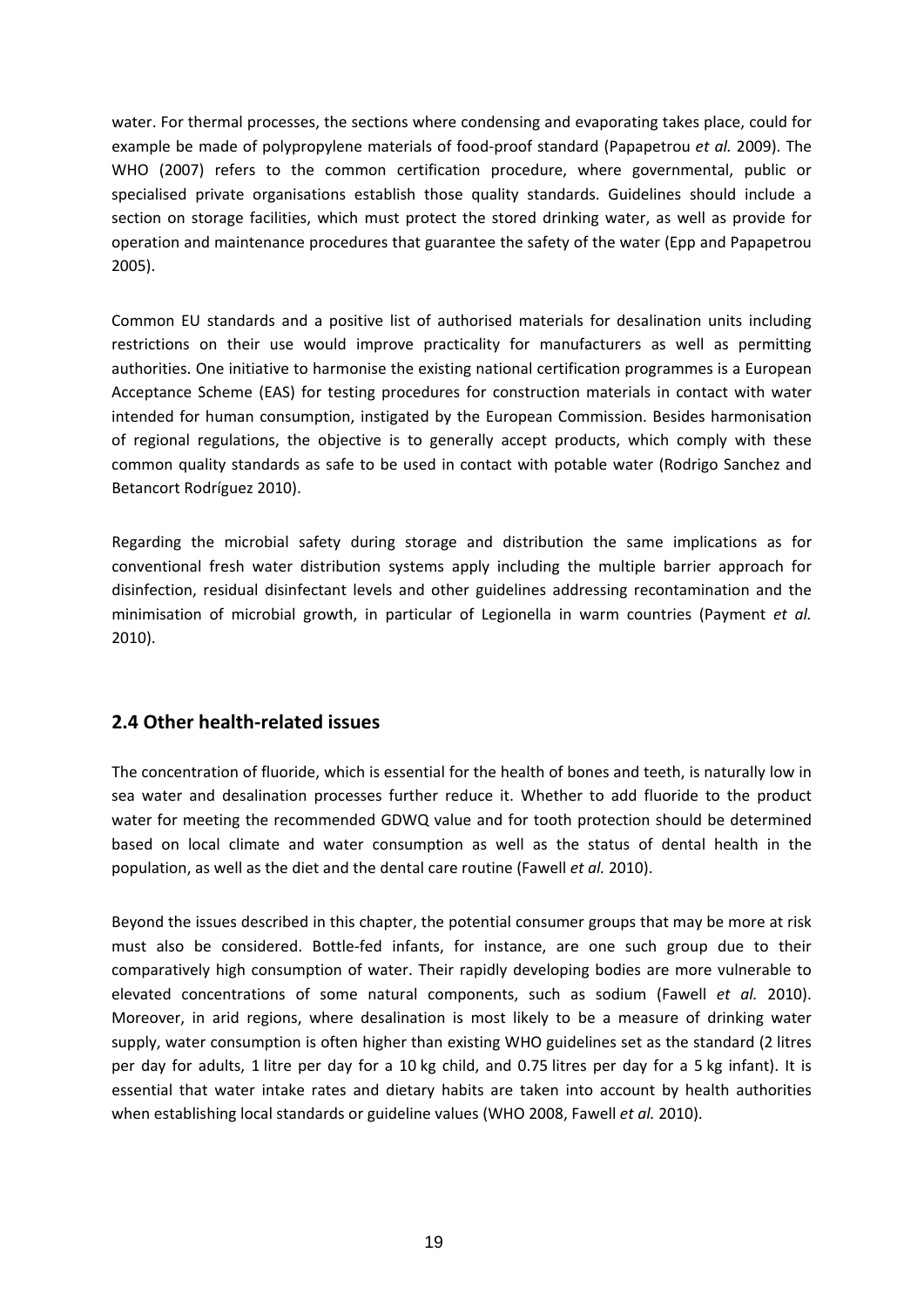# <span id="page-19-0"></span>**2.5 Monitoring**

In general, desalination processes are rather efficient at eliminating parameters of microbiological concern, thus rendering the product water usually safe. In‐depth monitoring of source water quality for pathogens is therefore not practical. However, if post-treatment blending for remineralisation is practiced, indicator monitoring and pre‐treatment of these waters is essential. For this purpose, Enterococci seem to be more suitable as an indicator parameter for pathogens than E.coli due to the high degradability of the latter in the marine environment (Payment *et al.* 2010).

According to the WHO (2007) the most successful way to ensure drinking water safety is to take a comprehensive risk evaluation and management approach of which monitoring is an essential element. Innovative or non-standard drinking water production or treatment processes typically require more extensive monitoring, which applies to desalination. Which specific monitoring and control measures should be employed depends on various factors, such as the scale of the desalination plant and the quality of the source water (Cunliffe *et al.* 2010)

In their guidance document for safe water supply by desalination the WHO published a summary of monitoring parameters with recommended monitoring frequencies for large-scale and small plants, "small" applying to plants producing less than 3,785  $m<sup>3</sup>$  of fresh water per day (WHO 2007). It is proposed that in cases of limited financial resources operational parameters and monitoring frequencies should be derived from a risk assessment, prioritising potentially hazardous parameters based on their level of risk.

The guidelines lists the important elements of a comprehensive monitoring programme for desalination (p. 121):

- "pre‐treatment residuals should be monitored for turbidity/suspended solids, coagulant chemicals, residual disinfectants and pH
- membrane cleaning solutions should be monitored for cleaning chemicals
- brine discharges should be monitored for TDS, salts, heavy metals, nutrients, temperature and dissolved oxygen (thermal processes) and additives such as antiscalants and antifoaming agents
- the temperature and dissolved oxygen of cooling water discharges should be monitored together with copper, nickel and iron as indicators of corrosion products."

Furthermore, quality control of additives and chemical and of the monitoring equipment procedures are discussed and guidance on surveillance requirements and regulation design is provided. For details on the WHO's guidance on monitoring, it is referred to section 5: Monitoring, Surveillance and Regulation starting on page 110 of the document. These guidelines are very clear and should be adopted by every country engaging in desalination. A full review of monitoring implications would go beyond the scope of this report.

A general research requirement regarding desalination process monitoring would be the improvement of existing analytical methods to test for metals, suspended solids, and organics in saline water for a more reliable source water quality characterisation. Those methods currently in use have been developed for the analysis of fresh water with inherently low salinity and using them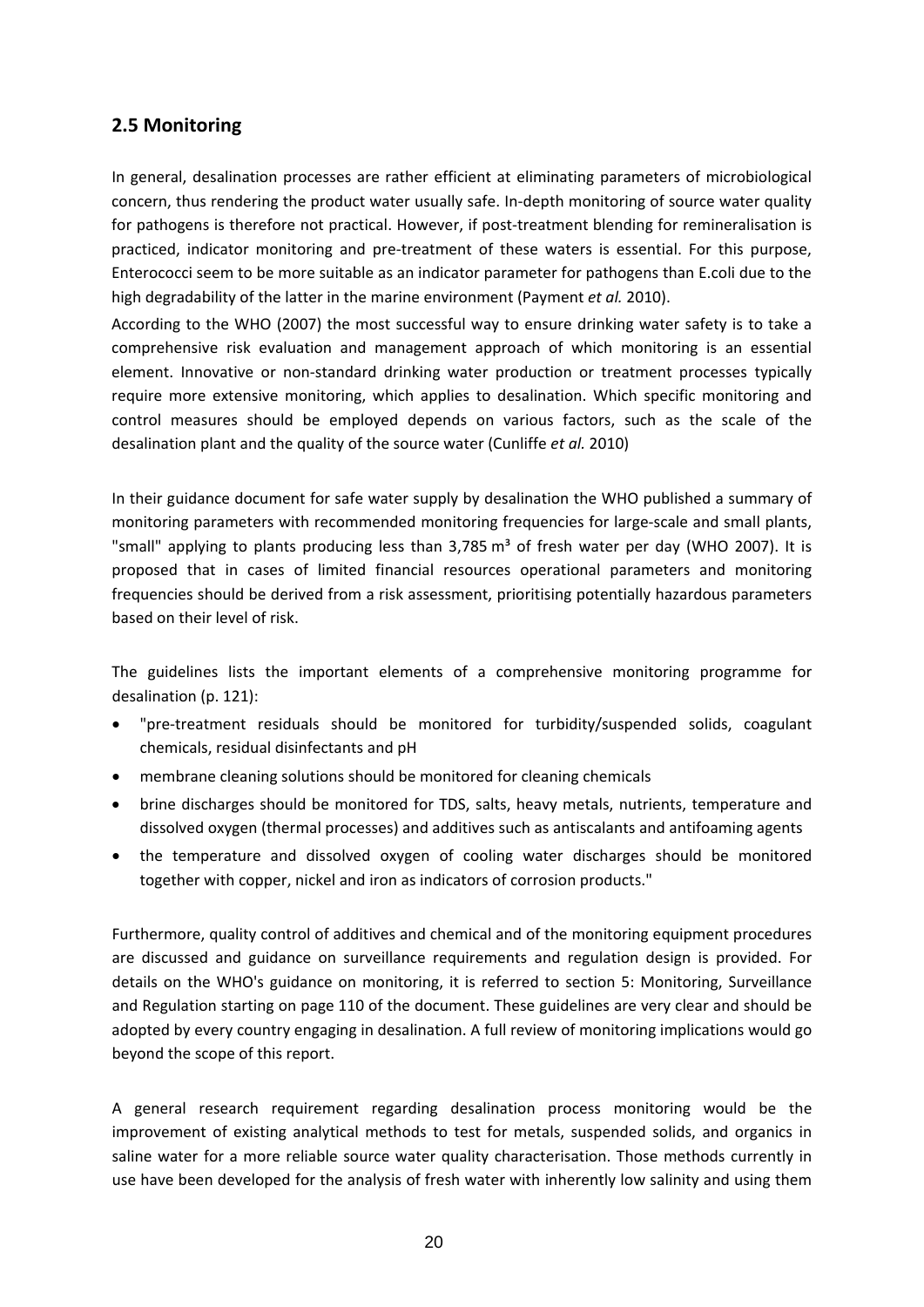<span id="page-20-0"></span>may lead to erratic results due to the high concentrations of dissolved solids in brackish water and seawater (Voutchkov *et al.* 2010). Adapted standard analytical methods for waters of specific salinities should then be integrated into national quality assurance schemes.

# **2.6 Specific situation of RE‐Desalination systems**

"Small community water supplies are those most vulnerable to contamination and breakdown everywhere in the world. As such, even in developed countries these water supplies pose potential health risks." (WHO 2008b, p. 1) The majority of RE-Desalination currently in place and the largest potential in the nearer future are such small‐scale community water supplies. RE‐Desalination has the potential to improve the health situation in these areas if managed appropriately (ADU‐RES 5.1 2006).

In general health implications from source water are the same for RE‐Desalination plants as for conventional ones. Due to their usually very small intake volumes brackish water aquifers can be used for abstracting high‐quality feed water. If contamination of the source water, sea or brackish, has occurred, however, small-scale plants might be more at risk due to their low water "turnover", and thus less opportunity for dilution. On the other hand, since desalination processes remove virtually all microbial and most chemical contaminants (WHO 2007), exemption from source water monitoring of these parameters was proposed for small‐scale RE‐Desalination, which would reduce operation costs considerably (Gibbons *et al.* 2008).

The recommendations to avoid situating open intakes for desalination plants close to discharges from water and wastewater treatment plants as well as from fresh waters, such as rivers (Voutchkov *et al.* 2010), are not particularly relevant for RE‐Desalination, since this technology is not expected to be employed if the possibility of surface water abstraction or wastewater reclamation existed nearby. The same is probably true for locations near large industrial and municipal ports as these are generally connected to a water supply network.

Examining the health implications from RE‐Desalination processes, the issue of chemical and microbial safety should be acknowledged. Desalination systems driven by renewable energies currently in use are relatively small‐scale installations with daily produced drinking water volumes below 100 m³ (Papapetrou *et al.* 2010). The market for RE‐Desalination systems includes a large share of even smaller plants, which would provide less than 10  $\text{m}^3$  of drinking water per day. In the EU those installations would be exempted from meeting the water quality standards of the Drinking Water Directive if they were not used for public or commercial use (EU Council 1998). An issue that could arise in these cases, in particular if pre- and post-treatment are limited is that some REdistillation processes might not reach temperatures at which all pathogens are eliminated, as for instance the MED process (Papapetrou *et al.* 2010). If the process is relied on to render the water microbial safe and no further disinfection is practiced this could pose a risk to the consumers of the water (Payment *et al.* 2010).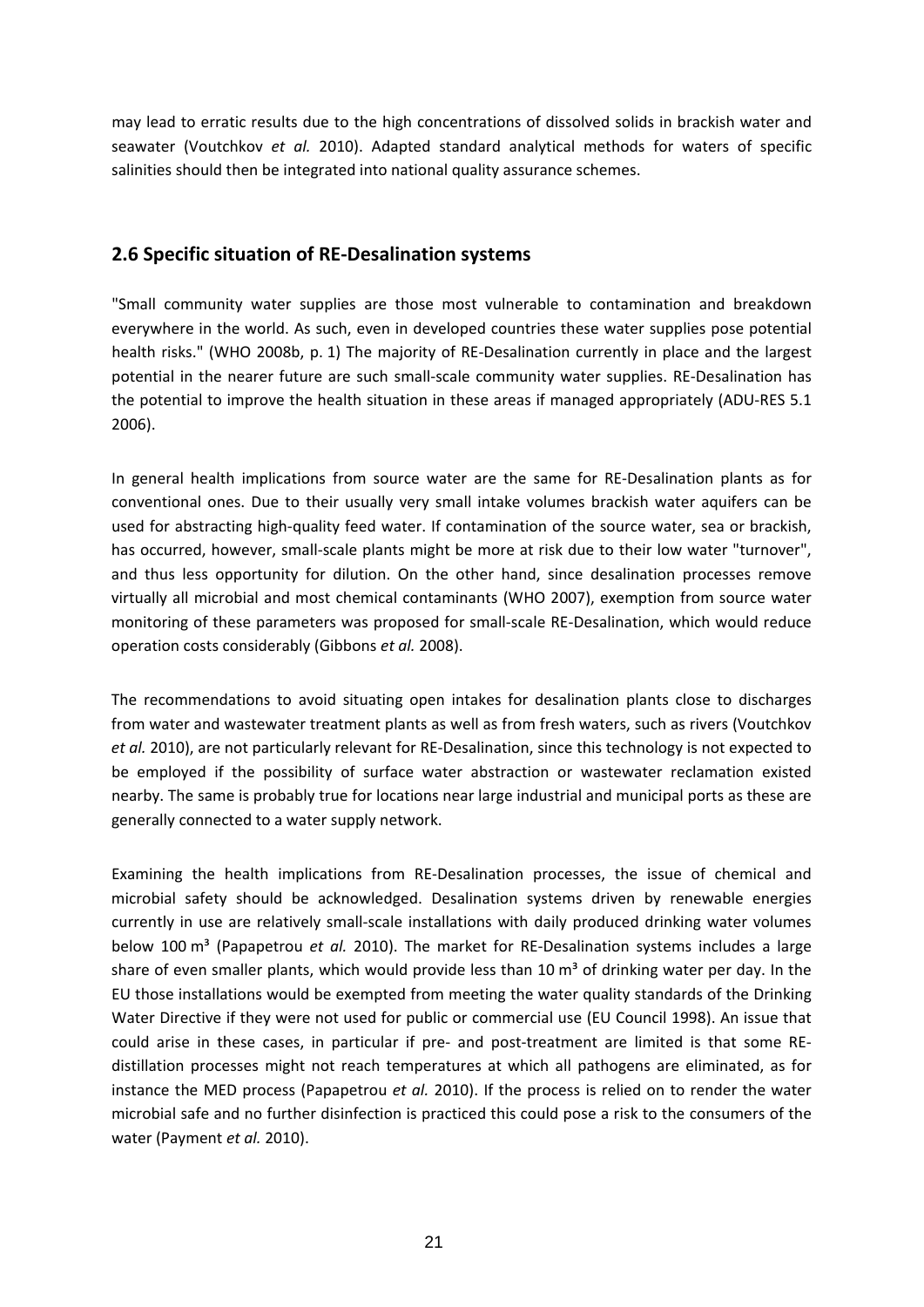A number of commercial RE‐Desalination systems appear to not employ chemical pre‐ or post‐ treatment on a regular basis (ProDes 4.2 2010, Käufler, J., Director of Synlift Systems, personal communication, 6 September 2010, FSW 2010), the trend rather going towards low‐chemical operation. Sand filtration is regularly used, depending on the feed water quality. Reverse osmosis systems turn towards micro‐ or ultrafiltration pre‐treatment. Richards and Schäfer (2002) stated that their tested system of photovoltaic‐driven reverse osmosis with ultrafiltration pre‐treatment removing suspended particulates, bacteria and viruses, produced safe drinking water without the necessity of adding chemicals for disinfection.

It is expected that often remineralisation of the product water will be practiced, to reduce corrosivity, enhance mineral content and to adapt the product water to the palate of the end users. In RE-Desalination this is usually done by blending with disinfected sea- or brackish water (ProDes 4.2 2010, Papapetrou *et al.* 2009). Here it is essential that the treatment of the blending water is sufficient since otherwise microbial contamination could become an issue (Payment *et al.* 2010).

Regarding material suitability, Epp and Papapetrou (2005) conducted an analysis of the three most used storage tank designs for remote RE‐Desalination projects. The comparison of reinforced concrete, polyethylene and steel did not result in one singular optimal design but the conclusion that the best choice depends on the size of the project, the climate characteristics and other site‐specific conditions. However, the essential recommendation given with regards to materials was that given that the desalinated water is intended for human consumption, quality has to be maintained to never imperil public health and safety, so that those materials in contact with the product water should be approved under a certification scheme. This is backed up by Rodrigo Sanchez and Betancort Rodríguez (2010) in their market study for food quality products for solar-driven membrane distillation system development. Since most RE‐Desalination projects to date have been R&D or pilot installations, a number of them have not yet complied strictly with material standards for every element; for instance the membrane distillation modules developed under the MEDIRAS project will substitute one non‐approved epoxy hardener currently in use (Rodrigo Sanchez and Betancort Rodríguez 2010).

Operation and monitoring are primary challenges for remote, small‐scale desalination units. If capacity and funding lack, monitoring and quality management are particularly difficult (WHO 2009b). Several small‐scale desalination plants had to be closed for reasons of operation and maintenance problems. Reliability of such systems can be enhanced by web‐based or other remote monitoring applications, which has been practiced on some islands (Choi *et al.* 2009). Membrane technology, for instance, is susceptible to membrane fouling and therefore requires careful management, which can be a problem in remote locations (Werner and Schäfer 2007). Experts from the (RE‐)desalination community recommend employing fully‐automated control and management systems for stand-alone systems with automated shut-down functionality, if the efficiency of the pre‐treatment or the membrane system is affected, in order to ensure reliable product water (Tzen 2009, Papapetrou *et al.* 2009, Voutchkov *et al.* 2010, Epp and Papapetrou 2005). The WHO's International Small Community Water Supply Network is currently developing a test procedure for the monitoring of small community water supply, which will be employing inexpensive technology, for instance mobile phones, for remote access (WHO 2009b).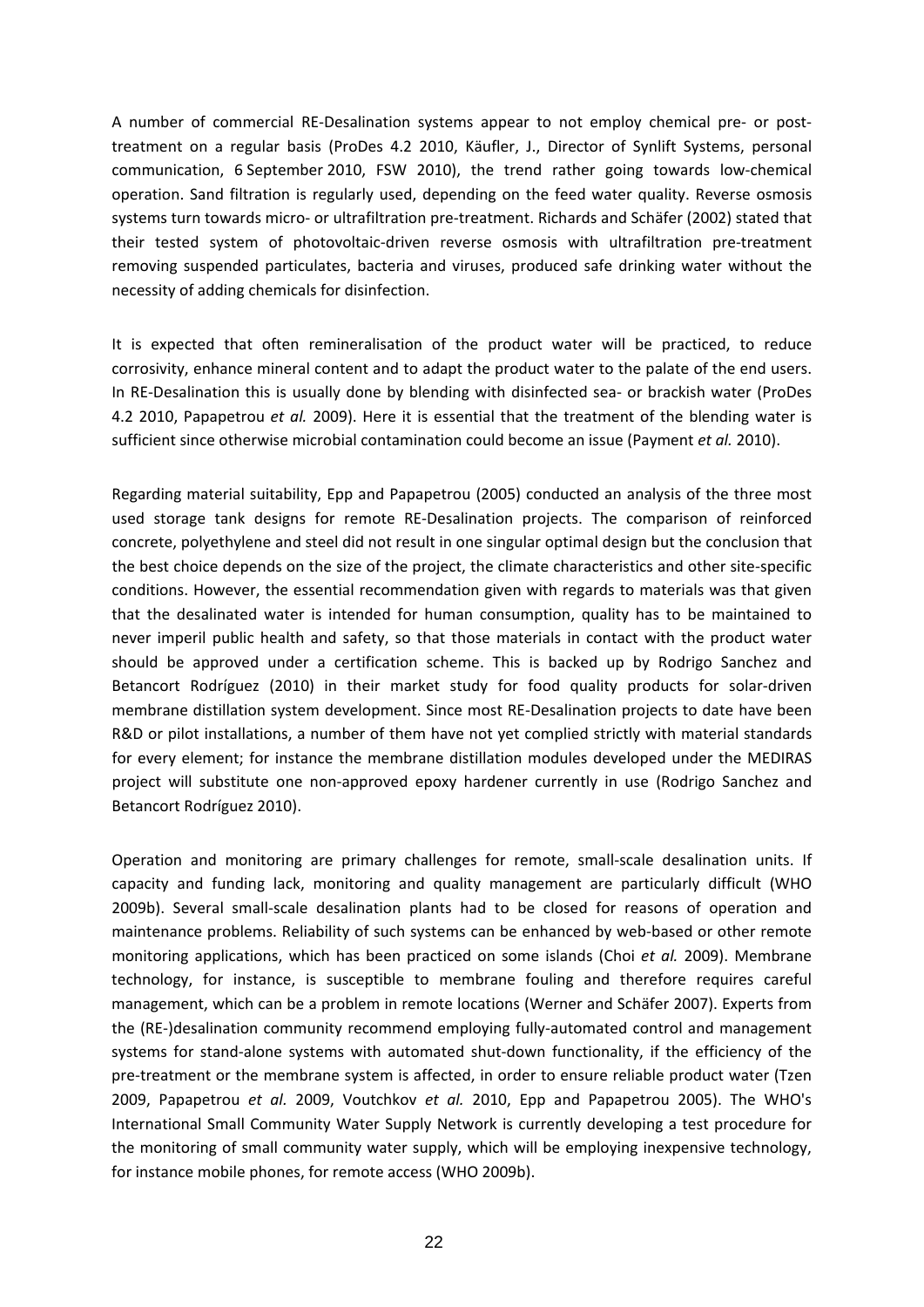<span id="page-22-0"></span>Within the MEDIRAS project a water management protocol is under development including monitoring and operation procedures to ensure a high quality of the drinking water produced by membrane distillation. In the draft document, physiochemical parameters listed for water quality and system performance control are pH, conductivity, temperature, alkalinity, boron, calcium, magnesium, chloride, sodium, potassium, nickel, nitrate, sulphate, silver and copper. Microbiological parameters selected for analysis are aerobic microorganisms (at 22°C and 37°C), Escherichia coli and Intestinal enterococci. Standards for analytical methods, points of sampling and handling of samples are set and monitoring frequencies for the different parameters listed. A complete analysis of the entire set of EU drinking water quality parameters is recommended to be undertaken once per year. Furthermore, the protocol specifies operation and maintenance standards for the system, comprising of details on cleaning and disinfection of the water storage tanks and the membranes, as well as on inspection of equipment, such as the feed pump and the piping. Prior to publication of the protocol document, standards on remineralisation and disinfection will be added (MEDIRAS 6.1 2010).

It would be beneficial to include such standards in guidelines to smooth the progress of operation and testing while ensuring water safety.

## **2.7 Summary and recommendations**

Countries adopting desalination plants of any size for drinking water production should introduce guidelines or amend existing guidelines to make sure that the specific health issues of desalinated drinking water are addressed. These should be applied to small units as well. The WHO guidelines under development would be a suitable base to build country‐specific guidelines on. In each case, risk assessments should be conducted in order to identify which parameters are essential to be monitored in the particular plant, adapted to the local characteristics and potential risks (e.g. oil spill potential, algal bloom frequency, likelihood of source water contamination with wastewater). For some parameters, such as residual disinfectant concentration, water hardness and a pathogen indicator (like Intestine enterococci) monitoring should be made compulsory even for small‐scale plants.

The main possible health implications of renewable energy-driven desalination are the microbial safety of the desalinated water and to a larger extent of the blending water used for post-treatment. Particular concern has been expressed regarding the presence of microbial contamination if the blending water is not of sufficient quality or pre‐treated and disinfected. Guidelines should prescribe pre‐treatment of blending water prior to mixing and recommend employing a series of disinfection and pathogen control measures rather than reliance solely on the desalination process for disinfection.

Decision‐makers should consider establishing mandatory disinfection procedures for desalinated water in order to reduce the risk of the formation of bromates.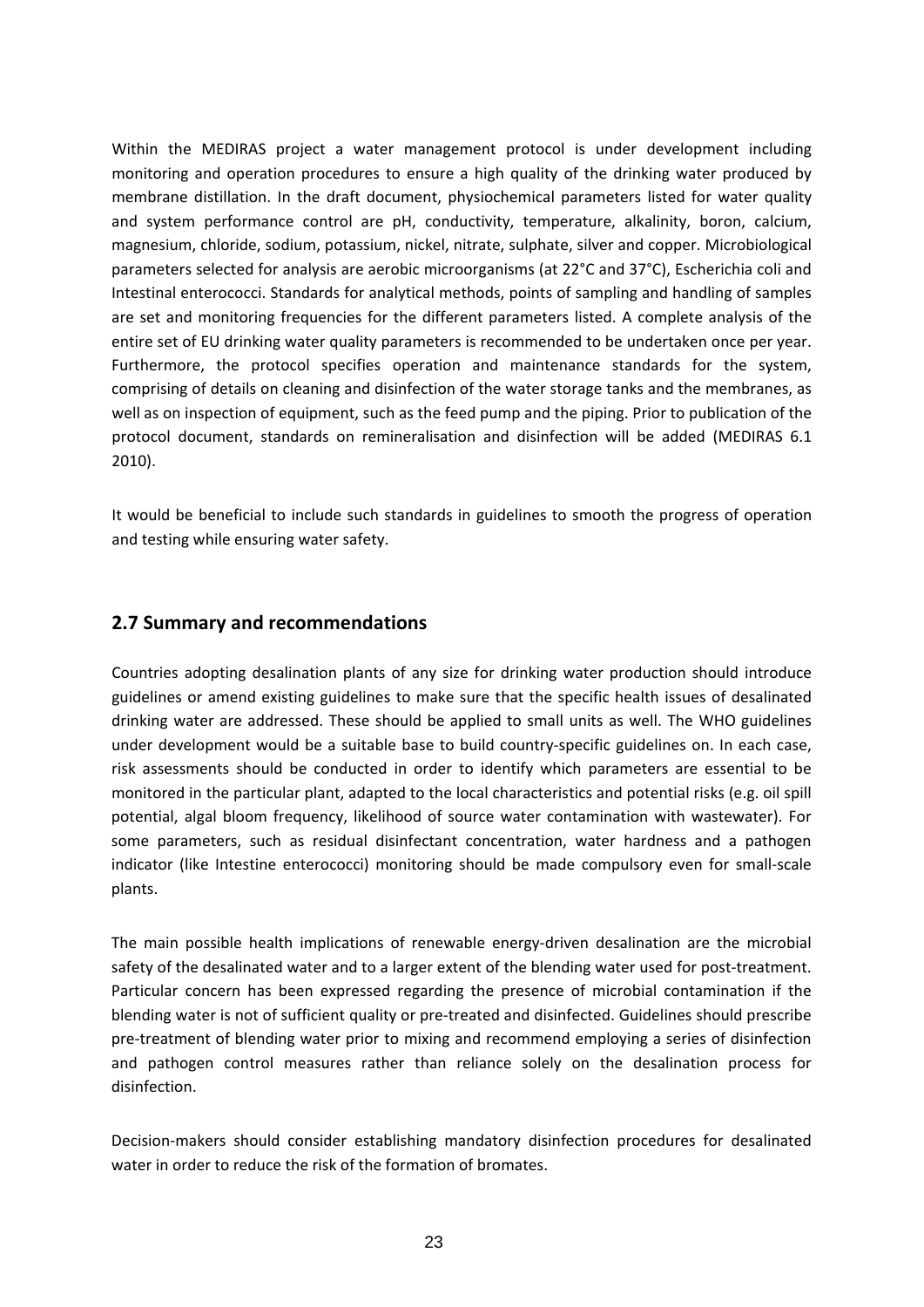Standardised operation and monitoring procedures should therefore be included in guidelines, comprising test parameters and concentration values derived from a risk‐based analysis. The actual guideline values need to be set in the context of local or national conditions, as drinking water standards that are overly stringent could threaten the availability of water supply able to comply, which could be for the worse in regions of water scarcity. Kutty *et al.* (1995) propose that countries, which are dependant on drinking water from desalination should establish sets of rules which allow particular levels of pollutants for specific short periods of time at which health impacts would not be expected to arise. The source water should always be analyzed before the system installation and before it starts operation. Based on a standard risk-analysis, the smaller systems can then be excluded from the obligation to monitor their source water.

Guidelines for RE‐Desalination should include approval systems for quality standards and suitability of any chemical additive employed in desalination processes and any material coming into contact with drinking water, either by adopting existing recognised standards or by establishing specifications adapted to desalination conditions.

Should the reassessment of the toxicity of boron lead to stricter guideline values of the WHO GDWQ, guidelines for reverse osmosis desalination should include specific procedures on how to achieve these values (second stage or special membranes).

Regarding the mineral balance in the desalinated water, guidelines should state minimum levels for magnesium and calcium in order to prevent corrosion and thereby metal leaching, while at the same time providing adequate nutrient supply.

Since the health and the environment dimensions are not independent from each other some overlaps between this and the following chapter exist.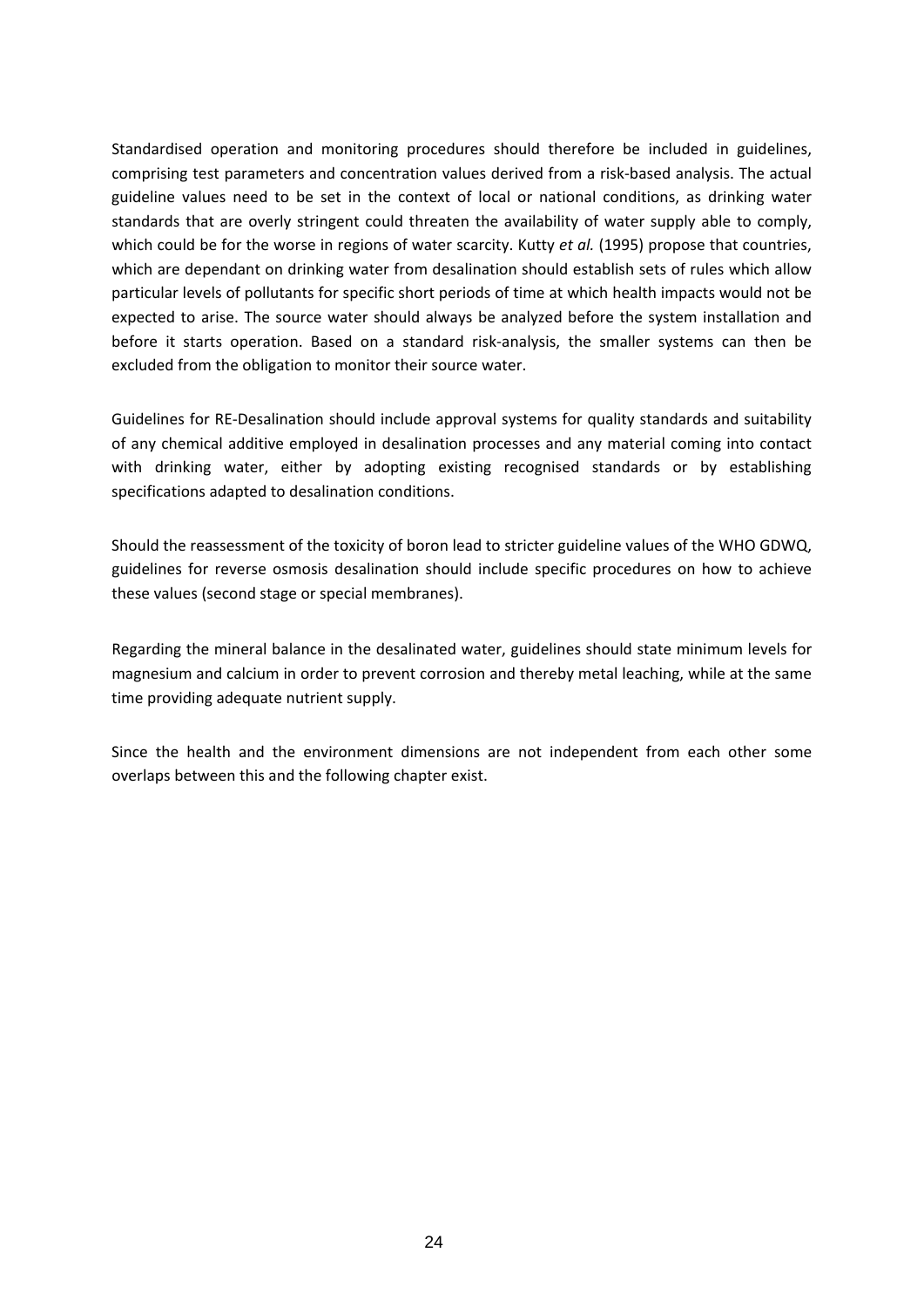# <span id="page-24-0"></span>**3. Environmental aspects**

Consideration of environmental protection aspects is essential for a sustainable deployment of desalination projects. Most of the issues are not unique to renewable energy-driven desalination, and have been investigated and compiled for conventional, normally fossil-fuelled desalination plants (UNEP 2008, Latteman 2009, 2010b, Lomax 2009, Münk 2008, Dickie 2007, El‐Fadel and Alameddine 2005). Only with clear legislation and environmental standards as well as measures to enforce these, adverse impacts from desalination plants can be prevented (Schenkeveld *et al.* 2004). The leading set of environmental rules and regulations for the implementation of desalination projects has been published by the United Nations Environment Programme (UNEP) in 2008 (Lattemann 2010) giving comprehensive guidance on environmental impact assessment embracing the abiotic and biotic environment, as well as public health, and the socioeconomic and cultural environment (UNEP 2008).

From a broader perspective desalination driven by fossil fuels will emit carbon dioxide and thus add to the climate change problem, potentially exacerbating the cycle of decreasing precipitation in water-scarce areas leading to more extended draughts. The concentrate discharge back to the seas, on the other hand, is unlikely to alter the salt concentration of larger water bodies, even if they are somewhat enclosed, such as the Mediterranean Sea or the Arabian Gulf, since natural evaporation rates far exceed the concentrating influence than brine disposal (Lattemann 2010). On a local scale, however, environmental impacts of desalination can be more problematic and can be attributed directly to a specific plant. The two major local environmental issues that arise from the desalination process typically originate from discharges of concentrate and chemicals as well as from considerable air pollution from nearby power plants, which are necessary to cover the high energy requirement of both, thermal and membrane desalination processes (Schenkeveld *et al.* 2004, Lattemann 2009). The latter issue can be minimised by employing renewable energy to drive desalination, nonetheless, the brine discharge remains a challenge.

# **3.1 Environmental impacts of RE‐Desalination installations on land**

All renewable energy installations bring with them certain environmental impacts. Wind turbines, for instance, may present hazards to birds and bats, larger solar photovoltaic fields can cover a significant area of land (UCS 2010) and geothermal energy exploitation has the potential to alter the soil structure or dry out hot springs (Arnórsson 2004).

With regards to the siting of a desalination project, the same considerations as for other coastal projects apply, comprising disturbance during construction and operation from noise and pollution, an increase in infrastructure and the general competition for land with both, human interests as well as animal habitats (Schenkeveld *et al.* 2004, Lattemann 2010).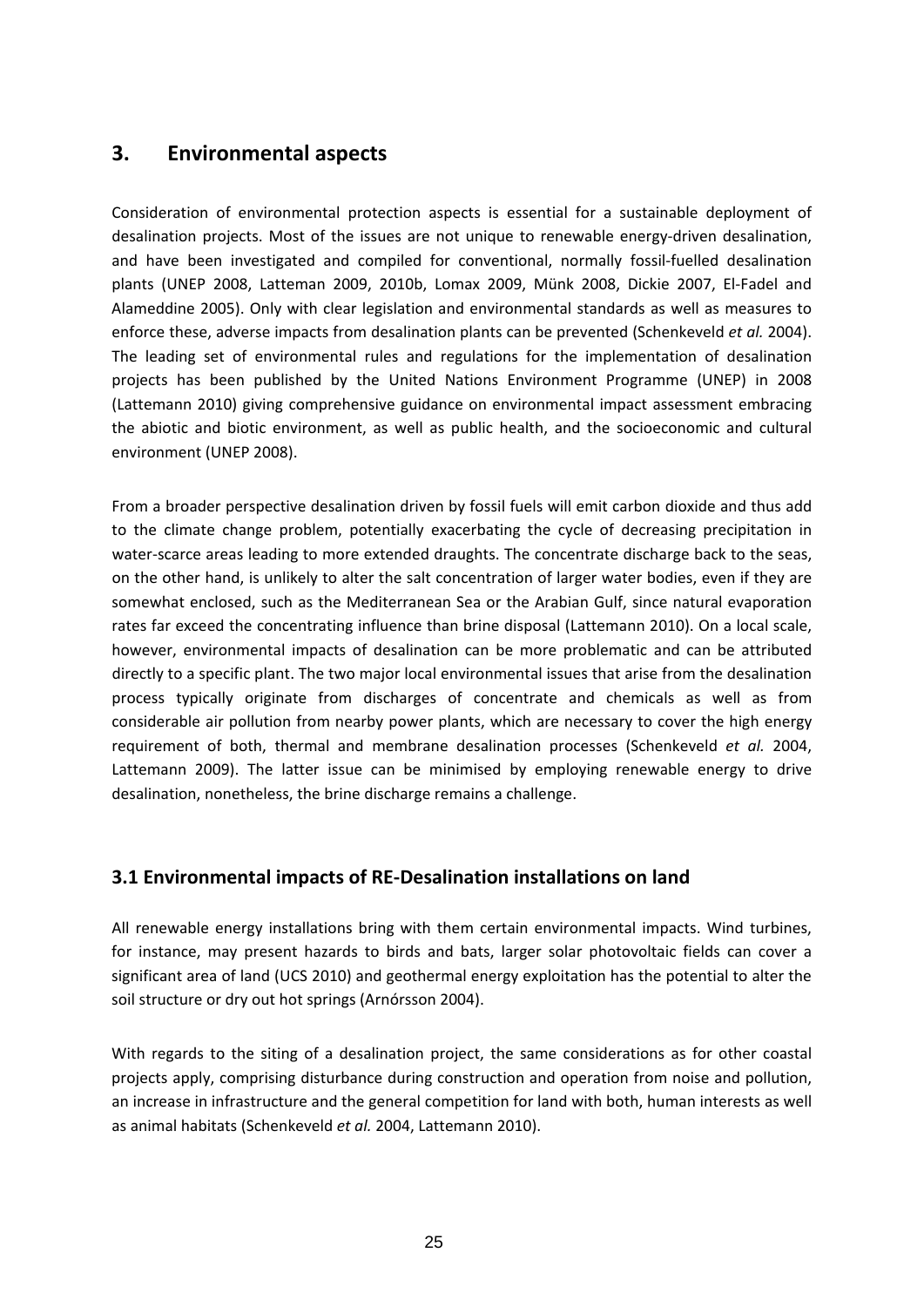## <span id="page-25-0"></span>**3.2 Environmental impacts of desalination processes**

The number of potential impacts of desalination plants on the environment is large and in many cases they are comparable to other construction projects. Intake and outfall structures can potentially cause damage to the marine environment by damaging or destroying coastal ecosystems, killing aquatic organisms by drawing them into intakes (impingement and entrainment), which may destabilise the population balance. Moreover, regular discharges of chemicals into the sea may impact on marine life, cause sedimentation and adversely affect water quality if they are not appropriately planned and managed. This chapter gives an overview of the main issues of desalination projects for the marine environment.

#### **3.2.1 Water intake**

Artificial structures in the marine environment, such as water intakes or discharge outfalls could interfere with commercial and leisure navigation as well as with water currents and transport of sediments and provide an attachment surface for marine organisms. Open intake of sea water can cause marine organisms to be killed when they collide with intake screens (impingement) or are drawn into the plant with the intake water (entrainment). Pre‐treatment needs are generally higher for open intakes than for beach wells and infiltration galleries due to the less consistent water quality. It may be difficult to identify the optimal dosing of chemicals and overdosing may prove necessary to ensure safe operation for cases of inferior feed water quality. This, in turn, increases the number of events and concentration of chemical discharge into to the marine environment (Lattemann 2010)

Underground intake structures require minimal chemical pre‐treatment and protect marine organisms from entrainment and impingement. The initial construction of such structures causes more acute disruption to marine environments by displacing sediments. Coastal wells can negatively affect water quality in shallow coastal aquifers, for example if overextraction causes saltwater intrusion or by changing patterns of groundwater flow. (Lattemann 2009, Lattemann 2010)

Feed water for sea water desalination plants can be sourced either through a surface water intake or a subsurface intake in the seafloor or in beach sediments.

#### **Surface intakes**

Submerged source water intakes located offshore and in deeper water where marine life is less abundant, typically at 10‐15 m water depth and 2‐5 m above the seafloor, generally produce higher quality feed water with lower amounts of suspended solids and microorganisms than intakes closer to the coast. Near‐shore intakes are often located where they are protected by jetties or breakwaters for wave action reduction and some settlement of suspended solids. In order to reduce the debris and organisms taken in with the feed water, surface intakes are often equipped with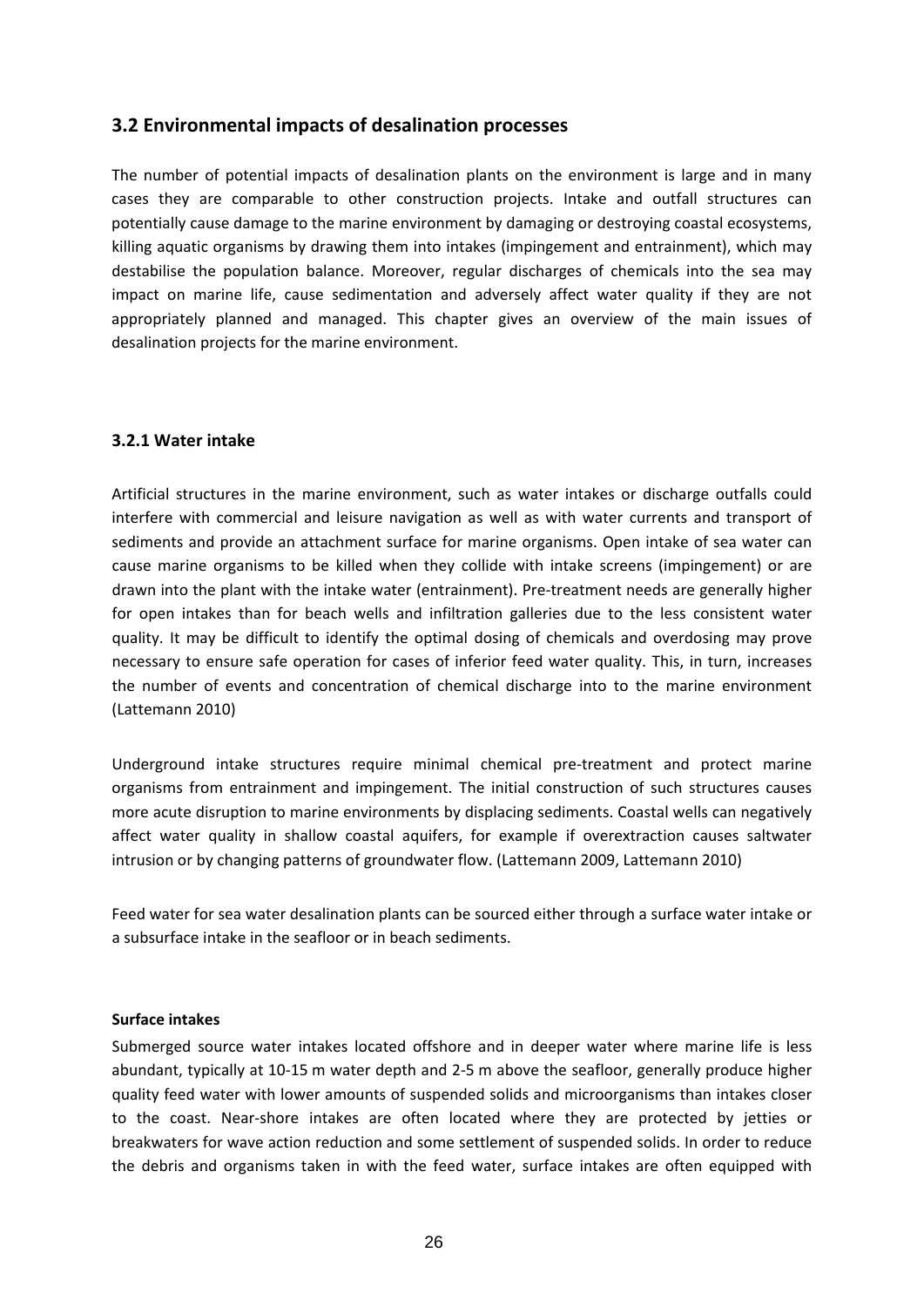screen systems similar to those in the power industry. New developments in intake systems have proven to protect marine organisms better from both, the impingement against screens and the entrainment into the plant (Pankratz 2004, Lattemann 2010).

To mitigate impingement and entrainment of larger marine life, a reduction of the intake velocity of feed water to 0.1 m/s, which is comparable to gentle ocean currents, may enable non-sedentary organisms to escape the intake area. Moreover, the entrainment of smaller plankton organisms, eggs and larvae can be minimised by locating intakes away from productive areas, for instance into waters of greater depths, offshore or underground (e.g. beach wells or horizontal drain intakes) (Lattemann 2010, Pankratz 2004).

Open seawater intakes are detrimental to the eggs and larvae of fish and invertebrate species, algal spores and sea weeds, phytoplankton and zooplankton, as well as smaller aquatic organisms which are drawn into the plant with the feed water. Moreover, larger aquatic organisms can die of suffocation, starvation, or exhaustion when they are pulled against the screens**.** Endangered and protected marine species such as sea turtles and sea snakes are particularly threatened by impingement. The cumulative effects of impingement and entrainment on marine ecosystems have not been extensively investigated and are therefore difficult to estimate (Lattemann 2010).

#### **Subsurface intakes**

Shallow coastal wells are only suitable for brackish water desalination plants and relatively small sea water desalination plants with capacities below 20,000 m<sup>3</sup>/d due to their limited yields. Subsurface intakes make use of the surrounding sediments for pre-filtration, acting as biofilters. Highly transmissive geologic conditions are favourable for subsurface intakes, while less permeable sediments, particularly those containing large amounts of silt and clay, which impede water flow are only suboptimal natural treatment systems. Biofilter intakes generally produce better feed water quality than open intakes since they reduce organic carbon, suspended solids, nutrients and microorganisms, thus achieving a decreased potential for membrane fouling with the consequence of a considerably reduced pre‐treatment requirement. Engineered pre‐treatment can be limited to acid and/or anti-scalant addition and single-phase cartridge filtration. However, the occurrence of insoluble salts in the feed water is a risk of water extracted from beach wells and may require the use of additional granular media filtration if feed water conditions continue to deteriorate (Lattemann 2010).

The location of the well intake is essential. In wetland areas this procedure could lead to wetland drainage affecting the environmental significantly. Moreover, water from such sources may be of inconsistent quality, which in turn would necessitate a more elaborate treatment (WHO 2007, Voutchkov *et al.* 2010). In order to minimise the environmental impacts from desalination projects it should be avoided to locate the water intakes in ocean areas containing endangered or rare marine species (WHO 2007, Voutchkov *et al.* 2010).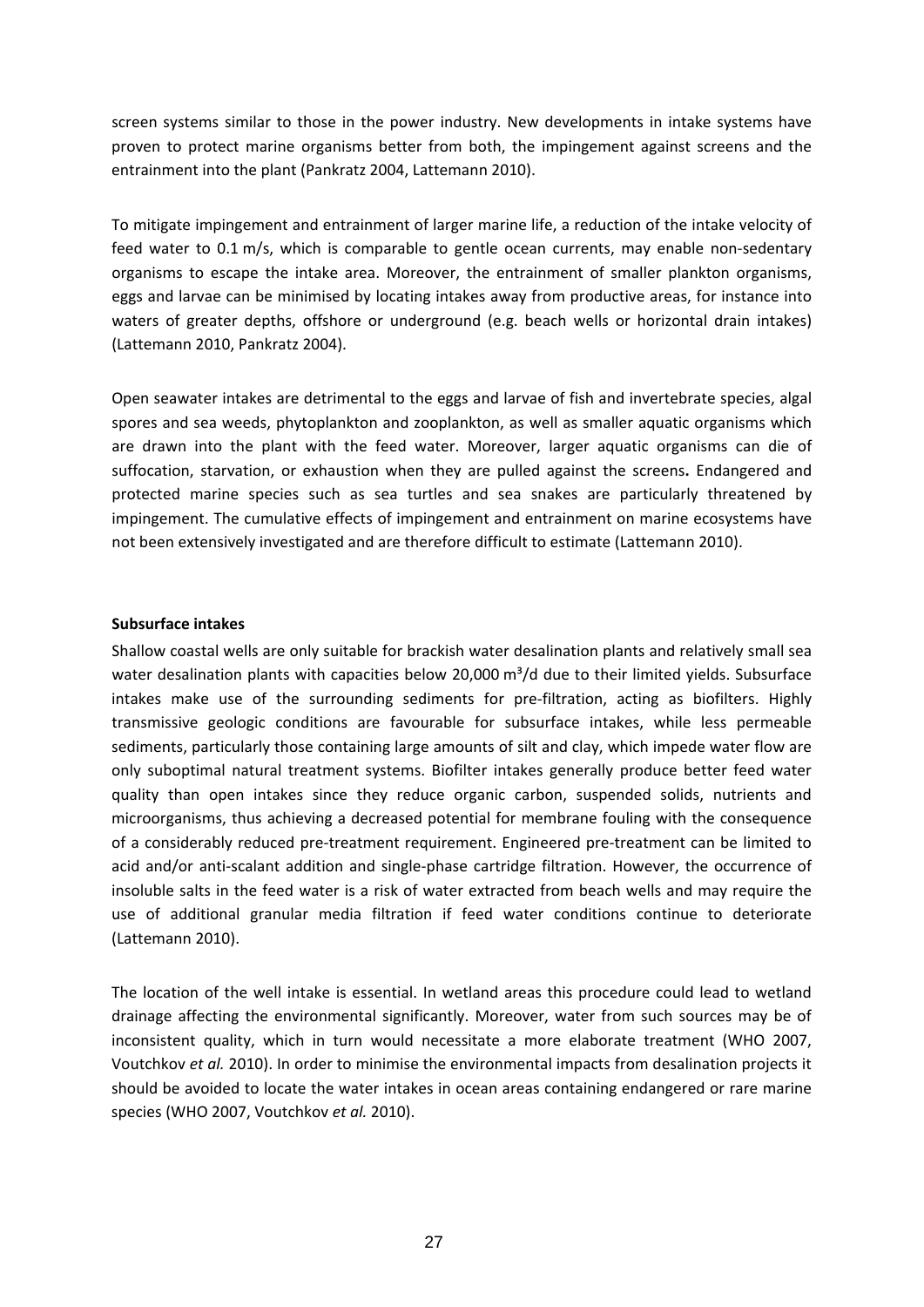The location, design, construction and capacity of intake structures must employ the best available technology for minimising adverse environmental impacts and should be considered as an integral part of any assessment of environmental impacts performed for a potential desalination plant.

### **3.2.2 Discharge of wastewaters**

Wastewater streams from desalination processes include the concentrated brine, backwash liquids and sludges from pre‐treatment and cleaning processes containing suspended solids and coagulant salts as well as anti‐scaling, anti‐fouling, anti‐corrosion chemicals. As seawater is a highly corrosive liquid, wastewater may also include trace metals from corrosion processes in the desalination system (Miri and Chouikhi 2005). The brine from a desalination plant has the same properties as the intake seawater but in concentrated form. Dependent on the process used, environmental issues may be caused from the high concentration of inorganic salts or the increased temperature of the wastewater, which may, in turn, increase the ambient salinity and water temperature at the discharge site and consequently adversely affect the ecosystem. Moreover, chemical additives are utilised for pre‐treatment of the feed water and they are discharged as part of the wastewater. In the following, the potential impacts from the different wastewater characteristics will be described separately, however, it is highly probable that synergistic effects of thermal and osmotic stress with residual chemicals, exacerbate the environmental impacts (Lattemann 2010, Lattemann and Höpner 2008).



Figure 1: Illustration of various discharges from a reverse osmosis desalinatin plant (Maugin and Corsin 2005, p. 358)

#### **3.2.2.1 Impacts from salinity, temperature and density**

The salinity of the concentrate emerging as wastewater at the end of the desalination process depends on the plant recovery rate, which in turn is affected by the salinity of the source water and the applied desalination process. Reverse osmosis plants have higher recovery rates than distillation plants and will therefore produce wastewaters with higher salinities. As a consequence, wastewater discharges of desalination plants increase the salinity of outfall zones to different extents. On a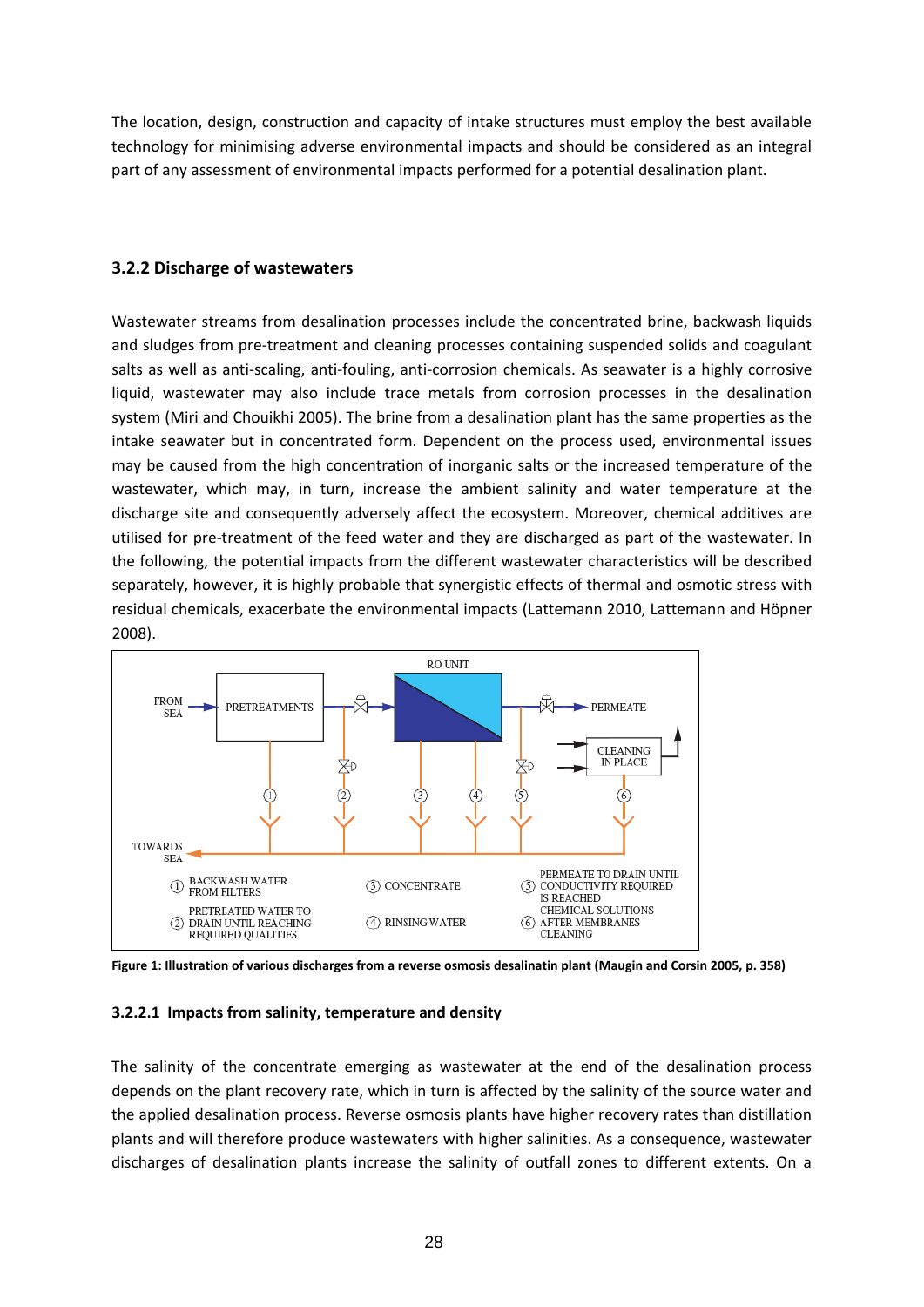broad perspective, desalination plants do not change the salinities of larger marine systems noticeably in comparison to natural evaporation rates and the subsequent increase in salinity. However, the impacts at and close to the point of discharge can be significant (Lattemann 2010).

Salinity in a specific range is essential for marine organisms, however, increased salt concentrations can be harmful and even lethal to aquatic life. In general, different species have different sensitivities to variations in salinity depending on standard variations in their natural habitats and their phase of development. Most marine organisms can adjust to minor variations in salinity, and, depending on their age and physical condition, may be able to recover from more severe, yet short term exposures to higher salinities. Few species are able to tolerate a pattern of extreme shifts or exposure to salinities significantly and continuously exceeding the concentrations to which they are adapted. The induced osmotic stress will cause these species to flee the discharge site, which, as a consequence, negatively affects and often kills sessile flora and fauna (Miri and Chouikhi 2005, Lattemann 2010).

The temperature of the wastewaters is another factor affecting the environment. The temperature of the brine emerging from reverse osmosis plants does not usually differ a lot from the ambient seawater temperature, whilst the concentrate discharges from thermal desalination plants are between 5°C and 15°C warmer than seawater. Elevated water temperatures may cause "thermal pollution" at the discharge site. The effects on species distribution from changing the annual temperature profiles in the discharge site are similar to those occurring from salinity changes. Marine organisms could be attracted or repelled by the warmer water, and species more adapted to the higher temperatures and seasonal pattern may eventually dominate the discharge site (Miri and Chouikhi 2005, Lattemann 2010). In extreme cases, thermal discharge may cause a higher mortality of sessile marine species (Pennington and Cech 2010). On a positive note, an elevated temperature could potentially enhance certain biological processes in winter, however this may come with thermal stress during summers when critical values are exceeded (Lattemann 2009).

The discharge streams from reverse osmosis and distillation plants affect different areas of the marine environment. Increases in salinity and temperature have contrary effects on the density of the discharge solution, the plume, with an increase in salinity leading to a higher density and an elevated temperature causing the opposite. Thus, discharge streams from distillation plants can either be positively, neutrally or negatively buoyant, depending on their salinity and temperature. Because concentrate from RO desalination plants is generally negatively buoyant due to its increased salinity at constant temperature, their plumes tend to sink to the seafloor if not sufficiently dissipated, forming a concentration of high salinity water which spreads across the seafloor in the vicinity of the outfall pipe and can enter pores between sediments. Thus, discharges from reverse osmosis plants generally impact on benthic (seafloor) communities, while discharges from distillation plants tends to reach and affect pelagic (open water) organisms. In addition, the difference in densities between discharge water and ambient seawater is a controlling factor for how the discharged solution mixes and spreads with the receiving water, which is important for engineered diffusion solutions (Lattemann 2010).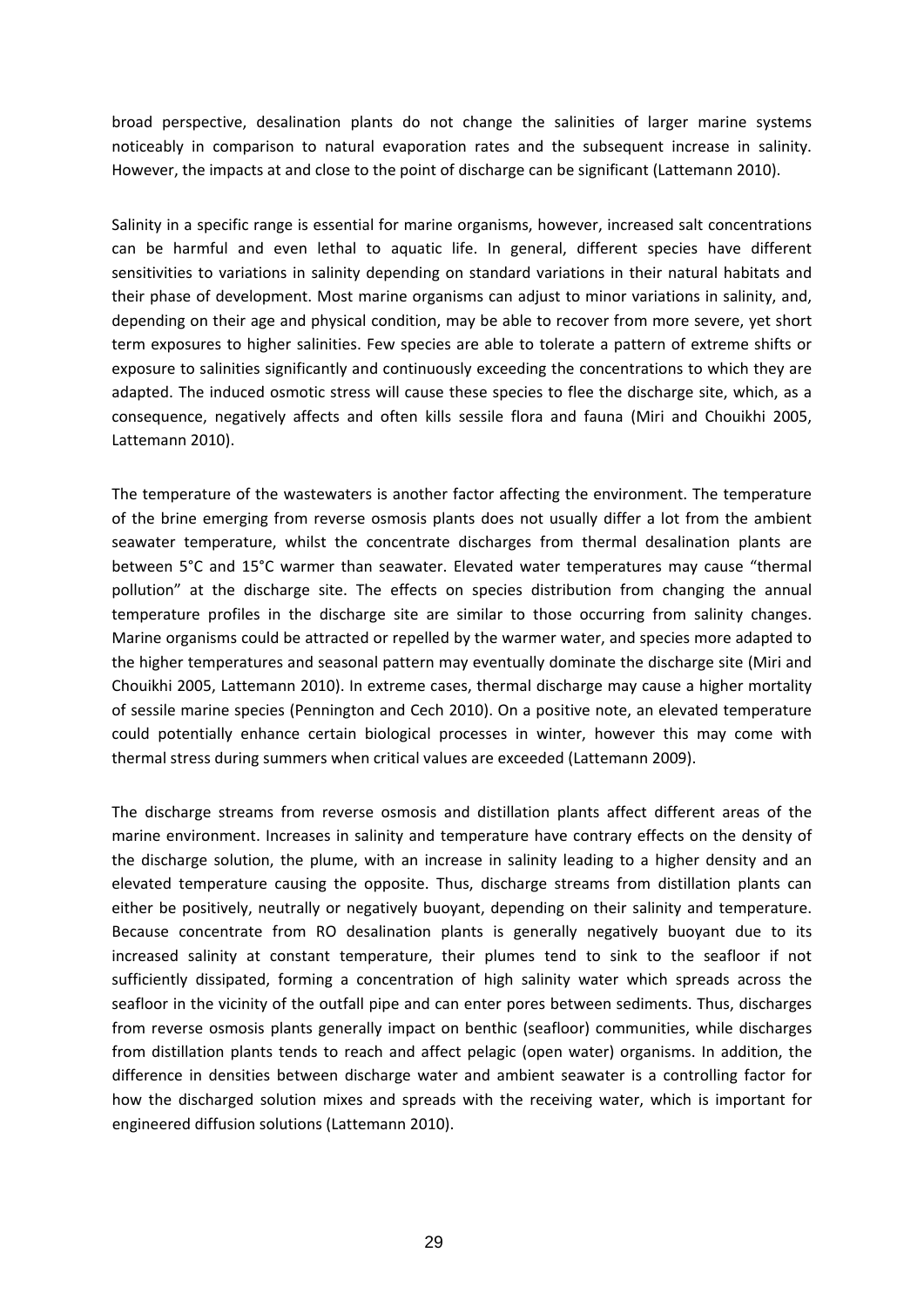The salinity increase caused by desalination plant discharges can effectively be alleviated by predilution with other wastewater streams such as cooling water, as well as by dissipation through suitable diffuser systems, or discharge into ocean zones with good mixing characteristics due to strong wave action and currents. This measure can also be used to control the temperature increase. However, it should be mentioned that these dispersal processes are subject to the unique oceanographic conditions at the discharge point and must be examined in a site‐specific context (Mauguin and Corsin 2005, Lattemann 2010).

As a basis for the design of mitigating measures, environmentally sound salinity and temperature thresholds must be established for the specific discharge site, taking into account the sensitivity of species, natural salinity and temperature variations and other local conditions (UNEP 2008). The strict discharge thresholds for desalination plants that have been established in places such as Spain, Australia, and the USA confirm that even minor salinity increases may be harmful to local marine ecosystems, and should be prevented by using advanced discharge designs which effectively dilute the saline discharge (Lattemann 2010).

Adequate design of outfalls with diffusers, or the pre‐dilution with additional wastewater have the potential to minimise most adverse environmental effects from elevated salinity and temperature. Multi-port diffusers increase the mixing efficiency of the brine and the seawater, achieving salinity levels of one unit above ambient levels at the edges of the mixing zone. Sub‐surface discharge via beach wells or percolation galleries beneath the beach of seafloor enables slow dissipation of the concentrate plume into the surf zone and is suitable for smaller desalination plants (Meneses *et al.* 2010, Lattemann 2010).

Co-discharge with cooling water of power plants is not a likely option for RE-Desalination systems, however, co-discharge with wastewater treatment plant effluents is an option for effective dilution of concentrate salinity to ambient seawater salinity levels. Disposal via sewer discharge, evaporation ponds, application to land or zero liquid discharge (ZLD) are further options for dealing with the concentrate (Lattemann 2010). The promising option of using the brine in solar saltworks for salt production has been studied by Laspidou *et al.* (2009) for the existing and projected desalination plants in Greece, and by the developers of the desalination plant at Voorbaai, South Africa currently under construction (Mossel Bay Municipality 2010) with the result, however, that due to prohibitively high transportation efforts or land use this is not a sustainable and economical solution.

Regarding the mitigation of the elevated temperature of the wastewater, the outfall system could achieve an enhanced heat dissipation, from the concentrate stream to the atmosphere, prior to discharge to the water body, for instance by employing extended outfall channels, reservoirs or cooling towers (Lattemann 2010).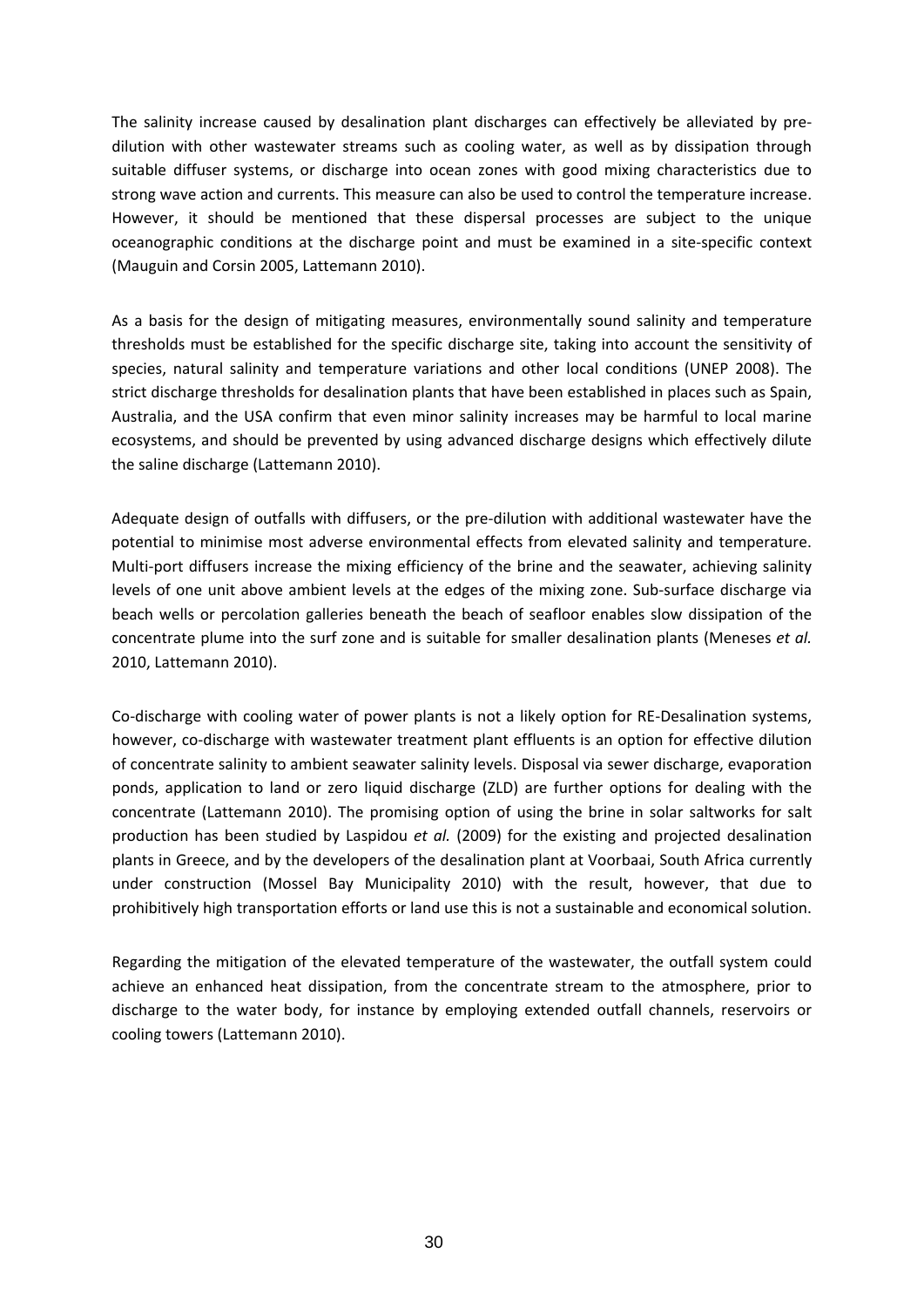#### **3.2.2.2 Impacts from residual biocides and disinfection by‐products**

The key to reducing the environmental impact of the brine discharge is to sufficiently dilute and disperse the salinity load until it corresponds with the ambient concentrations of the receiving water body (Miri and Chouikhi 2005). This same approach cannot be used in regard to chemicals, however, since the chemicals used in the various treatment processes do not naturally occur in the marine environments where they will subsequently be discharged. Chemicals exhibit different behaviours in marine environments and may accumulate or otherwise critically affect certain types of organisms (Hashim and Hajjaj 2005).

To reduce bio‐fouling, many desalination plants add chlorine to the intake water. Once inside the plant, the oxidant demand of seawater quickly lowers the chlorine concentrations. In reverse osmosis plants, due to the sensitivity of the membranes, the water must be de‐chlorinated before it enters the pressurized chamber. Therefore, chlorine concentrations will be almost undetectable in the reject streams of RO plants (Lattemann 2009).

On the other hand, distillation plants discharge residual chlorine to surface waters in varying concentration. Even though, chlorine levels rapidly decrease on discharge, the potential for adverse effects still exists in the mixing zone of the plume. Depending on the species present and their life cycle stage, chlorine may be toxic on its release into the environment. As the discharge from distillation plants may be harmful to the marine life in the plume mixing zones, it is necessary to establish effluent standards and mixing zone regulations for desalination plants (Lattemann 2010, Miri and Chouikhi 2005).

An additional concern for desalination plant effluent is the formation of halogenated organic by‐ products, primarily by‐products of trihalomethanes (THMs) such as bromoform. It is expected that for outfall designs ensuring rapid dilution of the concentrate, chlorination by-products pose merely minimal risks to aquatic ecosystems (Agus and Sedlak 2010). However, studies on the long‐term impact of chronic exposure to the concentrations encountered in desalination plant effluents have not yet been completed (Lattemann 2010).

The environmental and health concerns about residual chlorine and disinfection by‐products have led to the development of several alternative pre-treatment methods. For instance chlorine dioxide can be used instead of chlorine dosing. While it also is a strong oxidant, it has been found to give rise to less THMs when added in small doses. This reduces the environmental impact as compared to chlorine. Nonetheless, if discharged into surface waters without the appropriate care, non-target marine organisms may still be adversely affected by chlorine dioxide due to the biocidal effect (Lattemann and Höpner 2008, UNEP 2008).

Negative environmental impact from chemicals can be mitigated either by treatment before discharge, by replacing hazardous substances or by using alternative, non‐chemical treatment options where feasible. Biocides, such as chlorine, may be detrimental for non‐target organisms in the discharge site and should be substituted or treated prior to discharge. Chemical compounds, for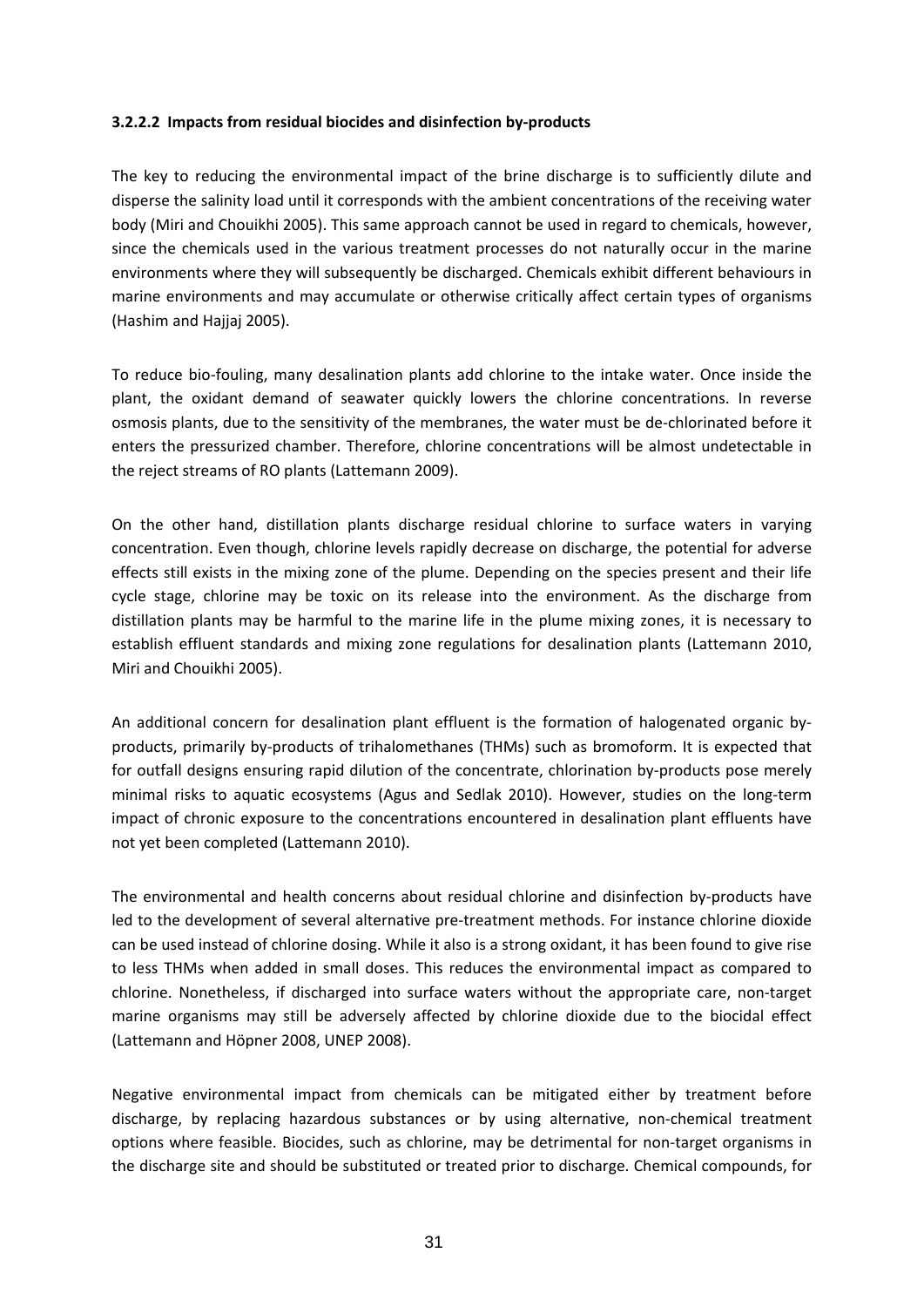instance sodium bisulfite as used at many RO plants, effectively removes chlorine from the water stream. Peracetic acid treatment products have been approved by environmental protection organizations for treating cooling waters from coastal power plants and ballast water from ships and represent a good alternative disinfectant (Lattemann 2009, UNEP 2003). Wherever feasible, alternative disinfection methods, such as UV‐light for small, automated systems, should be applied (UNEP 2003).

### **3.2.2.3 Impacts from chemicals for removal of suspended matter in RO**

Conventional pre‐treatment in reverse osmosis plants uses chemical agents for coagulation and flocculation followed by a media filtration to remove suspended material from the intake water. Ferric chloride (FeCl3) and ferric sulphate (FeSO4) salts are the primary chemicals used for coagulation. To further enhance coagulation both, sulphuric acid for pH adjustment and polyelectrolytes are added. Filter beds remove particulate material before the seawater is fed to the RO membranes. The filter backwash water, containing natural suspended matter and the coagulation agents, is then discharged into the sea or dried and the sludge landfilled. The clarified backwash water with only about 1% of the residual material from the filter is usually discharged into the sea (UNEP 2008, Lattemann 2010).

Discharge of filter backwash may considerably increase the concentration of suspended material at the point of discharge (Voutchkov *et al.* 2010), which may cause aesthetic disturbance since ferric salts from the coagulants can colour the mixing zone of the backwash plume reddish-brown. Where this occurs, turbidity will increase and light penetration will be reduced. For its part, coagulant chemicals are often used in water treatment systems and are generally non toxic to marine life. Iron is not classified as a pollutant either, since it exists naturally in seawater. That being said, the discharge of large sludge volumes may cause physical effects that can have negative impacts on aquatic organisms. Lower light penetration can reduce the productivity of benthic macroalgae, seagrasses or corals, and slow settling of the suspended matter may eventually cover benthic communities (Lattemann 2010).

It is common practice to discharge filter backwash from desalination plants to surface waters without treatment. The lack of pre-disposal treatment is cost effective and under the condition that it takes place to large bodies with sufficient water flow, such as open oceans or large rivers, the environmental impact is considered to be minimal (Voutchkov *et al.* 2010). In places without substantial flushing, on-site treatment before discharge or recycling upstream are possible options if the filter backwash water does not meet surface body water standards. Gravity settling remains the most common granular media treatment method for backwash waters, removing over 90% of backwash materials (Voutchkov *et al.* 2010). Sludge dewatering and disposal to land is a recommended final option (Lattemann and Höpner 2008).

Alternative pre‐treatment methods employing membranes, such as ultrafiltration (UF) or microfiltration (MF) have the potential to significantly reduce the need for chemical pre‐treatment.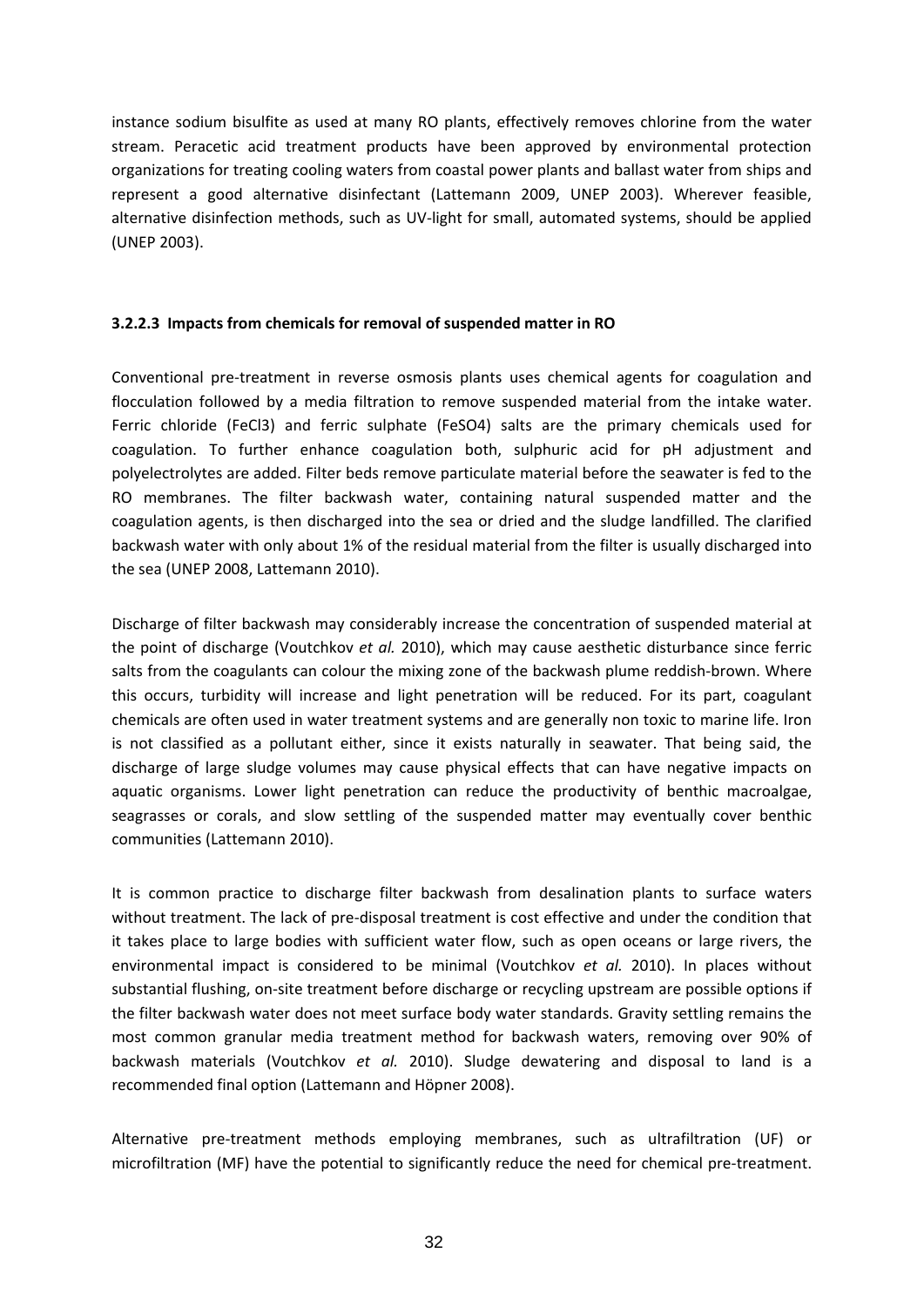UF/MF pre‐treatment in larger plants often utilises in‐line coagulation and shock chlorination but at lower dosages than required for conventional treatment. (Voutchkov *et al.* 2010). Moreover, it does require a chemically enhanced backwash and periodic cleaning of the membranes, so it is not completely chemical free**.** UF/MF can be environmentally friendlier due to the option to collect and treat the comparatively low volumes of wastewater generated in the intermittent backwashing and cleaning processes (Voutchkov 2010).

An entirely chemical free treatment option is disinfection of the intake water by irradiation with UV‐ light. UV rays at a wavelength of 200–300 nm damage the DNA structure of microbial organisms and thus inactivate their productivity, leaving, however, no residual disinfectant in the water. While effective in smaller operations and conventional drinking water treatment, UV-light has not yet been successfully integrated into pre‐treatment for larger desalination plants (Voutchkov *et al.* 2010).

## **3.2.2.4 Impacts from anti‐scaling chemicals**

Chemicals used for scale prevention in desalination processes are either acids or specific scale inhibiting agents. Though acids must be added in relatively high concentrations, a pH effect on the receiving water is unlikely as seawater has a sufficient buffering capacity that neutralises surplus acidity quickly following discharge (Lattemann 2009, Miri and Chouikhi 2005).

The three commonly used scaling inhibitors, organic polymers, phosphonates and polyphosphates, are not harmful to invertebrates and fish species at the concentrations employed in desalination processes (Altayaran and Madany 1992). Yet, algae may be affected by anti‐scalants at higher levels of around 20 mg/l. Once discharged to the environment, anti‐scaling chemicals are broken down by abiotic and biological degradation at a slow to medium rate. However, a reason for concern may be that anti‐scalants potentially interfere with the natural processes of dissolved metals in seawater at the discharge site, particularly for areas with minor flushing. Field studies are needed to verify this conjecture (Lattemann and Höpner 2008). Concrete evidence has been found for eutrophication close to outfalls of desalination plants using polyphosphates. Since they are quickly hydrolysed to orthophosphates, which serve as essential nutrients, their use should be avoided (Lattemann 2010).

#### **3.2.2.5 Impacts from corrosion products**

Reverse osmosis plants usually employ non-metal equipment and corrosion-resistant stainless steels, hence only traces of metals are to be expected, which are generally below critical levels. However, corrosion of heat exchanger materials in thermal desalination plants can lead to a more significant contamination of the water with copper and nickel from the most commonly used alloys. Copper has been proven to accumulate in marine sediments at sites of point discharge, thus even if copper concentrations in the wastewater were uncritical, adverse impacts on the environment and potentially ultimately on human health could arise due to assimilation by benthic organisms living on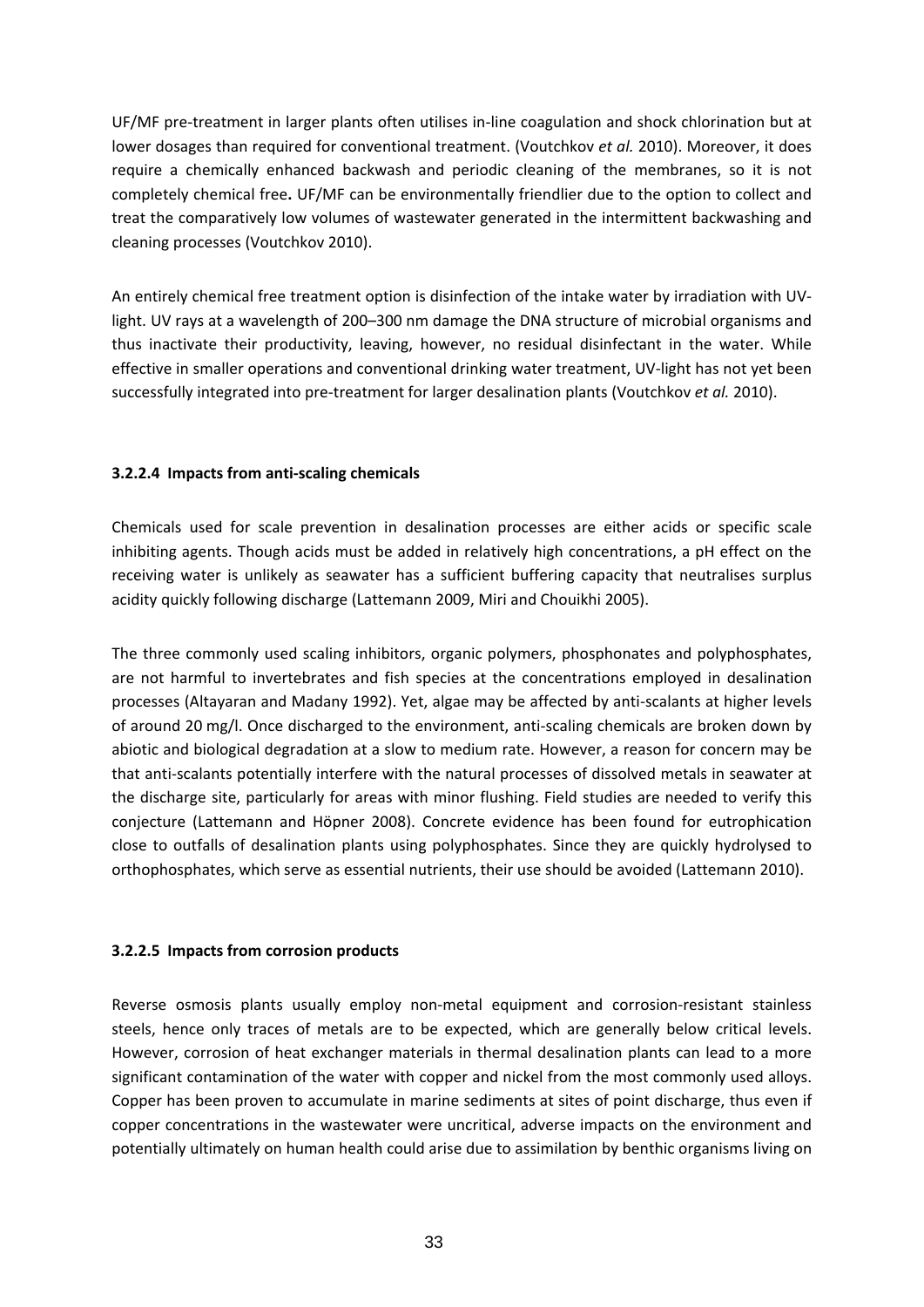the sediments, forming the bottom of the aquatic food chain (Lattemann 2010, Miri and Chouikhi 2005).

## **3.2.2.6 Impacts from cleaning processes**

If adequate measures are not taken, accidental or even deliberate release of cleaning solutions has the potential to endanger aquatic life near the outfall due to elevated concentrations of harmful chemicals and the high alkalinity or acidity, depending on the cleaning agent in use. Some detergents, for instance, have been found to disrupt the intracellular membrane system of marine organisms. Moreover, typically applied biocides for membrane disinfection, both, oxidising and non‐ oxidising types, act in the same biocidal way on aquatic life if discharged into surface water untreated (Altayaran and Madany 1992).

Therefore, the membrane cleaning streams from acidic and alkaline cleaning should ideally be collected in one tank for treatment**.** This "scavenger tank" should ensure adequate mixing and employ a pH neutralisation system. Following this procedure, the solution should be mixed with the flush water streams, thus reducing the concentration of the cleaning chemicals markedly (Voutchkov *et al.* 2010, Lattemann and Höpner 2008). Chlorine should be removed before discharge, for instance with sodium bisulphite (Lattemann 2009).

## **3.2.3 Impacts of desalination on wastewater reuse possibilities**

Several aspects have to be taken into consideration if desalination is to be added to an integrated water management system including wastewater reuse. With regards to its suitability for irrigation purposes Lahav *et al.* (2010) report that a considerable higher amount of sodium cations reaches the sewage if desalinated water is used in the water supply compared to conventional fresh waters, even if sodium levels for the drinking water are set very low. In combination with the low concentrations of calcium and magnesium ions, which are essential nutrients for agriculture, this may result in an elevated sodicity of the reclaimed effluent, thus rendering it unsuitable for irrigation as it would lead to soil deterioration. Remineralisation with at least magnesium can alleviate this problem.

Additional issues of the reclamation of desalinated water for irrigation can be the comparatively low buffering capacity, which can pose the risk of abrupt pH imbalance from interactions of certain fertilisers (Lew *et al.* 2009). Moreover, boron content after desalination, mostly as borate, and subsequent water use may be elevated to levels which would, although not harmful to humans, be herbicidal to some sensitive plants (Lahav *et al.* 2010, Fawell *et al.* 2010).

Even more problematic is the reclamation of wastewater effluent if disposal of the actual concentrate from the desalination process into the sewer system takes place. Total dissolved solids (TDS) levels, specifically sodium, boron and bromide concentrations are the parameters of most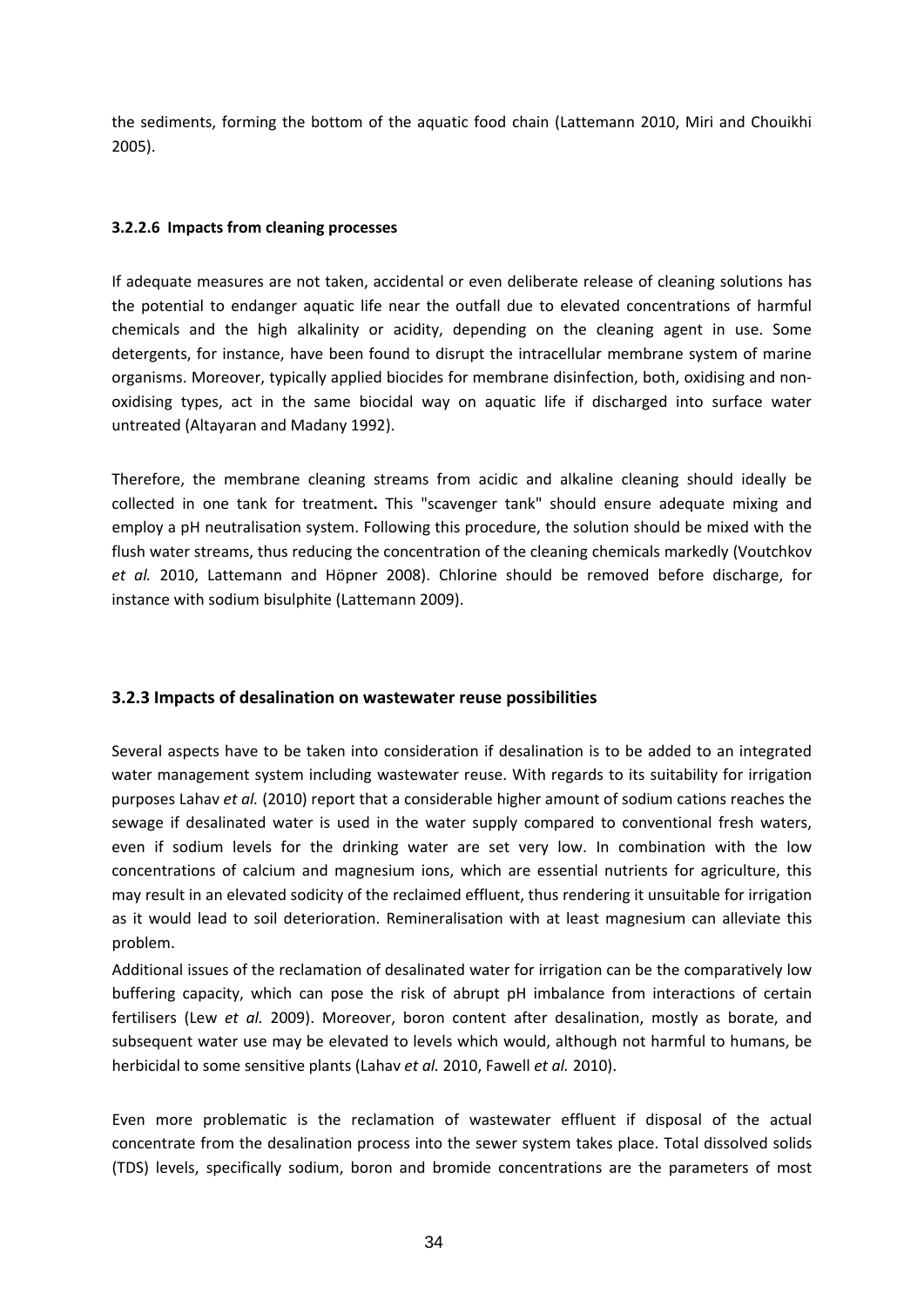<span id="page-34-0"></span>concern for irrigation suitability. Furthermore, if extensive discharge of brine into the wastewater system is practiced, the high concentration of TDS is likely to inhibit the wastewater plants' biological treatment stage (Voutchkov *et al.* 2010). Concentrate disposal into deep wells below fresh water aquifers is unlikely to be employed for small and medium‐sized desalination plants due to the high costs. However, beach well disposal, which is sometimes practiced, comes with the potential for leakage from the well and contamination of the water supply, if the discharge aquifer is not sufficiently separated from groundwater aquifers (Gibbons and Papapetrou 2006, Voutchkov *et al.* 2010).

#### **3.2.4 Positive environmental implications of desalination installations**

Besides reliably providing high quality drinking water, desalination can have positive implications for the environment. In cases where the stress from overused freshwater aquifers is reduced due to the additional water supply by desalination, subterranean water resources can be preserved (Lattemann *et al.* 2010a) as proven in Murcia, Spain (Acuamed 2009b).

## **3.3 Specific situation of RE‐Desalination systems**

The major environmental burden of desalination in Life Cycle Assessment studies are typically allocated to the significant energy use that usually comes with all the challenges of extraction and burning of fossil fuels (Biswas 2009, Lyons *et al.* 2009, Muñoz *et al.* 2008, Raluy *et al.* 2006). While all renewable energy sources come with environmental impacts as well, these are considerably smaller than the extensive use of fossil fuels (Raluy *et al.* 2005, Micale *et al.* 2009). In view of large RE‐ Desalination projects being proposed or under development worldwide (KACST 2009, Acquasol 2010, TREC 2009), guidance regarding the environmental impacts should generally be applicable to desalination systems driven by renewable energy projects.

However, the RE‐Desalination systems currently in use are mostly of small scale and environmental impacts are rather localised. The low intake volume for RE‐Desalination plants make lower flow rates possible, thus low intake velocities are viable, which renders impingement unlikely to occur. In view of the fact that discharge volumes from RE‐Desalination plants are very low compared to conventional installations, it appears acceptable to generally rely on natural dispersal of the concentrate, rather than requiring BAT for outfall design, including oceanographic characterisation, mathematic modelling of dispersion, setting minimum outfall pipe lengths etc. Concentrate discharge from these small systems to surface waters is not expected to pose a risk to the water body if it is not a very small one without a natural mixing regime (Gibbons *et al.* 2008, UNEP 2003).

Some even consider discharge of desalination waste effluents containing chemicals a minor problem for small-scale desalination with the assumption that no serious damage is caused to aquatic life (Semiat and Hasson 2010). The UNEP (2008) concurs with this opinion insofar as it proposes a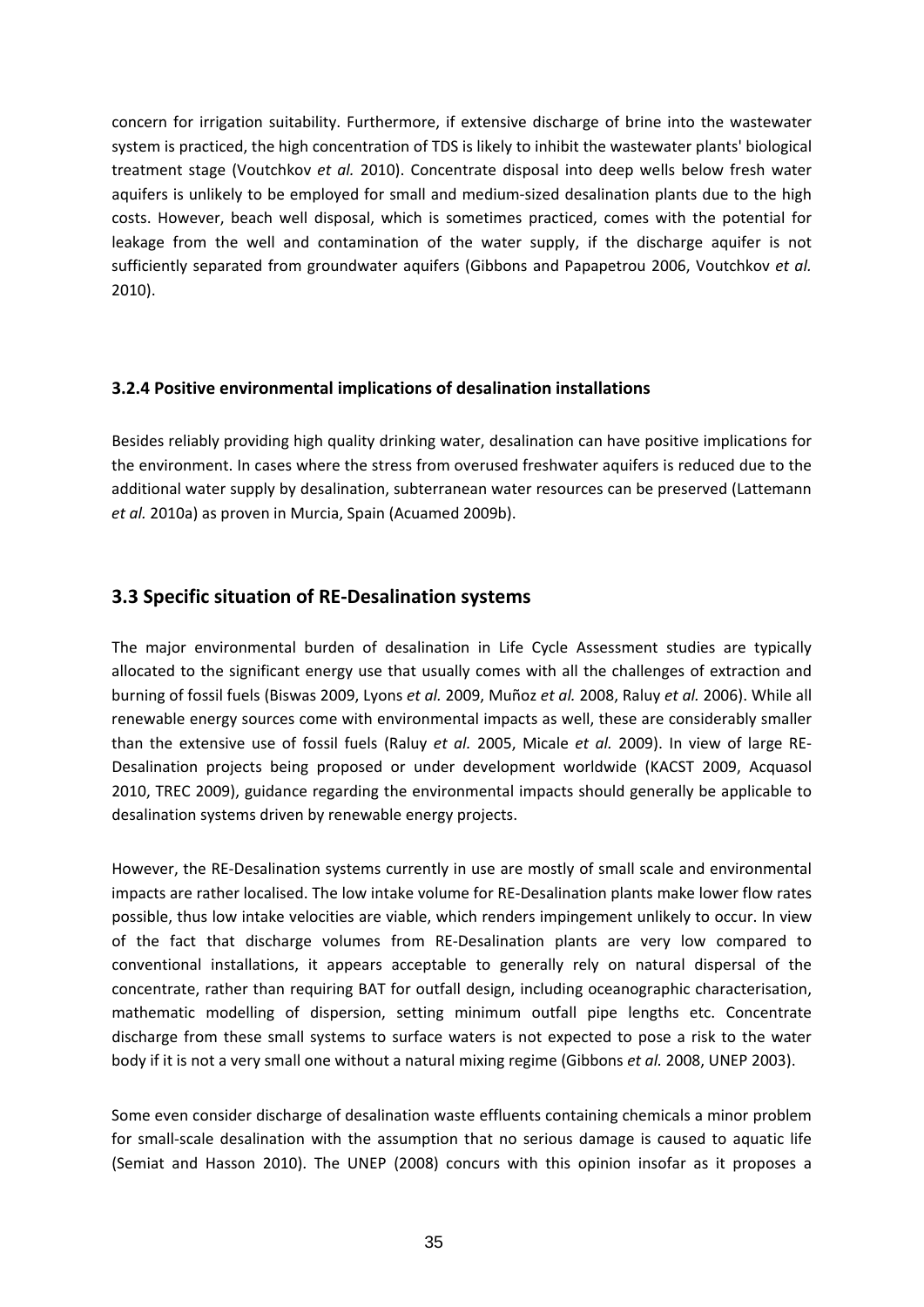simplification of the Environmental Impact Assessment (EIA) process for relatively small projects (e.g. for installations of less than 500  $m<sup>3</sup>$  output capacity per day) for reasons of their limited potential to significantly affect the environment. Nonetheless, residual biocides from feed water disinfection and from cleaning processes may have a detrimental impact on marine life even if discharged in small volumes and should therefore not be overlooked (Miri and Chouikhi 2005).

In her review on RE‐Desalination García‐Rodríguez (2003) states that all desalination systems need some measure of chemical pre-treament. However, a more recent analysis of RE-Desalination installations worldwide found that due to the use of beach wells, which is suitable for these relatively small plants, pre‐treatment requirements were reduced considerably (Papapetrou *et al.* 2009). On the other hand, UF/MF membrane pre‐treatment and UV‐disinfection have been found to potentially have a higher environmental impact than conventional pre-treatment employing chemicals and a media filter. However, this conclusion was drawn from a life cycle analysis due to the increased energy requirement of the plant when these pre-treatments are applied. Since RE-Desalination units do not significantly contribute to global warming potential of an installation the alternative pre‐treatment measures are environmentally preferable (Beery and Repke 2010).

Scaling in thermal processes can be avoided by low temperature operation, for instance practiced by the solar thermal‐driven membrane distillation system MEMDIS (Papapetrou *et al.* 2009). Some of these systems operate entirely without anti‐fouling and anti‐scaling chemicals (Thiesen 2007). The wind-powered seawater desalination system SYNWATER for instance relies on ultrafiltration pretreatment and a low recovery rate, thereby preventing membrane scaling (Käufler, J., Director of Synlift Systems, personal communication, 6 September 2010). In these cases the concentration of chemicals in the wastewater from RE‐Desalination plants is low or nonexistent, thus it does not pose a risk if discharged back to sea.

As described previously, the Water Framework Directive does not specify brine discharge standards and, exempts very small plants from regulation regarding abstraction of source water. Moreover, the UNEP (2008) guidance on environmental impact assessment suggests a "class screening" for small-scale desalination projects, exempting them from EIA or making it easier with a standardised approach. Within the ProDes project (ProDes 6.1 2010) an approach was put forward to categorise RE-Desalination systems according to their drinking water output, thus making sure that only smallscale, environmentally benign projects would be exempted from EIA. Regardless if certain projects are exempted, in the longer term it is critical to keep track of installations in order to examine and control potential cumulative impacts, which could arise if many small-scale plants were concentrated at a (sensitive) location.

Analogous to all inland desalination facilities, RE‐Desalination plants treating water from brackish wells far off the coast require different disposal options for the concentrate, such as local evaporation ponds, well injection or discharge into the sewerage system (UNEP 2003). The same problems apply as for conventional desalination plants, only that the comparatively small scale would probably make it easier to realise these environmentally soundly. If disposal to the soil is practiced, as is sometimes the case due to a lack of regulation of brine disposal, chemical contamination will affect soil fertility and the concentrate will potentially increase soil salinity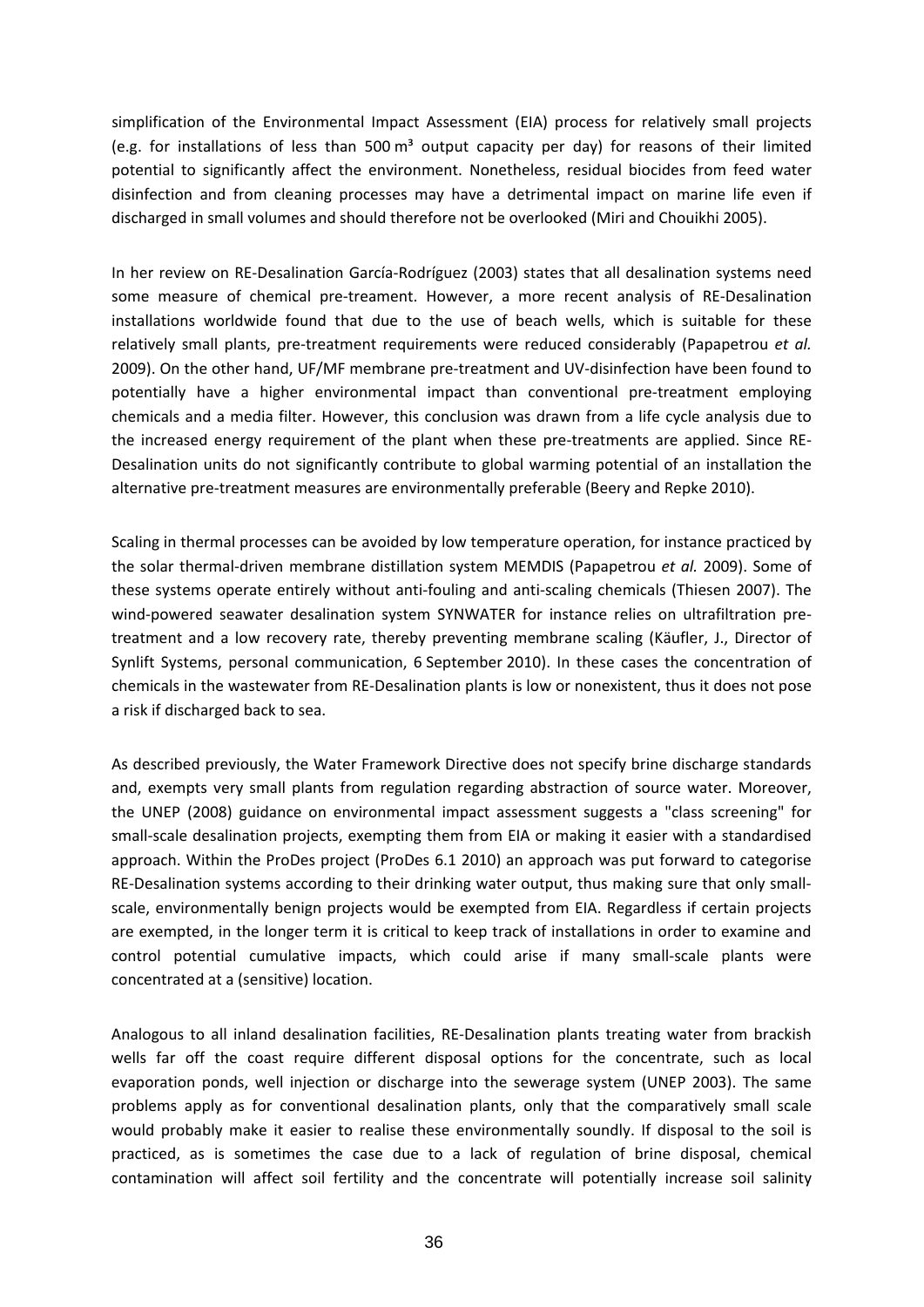<span id="page-36-0"></span>causing desertification and loss of habitat (Rabi *et al.* 2006). The option of deep‐well injection for the disposal of brine, which is usually conducted inland and at a safe distance from drinking water aquifers, is unlikely to be employed for small and medium desalination plants due to the high capital costs (National Research Council 2008).

The use of battery storage for remote RE-Desalination systems not connected to a grid, has negative environmental implications (Thiesen 2007, Rabi *et al.* 2006). Research efforts at several institutes go into developing RE‐Desalination systems without batteries, where the drinking water essentially represents the energy storage (Infield 2009, De Munari *et al.* 2009, Gandhidasan and Al‐Mojel 2009).

Besides alleviating the stress on local fresh water resources, RE‐Desalination has a number of further positive environmental effects. Since drinking water is produced locally, environmental impacts from long-distance water transport via truck or an extensive distribution system are avoided. Moreover, improving access to safe drinking water and sanitation is likely to reduce unsustainable migration from remote communities towards urban centres (Rabi *et al.* 2006).

# **3.4 Summary and recommendations**

Despite a large amount of literature on the potential adverse effects of desalination on the environment, few actual EIA studies or other evidence relating to environmental impacts are available to date. From what has been examined, the impacts of a small‐scale RE‐Desalination plant are expected to be close to negligible. The sizes of most of the currently available systems would stay below those capacities requiring EIA according to the UNEP manual (2008).

However, regardless of the necessity for an EIA and the size of the planned project, a guideline should preclude RE‐Desalination installations for extremely sensitive habitats since some degree of environmental impact even comes with small‐scale plants.

Guidance should recommend subsurface source water intake wherever possible. If this is not feasible, intake design has to provide for impingement protection by respecting a maximum intake velocity of 0.1 m/s.

The lack of clear concentrate disposal regulation has led to uncontrolled discharge or dumping. Guidelines should contain minimum levels of dilution required. An exemption of concentrate discharge for very small scale plants to sea is an option if no harmful chemicals are involved. For inland disposal of low volumes guidelines should recommend discharge to the sewage system. If this is not feasible evaporation ponds or well injection could be considered but must prove to be employed environmentally soundly. Uncontrolled disposal to land should be prohibited.

Guidelines should recommend the use of MF and UF pre-treatment systems as they do not require chemical conditioning of the source water to produce effluent suitable for SWRO desalination, thus backwash water from these systems is less harmful for the environment. If still utilisation of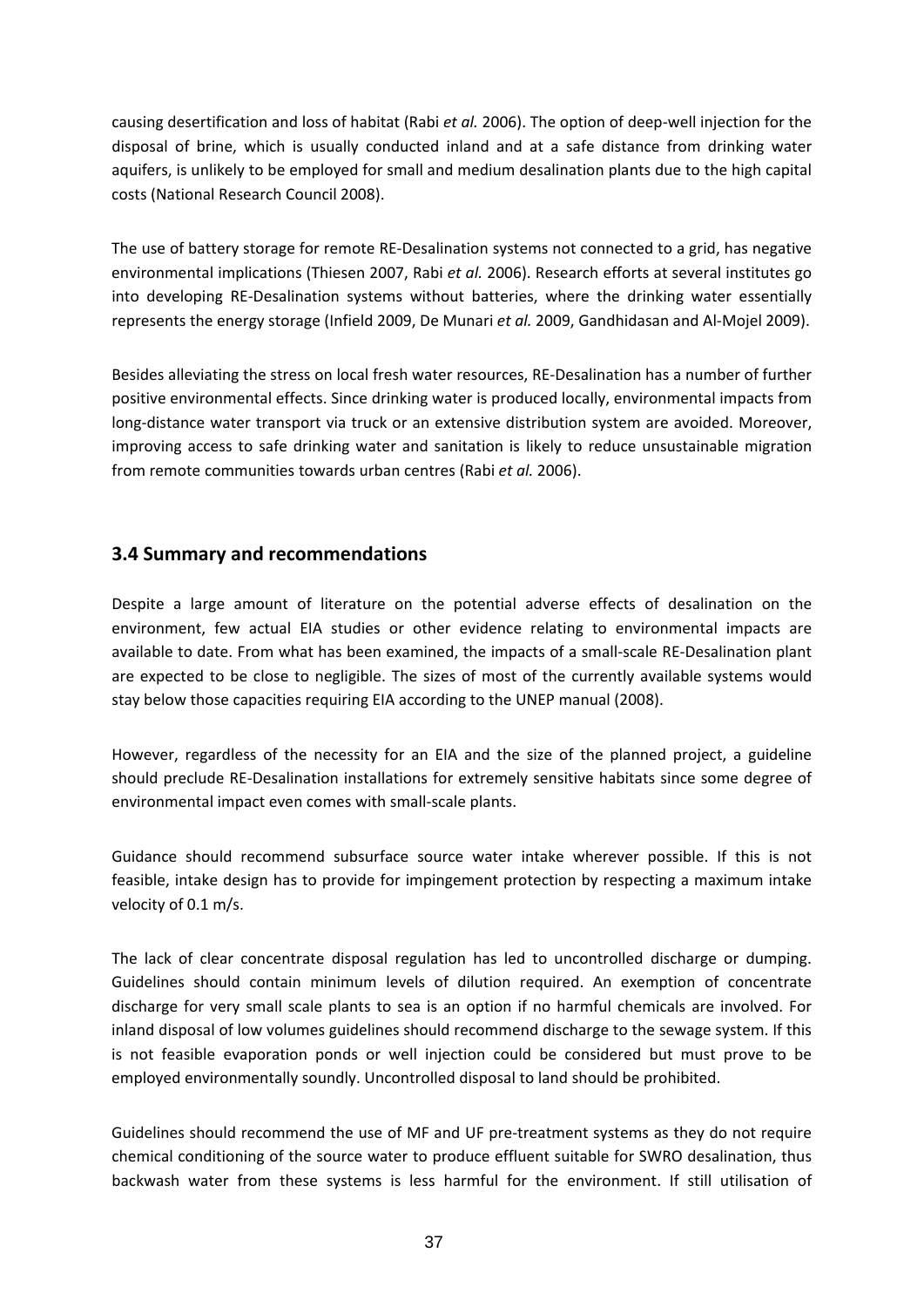chemical agents remains necessary, the treatment of backwash water prior to discharge to the sea should be obligatory.

In order to reduce disinfection-related risks to the environment, guidelines should set standard procedures for disinfection pre‐treatment in membrane (and if practiced in thermal) processes. Disinfection by UV-light should be the preferred process. If UV treatment is not feasible dechlorination of any wastewater discharged back to the environment should be made obligatory.

Guidelines should make clear which environmentally friendly chemicals are safe to use for corrosion inhibition and scaling control. Standards should be set which processes are permitted to utilise specific chemicals, for instance anti-scalants should be banned or restricted for low-recovery reverse osmosis systems, since their use is unnecessary unless a boron removal stage at a high pH is employed.

Guidelines should set standards of treatment procedures before discharge for chemical cleaning solutions from all membrane cleanings. No exemption for small-scale installations should be accepted due to the inherent hazards of these chemical cleaning agents.

Guidance should include standards regarding use and disposal of batteries.

Interrelated with the following chapter on administrative issues, legislation could set a minimum quota of renewable energy to cover the demand of newly established desalination installations.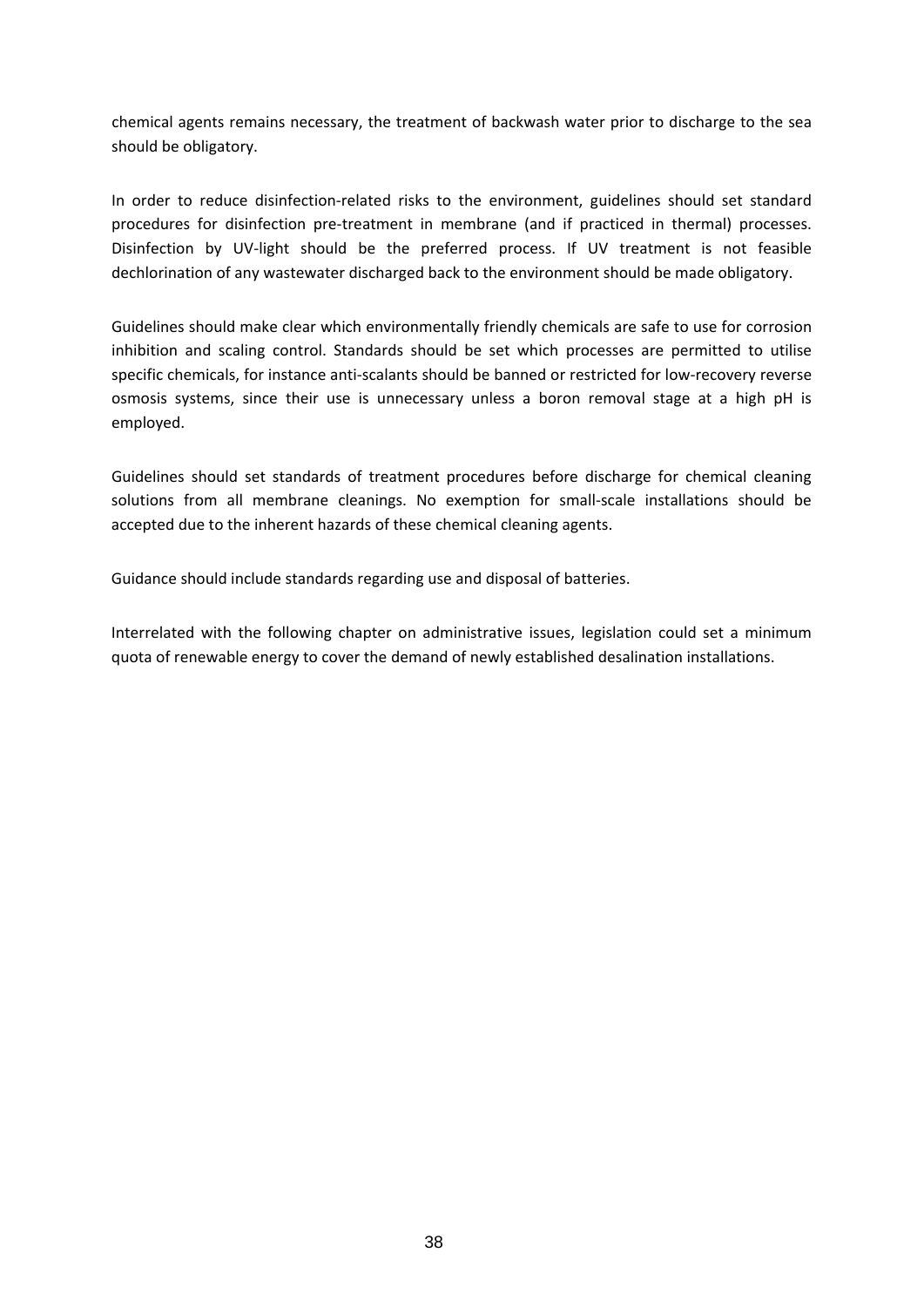# <span id="page-38-0"></span>**4 Administrative issues**

## **4.1 Issues from the structure of the water sector**

## **4.1.1 Centralised organisation of the water sector**

The water sector in most countries has traditionally been highly centralised, with water authorities being responsible for production, supply and monitoring of fresh water. Decentralised systems have been an option primarily in the more rural and remote areas, where the centralised systems were not feasible due to technical, economical environmental constraints (Cook *et al.* 2009).

Besides being considered an important step for attaining the Millennium Development Goals for developing and transition countries (Peter‐Varbanets *et al.* 2009), proponents of decentralisation argue that it can lead to more efficient allocation and use of resources. Furthermore, decentralisation presents a better opportunity to include local people in the decision-making process and therefore has the potential to create a higher degree of transparency and ownership (OECD 2009). In order to facilitate future development of RE‐Desalination, decentralisation of the water sector is suggested, with responsible administrative bodies represented on a local level (Stefopoulou *et al.* 2008).

Decentralisation of water and energy supplies addressing mainly small, remote communities and receiving financial and technical support from various national and international programmes is advantageous for the promotion and distribution of RE‐Desalination technology. If water resources are managed and monitored on a local level, alternative water supplies are more likely to be integrated into water management systems, for instance by local authorities or NGOs (Mokhlisse *et al.* 2008) since awareness‐raising within these organisations appears easier and more practical. Nonetheless, in order to maintain a safe drinking water supply in case of decentralisation or privatisation, systems design and operation need to follow a risk management approach taking into account the likelihood and consequences of system failure in terms of public health and environmental impacts (Cook *et al.* 2009) as analysed in chapters 2 and 3.

Water sectors are highly complex in most countries and decentralisation encompasses legal, institutional and financial elements. For a comprehensive analysis of water sector decentralisation, the OECD report "Dealing with post-decentralisation implications in the water sector – based on country experience cases" is proposed, presenting case studies of a number of European countries and evaluates the experience obtained with inter-municipal cooperation, which is a recommended policy option to overcome the issues arising from fragmentation of the water sector postdecentralisation (OECD 2009). Regardless if centralised organisation is maintained or decentralisation is practiced in the water and energy sector, transparency on the roles of the various institutions is essential (Schenkeveld *et al.* 2004).)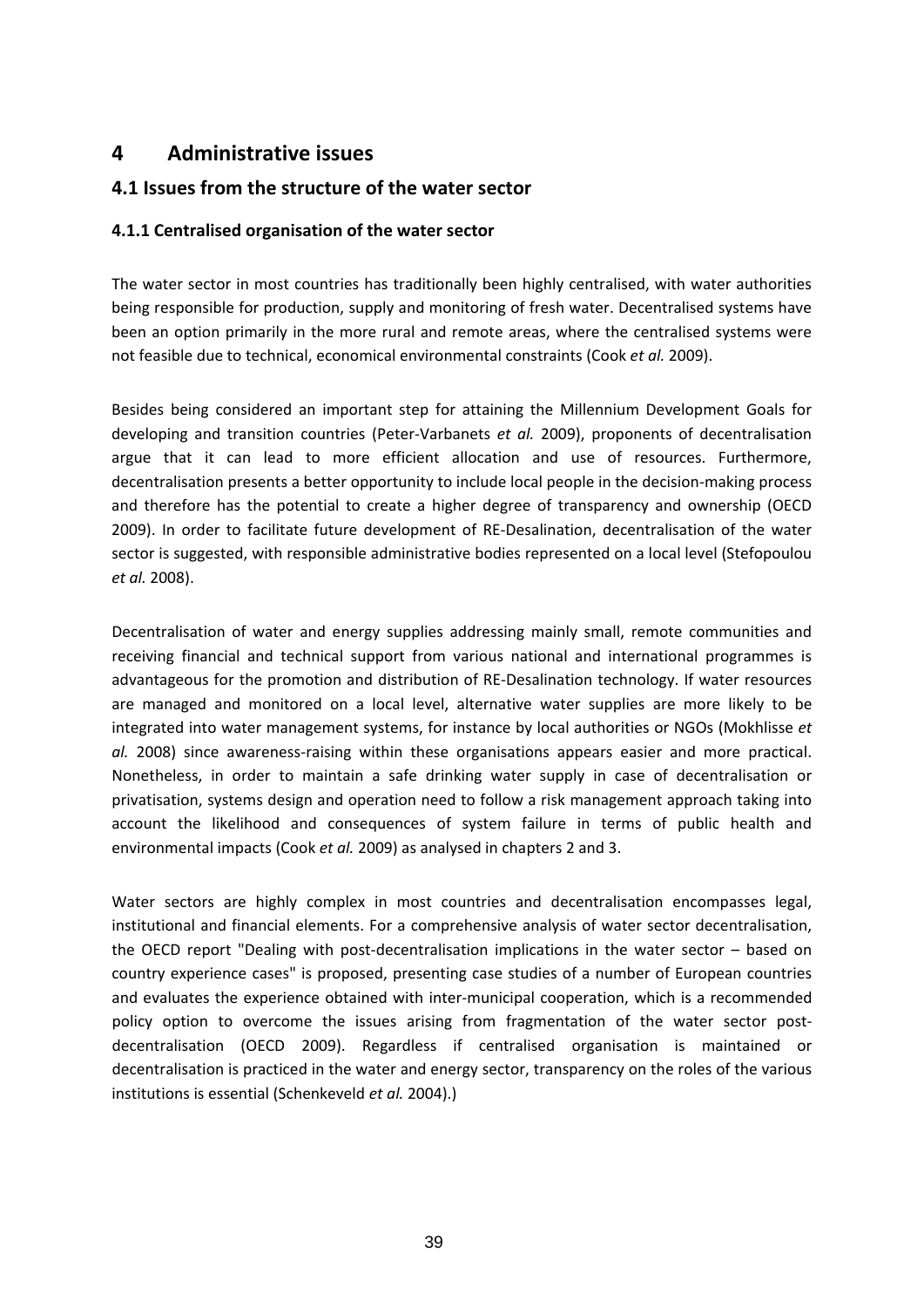## **4.1.2 Complexity of the licensing process**

Project development requirements and necessary permits for desalination plants differ from country to country and even within a country, often from one state to another. As an indicator for the timeline of recent projects, the development of the two Australian RO pants in Perth and Sydney from the initial concept, via EIA including public consultation, revision of proposals, through approval procedures until the final construction and commissioning took between 4 to 5 years (El Saliby *et al.* 2009). These two facilities, however, are large‐scale desalination plants with capacities of 144,000 m $3/$ d and 250,000 m $3/$ d respectively, therefore a thorough EIA and licensing process is justified. Obviously, a timeline of this extent would be unfavourable for small-scale RE-Desalination projects.

For the implementation of desalination plants powered by renewable energy sources there has not yet been established any standard administrative procedure, neither EU‐wide nor in any member state or elsewhere. The practice of obtaining the different licenses varies from country to country (Mokhlisse *et al.* 2008, Gibbons *et al.* 2008), for example the general practice in Greece is to adhere to the license procedures for water production in parallel to those for renewable energy production, effluents management and further related aspects (ProDes 6.1 2010).

In most countries a number of permits are required for the development of a desalination project. Clarity on the permitting procedure and contact with the competent authorities from an early stage is essential. Commonly, distinct licensing procedures for water supply and renewable energy projects apply, thus making separate applications for each element of a RE‐desalination project necessary. Mokhlisse *et al.* (2008) describe the typical range of licenses required for RE‐desalination in the countries examined during the ADIRA project, which are listed here for background information:

- Withdrawal/ utilisation of seawater or brackish water
- Brine disposal
- Construction in coastal zones
- Drinking water quality
- Renewable energy installations
- Import taxes and VAT (Value Added Tax)

When regulation is dispersed like this and possibly various addenda, exemptions and modifications exist but are not clearly published, it renders the identification of appropriate standards and rules for the implementation of new projects very time consuming and thus costly (Schenkeveld *et al.* 2004). This may remain a major impediment to the deployment of small‐scale RE‐Desalination projects. Furthermore, this process generally involves several public authorities (Lattemann *et al.* 2010a).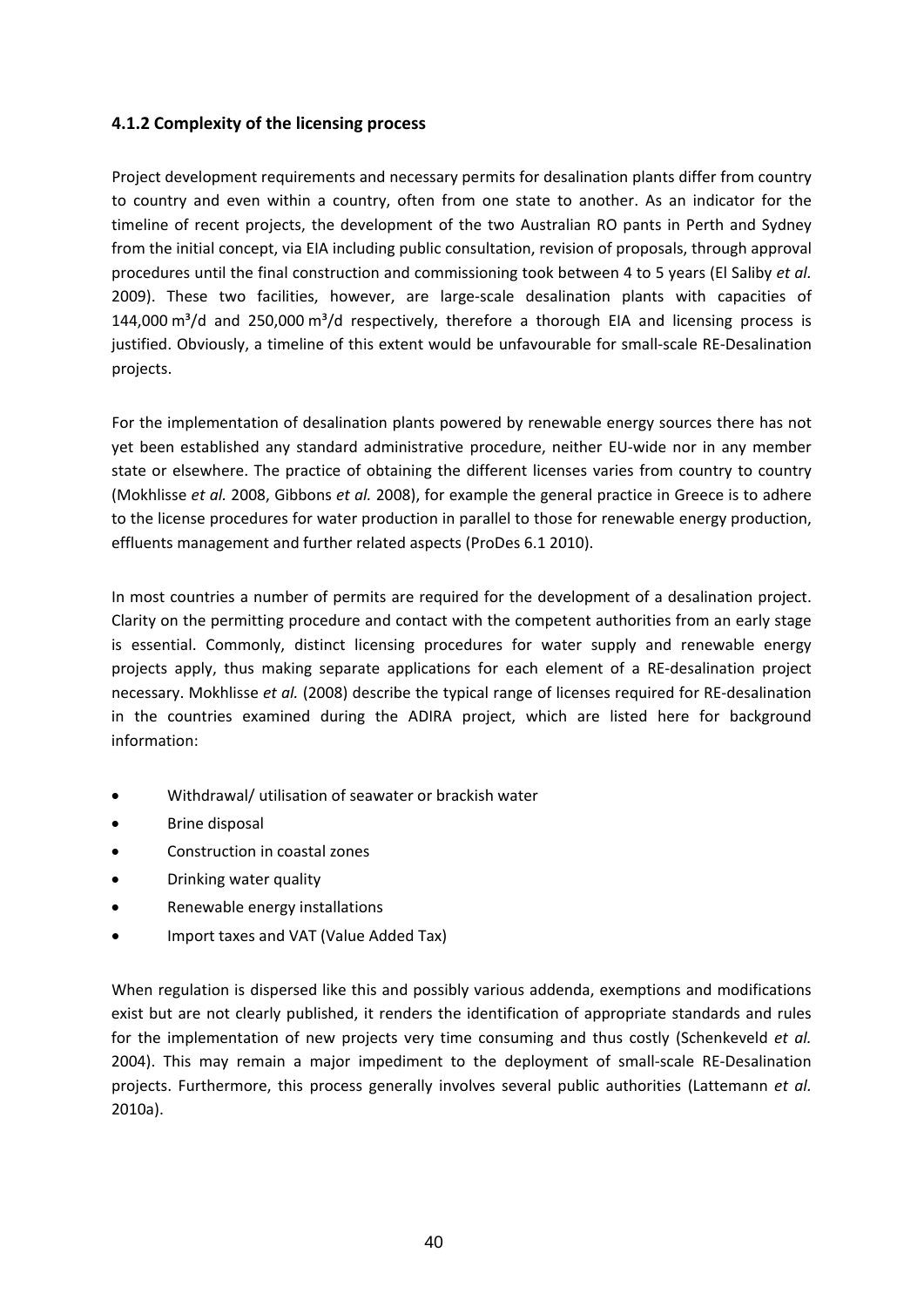### **4.1.3 Suggested measures to facilitate the development process**

RE-Desalination is not highly commercialised to date and a lack of real-world experience is still prevalent (Papapetrou *et al.* 2009). Guidelines for system standards and an accreditation programme for system installers could address authorities' and end‐user's concerns about the reliability of RE‐Desalination systems (Werner and Schäfer 2007).

A transparent and straightforward set of water laws and regulations is essential for a successful development, especially when actors from the private sector are involved. Schenkeveld *et al.* (2004) emphasise the importance of regulation to establish co-ordination mechanisms between authorities and other stakeholders. Lattemann *et al.* (2010a) propose to select one coordinating agency to guide through the process and integrate the relevant stakeholders and agencies with the project developer. In particular, the division of responsibilities makes a structured collection and management of data necessary, preferably by "a specialist, central body, created for this particular purpose" (p. 71).

An additional idea could be to institute a centre for support and information for RE‐developers, operators as well as public authorities within this organisation. This centre could also undertake documentation of projects implemented, for instance in a global database registering technology features, administrative procedures and experiences regarding health and environmental issues, in order to build an evidence base for future analysis. A guideline could be formulated that makes it compulsory to register new of RE‐Desalination systems with this organisation, comparable to the obligatory listing of newly installed photovoltaic systems in Germany (Federal Network Agency 2009) could provide a complete database which could be used to determine cumulative effects as well as to control performance of the systems.

Only recently, Saudi Arabia announced plans to establish a comparable organisation, namely the "National Center for Renewable Energy Applications in Desalination" (NACREAD), whose aim it is to support a large‐scale deployment of RE‐Desalination plants (Pankratz 2010a). Regardless if such an agency is established, guidelines should be issued specifying the procedures, required documents, fees, etc. for issuing the generation, installation and operation licenses required for renewable energy projects as well as water production projects. Integrated design should be supported by instituting legislation concerning the licensing for both, the installation and operation of RE‐ Desalination (Stefopoulou *et al.* 2008).

Tendering could be used to create predictable processes for all involved parties and calls/invitations to tender should give guidance to developers on standard and specific terms and conditions of contracts, thus on how to design the projects and what procedures to follow. The Greek Cyclade islands are currently undertaking a survey on how to formulate a RE‐Desalination invitation to tender, by asking suppliers for their input (Käufler, J., Director of Synlift Systems, personal communication, 6 September 2010).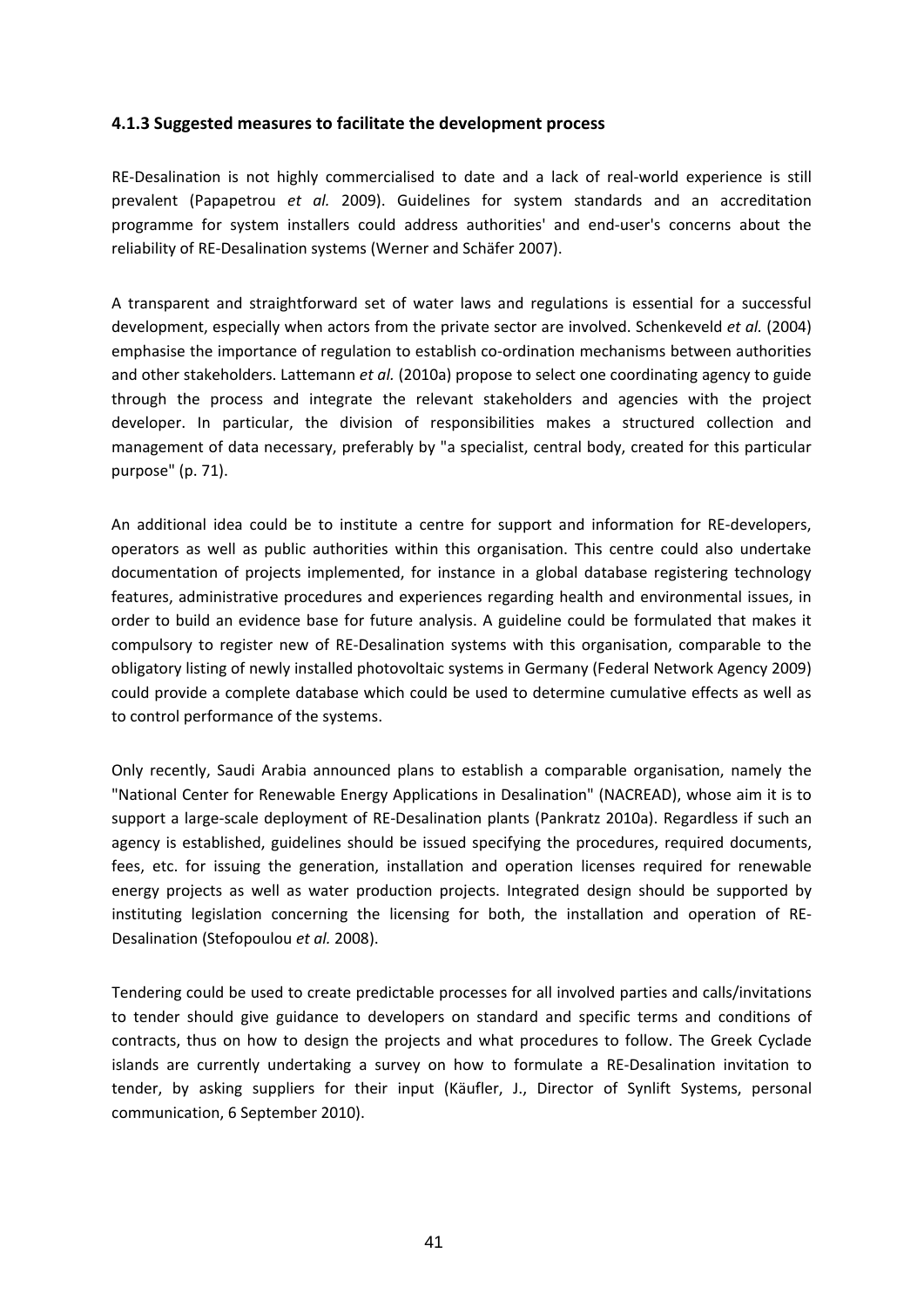<span id="page-41-0"></span>Water authorities should integrate RE-Desalination in their strategic water management plan (Mokhlisse *et al.* 2008). The concept of strategic search areas, which is for instance used for wind power deployment (Simão *et al.* 2009, Cowell 2010) could be identified and the permitting efforts reduced or even active promotion of RE‐Desalination projects pursued for these areas. This would require a geographical supply and demand analysis regarding both, water and renewable energy to select the most suitable areas or communities for projects to be promoted. Seibert *et al.* (2004) identified a list of inter‐related factors that should be considered in the selection process (Table 1).

| Basic<br>criteria | Studies to be realised in the following target countries: Cyprus, Egypt, Morocco, Turkey and Jordan                                                                                                                                                                                                                                                                                                                                                                                                                                                                                                               |
|-------------------|-------------------------------------------------------------------------------------------------------------------------------------------------------------------------------------------------------------------------------------------------------------------------------------------------------------------------------------------------------------------------------------------------------------------------------------------------------------------------------------------------------------------------------------------------------------------------------------------------------------------|
| Water             | Collection, evaluation and assessment of data on water resources, availability and type of water (lake, river,<br>rain, ground water, spring water, sea water, brackish water)<br>Analysis of the current water supply infrastructure and future plans<br>Density of rural homes not connected to water pipelines<br>Analysis of fresh water demand and capacity needed for domestic use, community use, industrial use and<br>water for agriculture (frequency, usage, quantity and quality)<br>General description of water supply problems in a certain area<br>Requirements of water quality according to WHO |
| Energy            | Collection, evaluation and assessment of data on energy resources and availability<br>Analysis of the current energy supply infrastructure and future grid expansion plans<br>Density of rural homes not connected to the grid<br>Type of alternative energy available to the site<br>Analysis of energy demand and capacity needed for domestic use, community use, industrial use,<br>agricultural use<br>General description of the energy supply problems in a certain area                                                                                                                                   |
| Social            | Identification of all the major stakeholders and potential end-users<br>Description of their general and specific water and energy supply problems<br>Analysis on demand and wishes for energy and water services, which reflects the current or desired<br>lifestyles of rural populations and consumption patterns<br>Anticipate the probable evolution of the situation in terms of needs<br>Local resources and ability to pay, probable methods for financial involvement                                                                                                                                    |

In order to employ the appropriate technology for RE‐Desalination, awareness of the respective local resource should be precondition for a development process. Understanding of the renewable energy source's potential and its respective seasonal variation should be proven by utilising decision support tools such as average wind speed maps, solar plots etc. Proof of a good match of RE supply with the water demand pattern should also be requested (Richards and Schäfer 2010).

A defined and transparent procedure for the licensing of RE‐desalination should be developed. Even more advantageous would be the reduction to a single license for specific project sizes and configurations (Mokhlisse *et al.* 2008).

## **4.2 Financial aspects**

## **4.2.1 Pricing of water**

The economics of renewable energy-powered desalination systems differ from conventional plant economics since the former are almost entirely determined by the fixed costs of the installation as they do not consume any fuel for operation (Gude *et al.* 2010). The costs of RE‐desalinated water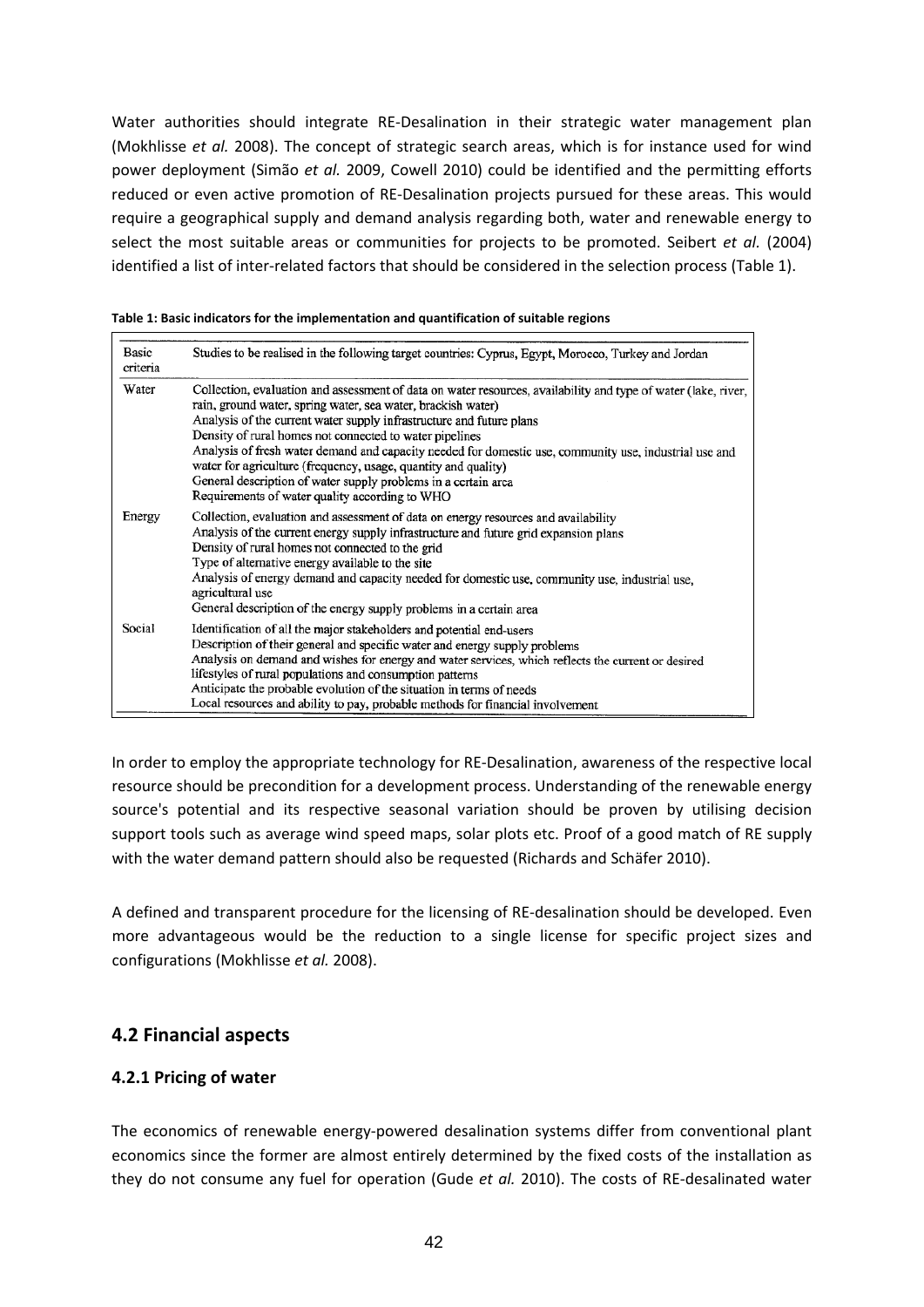differ widely depending on process type, design and characteristics of the desalination site (Ettouney and Wilf 2009). Generally, costs of water desalinated by renewable energies are still higher than for conventional water supply despite steadily decreasing costs for equipment and improvements due to experience (Greenlee *et al.* 2009, Papapetrou *et al.* 2009). However, in some remote areas, which rely on water transported by trucks or ships, they are already competitive (Papapetrou *et al.* 2009).

RE‐Desalination projects face serious financial obstacles compared to conventional desalination due to the large investment burden at the beginning of the project, the perceived uncertainty attributable to the lack of proven working systems, and the general cost disadvantage of small‐scale developments. Moreover, many countries still support the water sector in general, and specifically the conventional, fossil‐fuel‐driven desalination industry with high subsidies (ProDes 6.3 2010), which enables these to maintain their often unrealisticly low water tariffs. This ties in with the centralised organisation of the water sector discussed previously. Combined, these factors generally render investment in RE‐desalination unprofitable even in situations where they would be the most efficient solution for water supply.

To overcome this situation of unfair competition the water pricing framework and subsidy practices should be reconsidered. In general, pricing structures should lead to more efficiency in water use and an investment allocation towards the factually most economic water supply option. Concurrent, the EU Water Framework Directive states that water production costs should be reflected in the water pricing for all ways of production (European Parliament and Council 2000). An approach taking into account the negative externalities of conventional desalination proposed by ProDes (6.3 2010), involves a taxation rather than a subsidising of fossil-fuel-powered plants, which would inevitably lead to higher but fairer water prices.

Pricing structures that reflect the true value of drinking water, thus treating it like other commodities can improve water conservation (Schaefer 2008, ProDes 6.3 2010). At the same time, it is essential to differentiate between basic water requirements and water usage above those requirements. Implementation of new pricing structures could have a negative impact on the less wealthy, if affordability of this essential good is compromised. One method to balance profitable pricing systems and a basic right to water access is the use of lifeline rates. These low or even costfree rates apply to a minimum water volume that would be considered non-discretionary (e.g. for consumption and sanitary requirements) with any usage above that being charged at a higher specified price (US EPA 2009). For lifeline rates to be applied successfully, the minimum water requirement has to be determined by country and area‐specific studies, taking into consideration water availability, climate and traditional consumption rates (Zetland 2010, ProDes 6.3 2010).

#### **4.2.2 Suggested financial support schemes**

For both, renewable energy and conventional desalination, well-established support policies exist in a number of countries. Within the ProDes project a dedicated working group of experts identified appropriate elements of a financial support scheme for RE‐desalination (ProDes 6.3 2010). A comprehensive value‐based analysis of six support schemes identified feed‐in‐tariffs for produced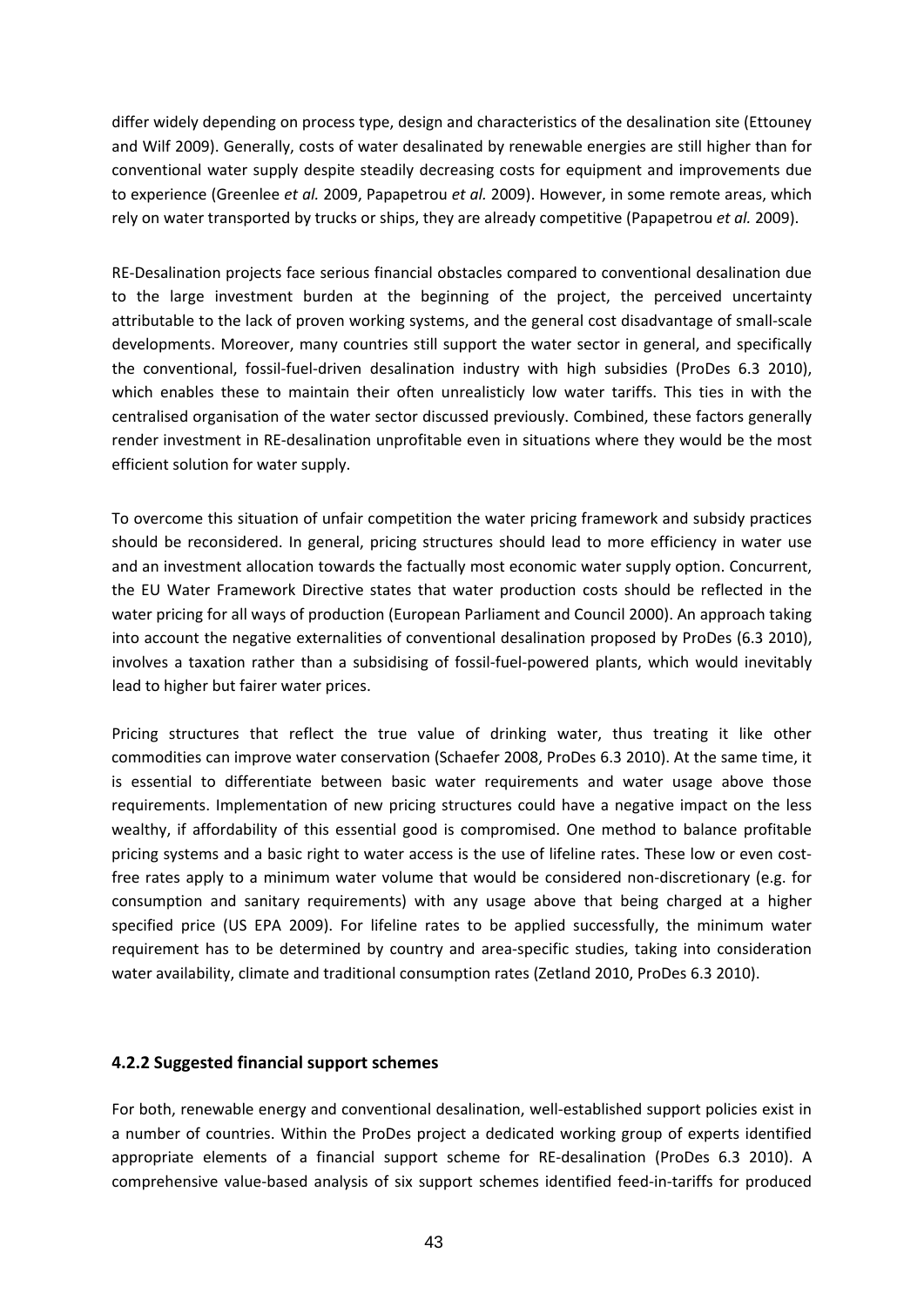water as the most favourable solution for financial promotion of RE-Desalination, followed by production and investment subsidies. A quota‐scheme comparable to the ROC‐system (Renewable Energy Obligation) in the UK for renewable energy, a 100%-renewable-energy-for-desalinationobligation and an inclusion of the RE component of RE‐desalination have been assessed less effective. However, the latter would be the support scheme most easily integrated into functioning existing policies.

Hence, it is recommended to adapt the methodology developed in this publication for deriving the optimal scheme to every country individually as combinations may be beneficial and the respective desirability of effects from the subsidy varies in different circumstances. Moreover, the initial position differs widely with some countries having sophisticated water metering in place and others still lacking this system.

Regardless of which scheme is chosen it is essential that it is transparent and reliable so that investors can easily understand and use it. Furthermore, it is recommended to make a distinction of support for the various technologies, capacities and the respective source water quality (seawater vs. brackish water) since the energy requirements differ and long‐term cost development is expected to vary between technologies.

An important factor of subsidy schemes is that they do not over-support since their aim should only be to implement RE‐desalination in locations where water conservation or recycling programmes do not suffice.

In general, every support programme for small communities offers opportunities for RE‐desalination. The ADIRA project described a number of countries where programmes supporting rural communities in setting up water and energy infrastructure have been initiated by the governments and found that these programmes can have a positive influence on dissemination of RE‐Desalination (Mokhlisse *et al.* 2008, Sözen *et al.* 2008). Small‐scale, private projects should be supported in addition to large government initiatives, and environmental, health, and social criteria should be included for all projects (Gibbons *et al.* 2008).

Compliance of the RE‐desalinated water with quality standards should be the precondition for any measure of financial support. A streamlined and easy process for both, the license applications and the application for respective financial support could improve the development process for RE‐ Desalination.

Policy and financial support for research and development programmes and the dissemination of the developed pilot units is likely to produce improved systems and raise awareness of decision‐ makers regarding RE‐desalination. The U.S. Department of the Interior Bureau of Reclamation for instance, is supporting a research programme on desalination and water purification, under which a fully functional pilot plant was developed employing a PV-driven feedback control module regulating the flow rate via a pressure stabiliser, the required system operating pressure can be maintained even for fluctuating the wind speeds between 3 and 9 m/s (Liu 2009).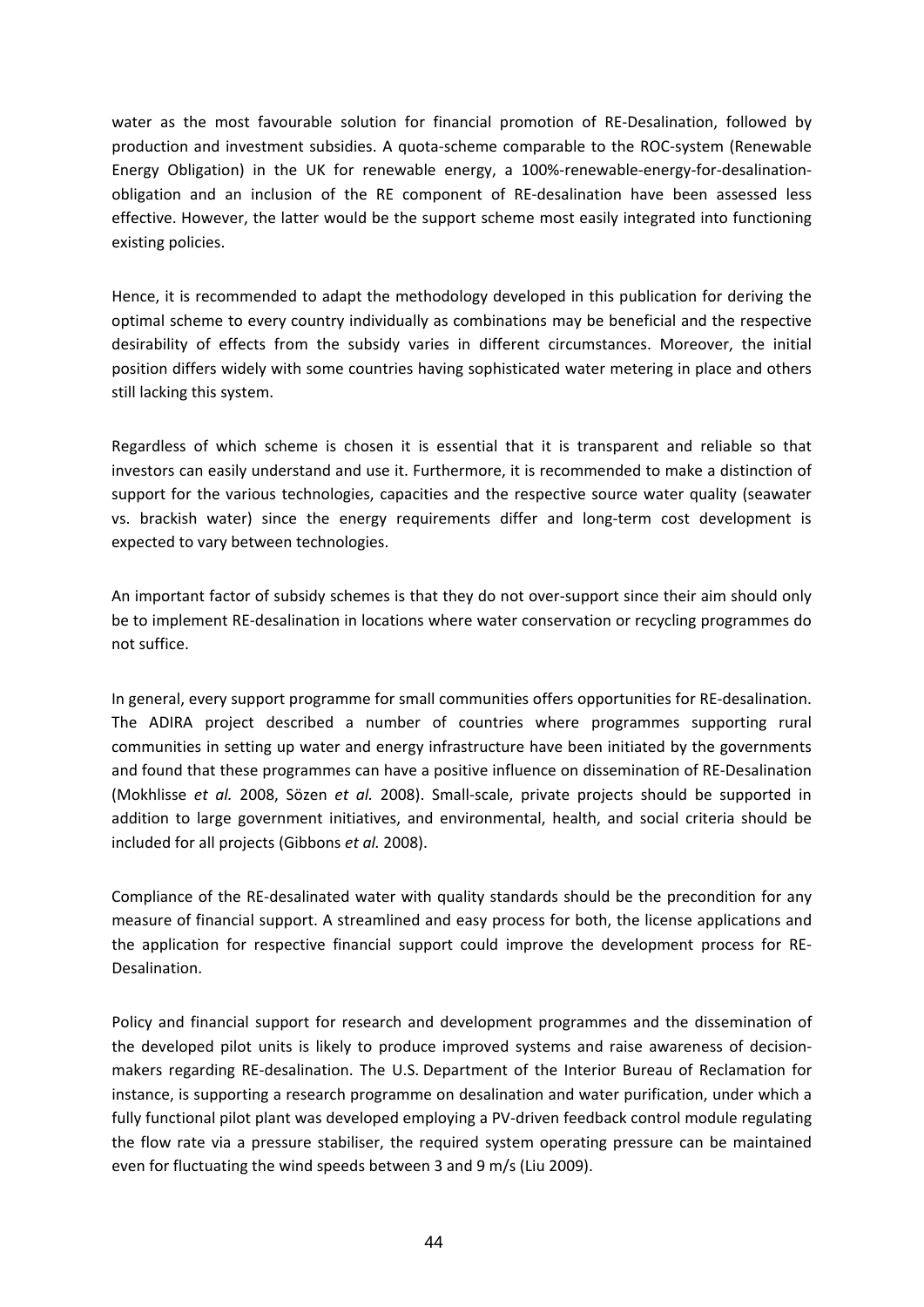<span id="page-44-0"></span>Even more committed, the recent American Clean Energy Leadership Act (2009) directed the Department of the Interior to operate the Brackish Groundwater National Desalination Research Facility, and to take as one focus the integration of brackish water desalination and renewable energy technologies (Carter 2009).

## **4.3 Summary and recommendations**

From this description of the administrative issues, it becomes obvious that the process for installing a RE‐Desalination unit is long‐winded and rather complicated, thus costly already. Furthermore, if following the recommendations for guidelines from the previous chapters, barriers to the implementation of RE‐Desalination could even be exacerbated. Non‐exemption from health aspects as well as a certain amount of EIA could prolong the licensing process and drive up the costs for both, the permitting as well as operation due to more stringent requirements.

Therefore, an effort should be made to create a clear institutional framework and water sector organisation and to establish a transparent legal framework also providing facilitation of a close cooperation between public authorities in energy and water sectors with private developers. Simplified, streamlined processes to obtain a license for independent water production by renewable energy should be designed and included in the legislative guidance.

Small drinking water supply plants generally have a comparative cost disadvantage since they should comply with all the health-related rules as well as a considerable amount of environmental regulations while not being able to realise economies of scale of larger plants. In order to overcome these financial disadvantages, support schemes should be developed, which should then be applied to those projects that improve the current supply situation in terms of health and environmental aspects (e.g. shift from brackish water consumption, change from over-abstraction from fresh water aquifers).

Appropriate financial support schemes should be designed and tested in order to include them in future guidelines. A feed-in tariff for the supplied water is the recommended solution if water metering is already in place. As a minimum, existing support schemes for renewable energy generation should applied to RE‐Desalination.

A further important aspect for improving the water supply situation is clear guidance on access to and pricing of the desalinated water. Where consumers had been able to use free or inexpensive water from brackish wells, they should not be left worse off after a desalination plant is brought on line

Financial support for further RE‐desalination research should be included in the budgets for water and energy R&D programmes.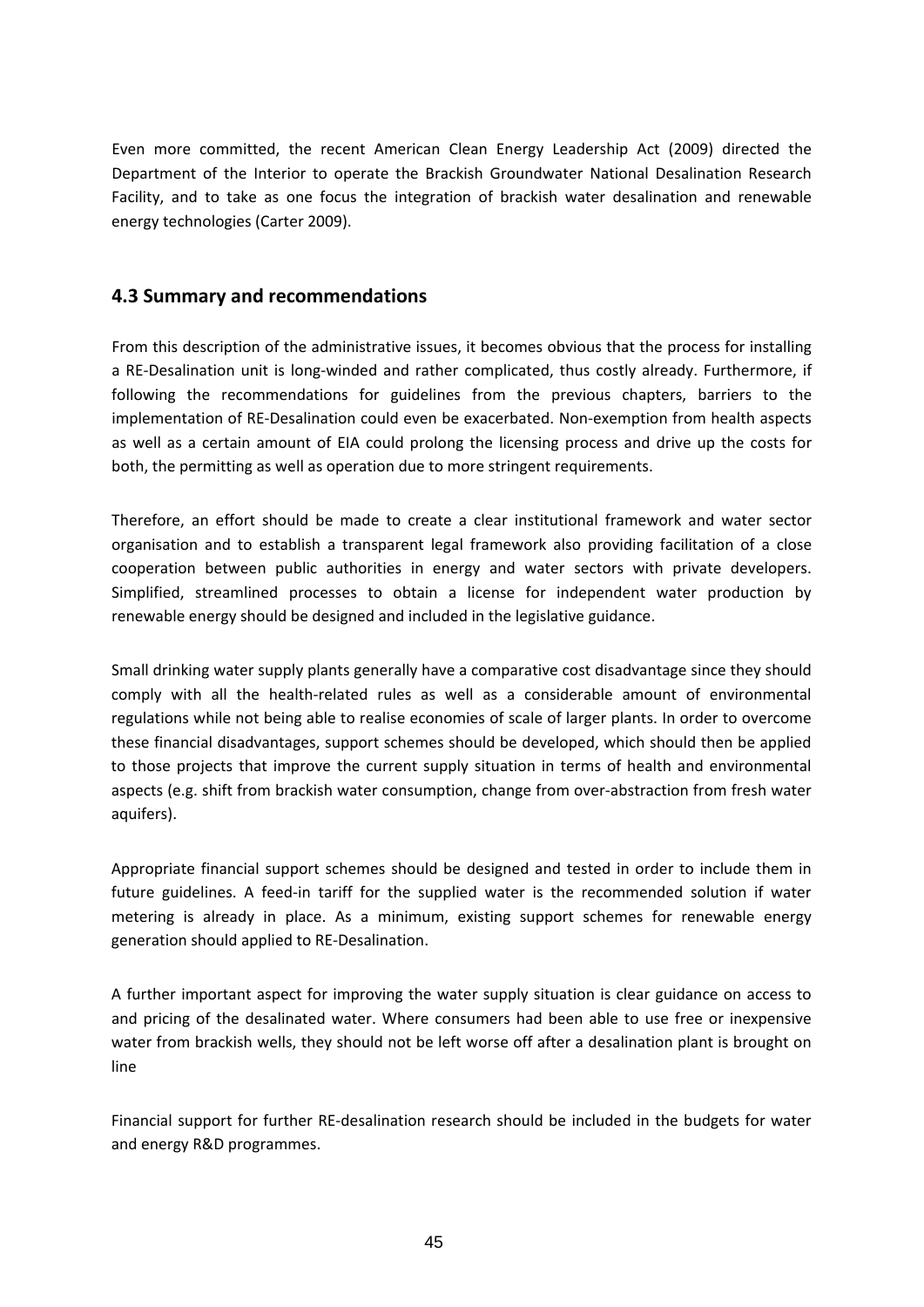# <span id="page-45-0"></span>**5 Summary of recommendations for guidelines and conclusion**

#### **Summary**

Desalination for fresh water supply can be a reliable option within an integrated water management plan but should generally only be adopted as a last resort due to the high energy use. The sustainability of desalination can be improved significantly by employing renewable energy sources to cover the energy needs. On the other hand, RE‐Desalination can also improve the accommodation of intermittent electricity production of weaker grids with fresh water being effectively a means of energy storage.

This report on desalination driven by renewable energy sources encourages and supports decision‐ makers to establish a clear framework addressing drinking water produced by desalination in order to protect the health of the consumer and the environment, while removing unnecessary administrative barriers.

The most critical points identified are:

#### **Relating to water quality:**

- Guidelines should prescribe pre‐treatment of blending water prior to mixing and recommend employing a series of disinfection and pathogen control measures rather than reliance solely on the desalination process for disinfection.
- Standardised operation and monitoring procedures should be included in the guideline.
- Guidelines for RE‐Desalination should include approval systems for quality standards.
- Guidelines should outline mandatory disinfection procedures for desalinated water.
- Guidelines should state minimum levels for magnesium and calcium in order to prevent corrosion.

#### **Relating to environmental protection:**

- A guideline should preclude RE‐Desalination installations for extremely sensitive ecosystems.
- Guidance should recommend subsurface source water intake wherever possible.
- Guidelines should contain regulation of concentrate discharge.
- Guidelines should recommend the use of MF and UF pre-treatment systems wherever possible.
- Guidelines should make clear which environmentally friendly chemicals are safe to use.
- Guidelines should set standards of treatment procedures before discharge for chemical cleaning solutions from all membrane cleanings.
- Environmental assessments as well as health issues should be linked to the permitting process as overlaps exist, in order to avoid duplicate reports. The assessment should take into account the "alternative" means of drinking water production, thus factoring in the potential positive effects of RE‐desalination, for instance prevented overuse of aquifers or avoided consumption of brackish water or having to walk long distances to obtain drinking water.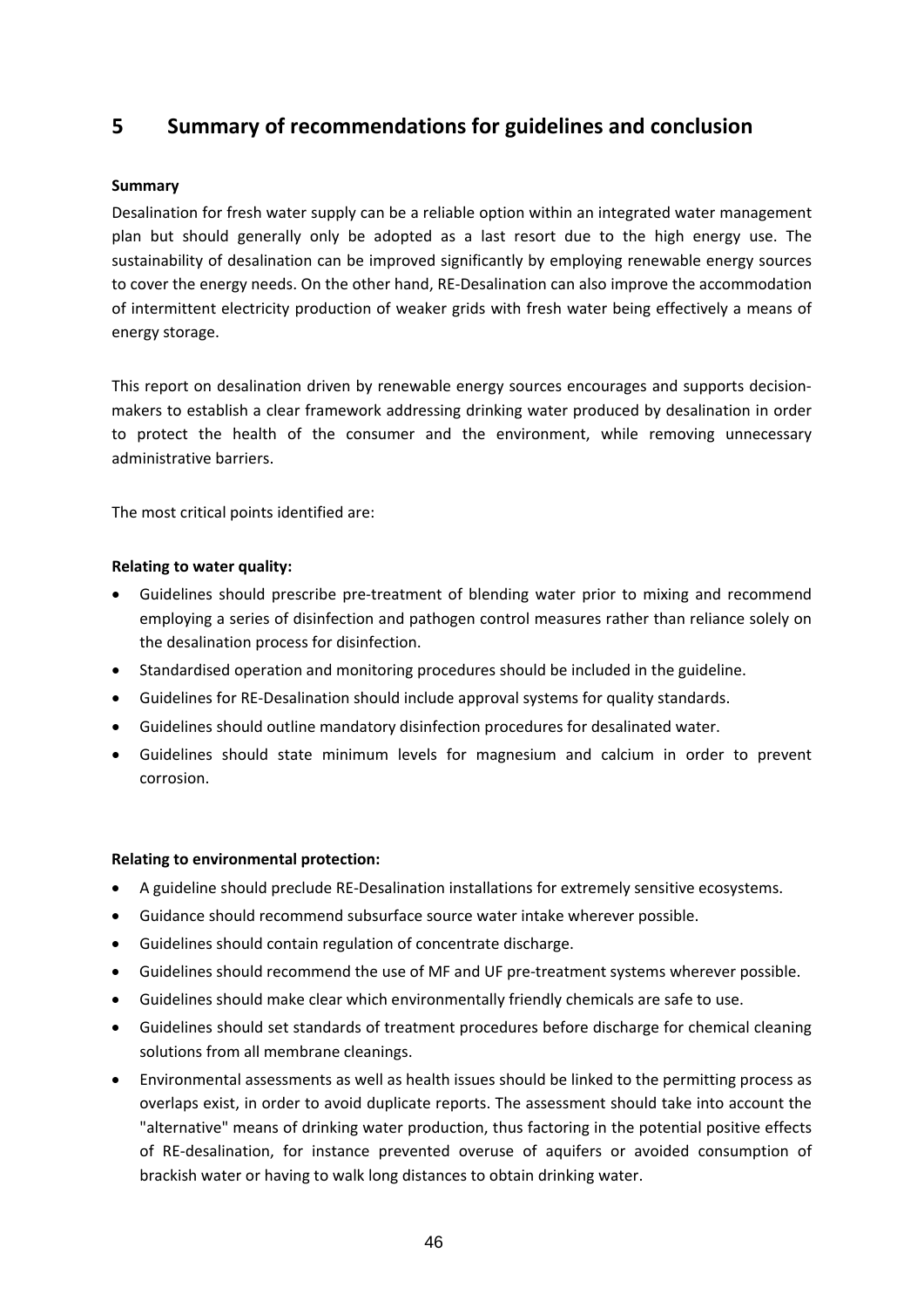#### **Relating to administrative aspects:**

- A clear institutional framework and water sector organisation and a transparent legal framework should be created, facilitating a close cooperation between public authorities in energy and water sectors and with private developers.
- Simplified, streamlined processes to obtain a license for independent water production by renewable energy should be designed and included in the legislative guidance.
- Financial support schemes should be developed and implemented.

The conclusions drawn from the analysis of health, environmental and administrative aspects regarding guideline development for RE‐Desalination are general recommendations of elements to be included in the national frameworks. These have been derived from an extensive literature review. For application in country-specific circumstances of course further work, adaptation to the country specific conditions and update according to the latest scientific developments is required.

Further useful work in the future would be a comprehensive examination of the water quality of different systems currently working would be useful, preferably using consistent test methods and parameters. Interviews with end-users about their experience with RE-desalinated water could complete this evaluation. The health aspect is important for the promotion of RE‐Desalination to both authorities and consumers.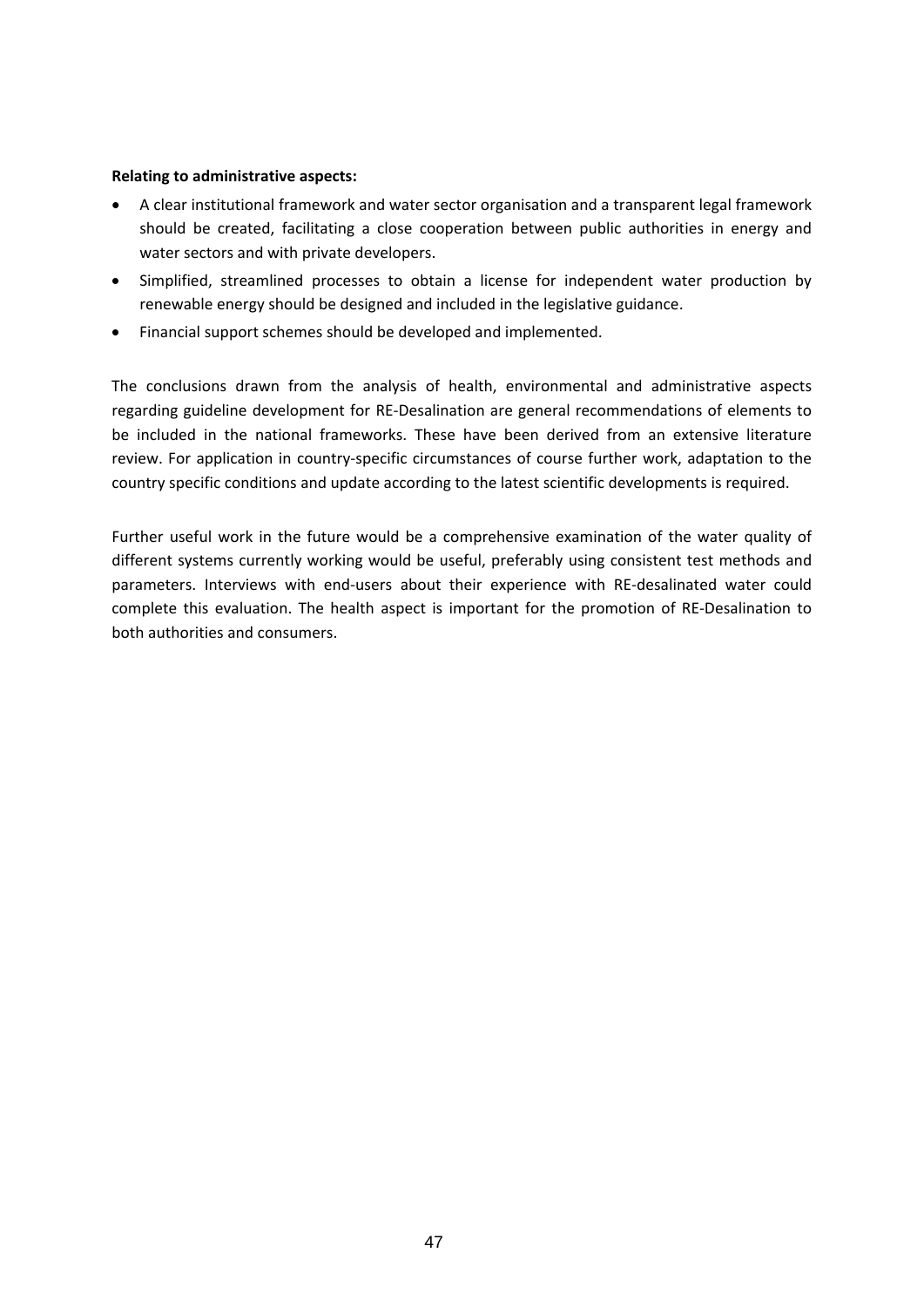# <span id="page-47-0"></span>**References**

Abu‐Arabi, M., 2007. Status and Prospects for Solar Desalination in the MENA Region. In: Rizzuti, L., Cipollina, A., Ettouney, H. M., Solar Desalination for the 21st Century. A Review of Modern Technologies and Researches on Desalination Coupled to Renewable Energies, Dordrecht, The Netherlands: Springer, p. 163 178.

Acquasol, 2010. Acquasol ‐‐ the Clean, Solar Solution to Australia's Energy and Water Problems. Available at: http://www.solardesalination.com.au/index.html [Accessed 25 September 2010].

Acuamed, 2009a. Spanish Ministry of the Environment and Rural and Marine Affairs. El contrato de suministro eléctrico para el año próximo ha sido adjudicado a Iberdrola . Available at: http://www.acuamed.com/pdf/2009\_12\_16%20adjudicaci%C3%B3n%20suministro%20el%C3%A9ctrico. pdf [Accessed 25 September 2010].

Acuamed, 2009b. Spanish Ministry of the Environment and Rural and Marine Affairs. Desaladora de Águilas. Available at: http://www.acuamed.com/pdf/publicaciones/Icex/folleto\_Aguilas.pdf [Accessed 25 September 2010].

ADIRA 2008. Autonomous Desalination system concepts for seawater and brackish water In Rural Areas with renewable energies. Project website. Available at: http://www.adira.gr/ [Accessed 14 July 2010].

ADU‐RES 5.1, 2006. Autonomous desalination units (ADU)‐based on renewable energy systems (RES). Impact assessment: Gender, Environment and Health. Available at: http://www.adu‐ res.org/intranet/content\_frame\_wp5.htm [Accessed 14 July 2010].

ADU‐RES 7.2, 2006. Autonomous desalination units (ADU)‐based on renewable energy systems (RES). Institutional and Policy Framework Conditions. Available at: http://www.adu‐ res.org/intranet/content\_frame\_wp7.htm [Accessed 14 July 2010].

Agus, E., Sedlak, D. L., 2010. Formation and fate of chlorination by-products in reverse osmosis desalination systems. Water Research, 44, p. 1616 1626.

Ahmed, M., Arakel, AI‐O., Hoey, D., Thumarukudy, M. R., Goosen, M. F.A., Al‐Haddabi, M., Al‐Belushi, A., 2003. Feasibility of salt production from inland RO desalination plant reject brine: A case study. Desalination, 158, p. 109–117.

Al-Hallaj, S., Parekh, S., Farid, M. M., Selman, J. R., 2006. Solar desalination with humidificationdehumidification cycle: Review of economics. Desalination, 195, p. 169 186.

Altayaran, A., Madany, I., 1992. Impact of a desalination plant on the physical and chemical properties of seawater, Bahrain. Water Research, 26, p. 435 441.

Arnórsson, S., 2004. Environmental impact of geothermal energy utilization. Geological Society, London, Special Publications. Available at: http://sp.lyellcollection.org/cgi/content/abstract/236/1/297 [Accessed 26 September 2010].

Baker, R. W., 2004. Membrane Technology and Applications. Second edition. Chichester, England: John Wiley and Sons.

Banat, F., Jwaied, N., Rommel, M., Koschikowski, J., Wieghaus, M., 2007. Performance evaluation of the "large SMADES" autonomous desalination solar-driven membrane distillation plant in Aqaba, Jordan. Desalination, 217, p. 17 28.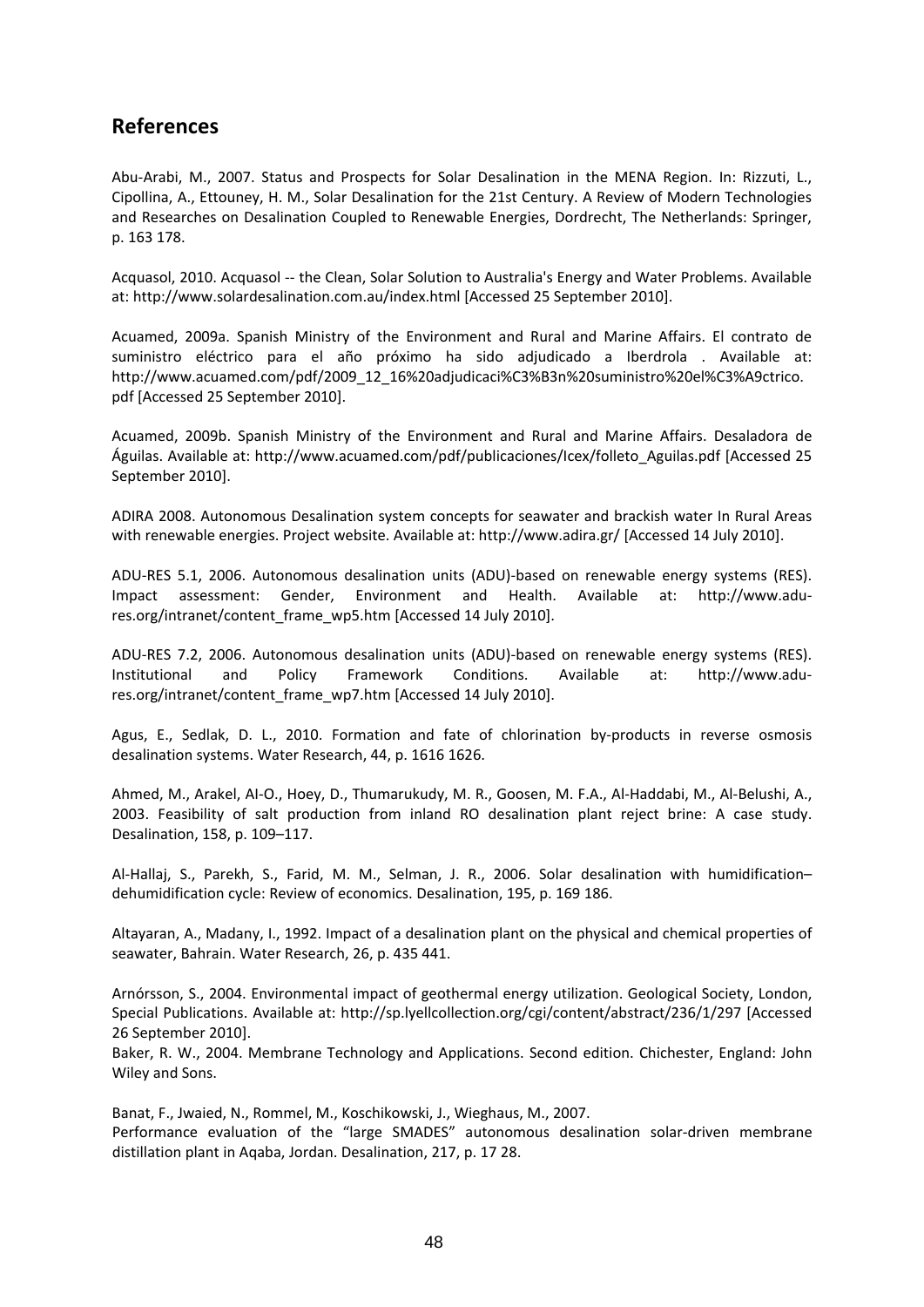Beery, M., Repke, J.-U., 2010. Sustainability analysis of different SWRO pre-treatment alternatives. Desalination and Water Treatment, 16, p. 218 228.

Bérubé, P., 2001. Membrae Bioreactors: Theory and Applications to Wastewater Reuse. In: Escobar, I. C., Schäfer, A. I., Sustainable Water for the Future: Water Recycling versus Desalination. Sustainability Science and Engineering, Volume 2., Amsterdam, The Netherlands: Elsevier, p. 255 292.

Biswas, A. K., 2009. Life Cycle Assessment of Seawater Desalinization in Western Australia. World Academy of Science, Engineering and Technology 56. Available from: http://www.waset.org/journals/waset/v56/v56‐71.pdf [Accessed 26 February 2010].

Blanco Gálvez, J., García‐Rodríguez, L., Martín‐Mateos, I., 2009. Seawater desalination by an innovative solar‐powered membrane distillation system: the MEDESOL project. Desalination, 246, p. 567 576.

Bourouni, K., Chaibi, M. T., Tadrist, L., 2001. Water desalination by humidification and dehumidification of air: state of the art. Desalination, 137, p. 167 176.

Buros, O. K., 2000. The ABCs of Desalting. Published by the International Desalination Association, Topsfield, MA, USA. Available http://www.idadesal.org/pdf/ABCs1.pdf [Accessed 28 July 2010].

Cao, X., Huang, X., Liang, P., Xiao, K., Zhou, Y., Zhang, X., Logan, B. E., 2009. A New Method for Water Desalination Using Microbial Desalination Cells. Environmental Science & Technology, 43, p. 7148–7152.

Carter, N. T., 2009. Desalination: Status and Federal Issues. Congressional Research Service. Available at: http://www.fas.org/sgp/crs/misc/R40477.pdf [Accessed 14 September 2010].

Chang, H., Wang, G.‐B., Chen, Y.‐H., Li, C.‐C., Chang, C.‐L., 2010. Modeling and optimization of a solar driven membrane distillation desalination system. Renewable Energy, 2010, doi:10.1016/j.renene.2010.04.020.

Charcosset, C., 2009. A review of membrane processes and renewable energies for desalination. Desalination, 245, p. 214–231.

Chen, T.‐C., Ho, C.‐D., 2010. Immediate assisted solar direct contact membrane distillation in saline water desalination. Journal of Membrane Science, 2010. doi:10.1016/j.memsci.2010.04.037.

Choi, J.‐S., Lee, S., Kim, J.‐M., Choi, S., 2009. Small‐scale desalination plants in Korea: Technical challenges. Desalination, 247, p. 222–232.

Cook, S., Tjandraatmadja, G., Ho, A., Sharma, A., 2009. Definition of Decentralised Systems in the South East Queensland Context. Urban Water Security Research Alliance, Technical Report No. 12. Available at: http://www.urbanwateralliance.org.au/publications/UWSRA‐tr12.pdf ) [Accessed 22 September 2010].

Corsini, A., Rispoli, F., Gamberale, M., Tortora, E., 2009. Assessment of H2‐ and H2O‐based renewable energy‐buffering systems in minor islands. Renewable Energy, 34, p. 279–288.

Cotruvo, J., Abouzaid, H., 2010. Overview of the Health and Environmental Impacts of Desalination Technology. In: Cotruvo, J., Voutchkov, N., Fawell, J., Payment, P., Cunliffe, D., Lattemann, S. Desalination Technology – Health and Environmental Impacts. Boca Raton, USA: Taylor and Francis Group, p. 1 20.

Cotruvo, J. A., 2006. Desalination Guidelines Development for Drinking Water: Background. Available at: http://www.who.int/entity/waterffsanitationffhealth/dwq/nutdesalination.pdf [Accessed 5 July 2010].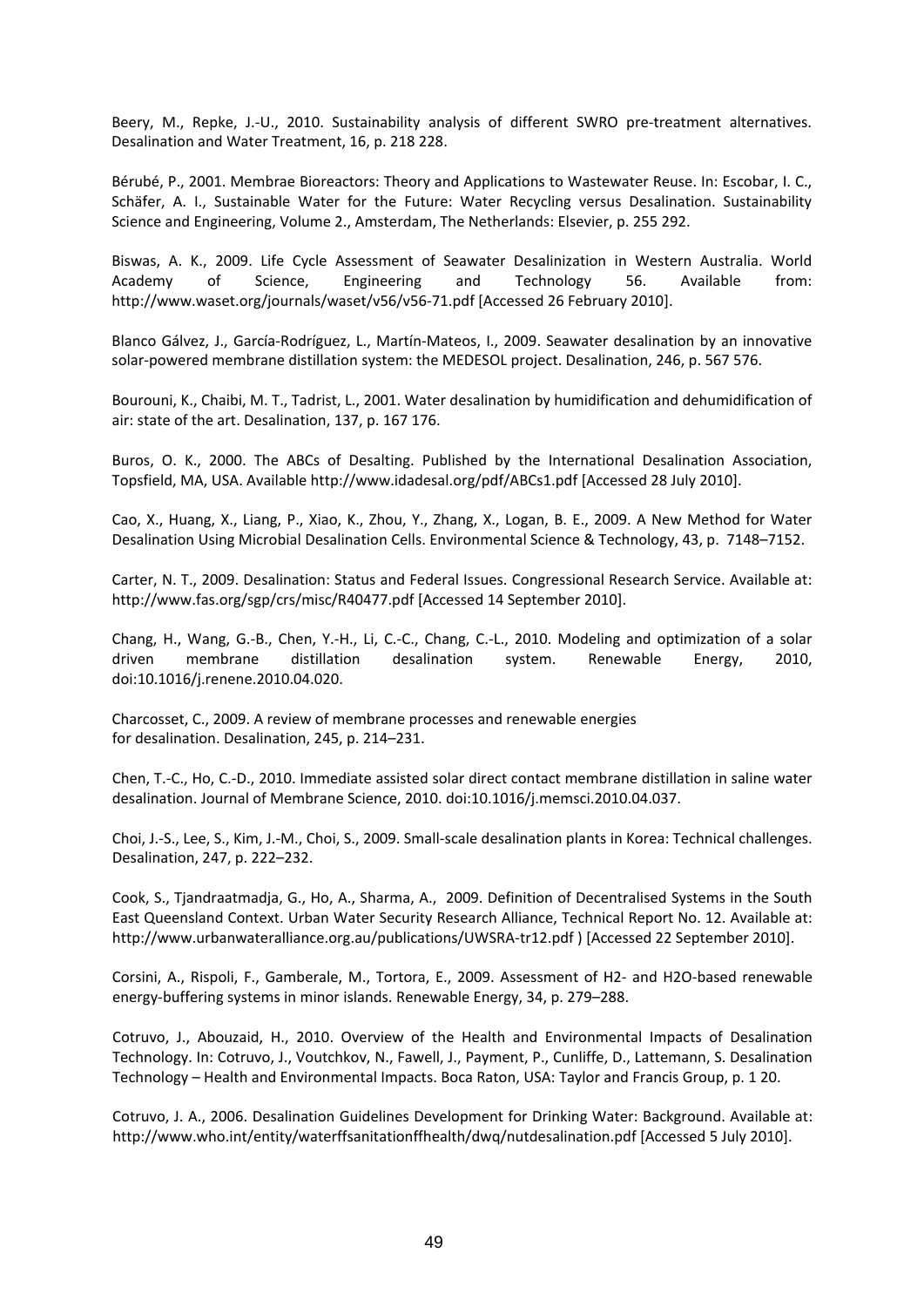Cowell, R., 2010. Wind power, landscape and strategic, spatial planning—The construction of 'acceptable locations' in Wales. Land Use Policy, 27, p. 222‐232.

Cunliffe, D., Kunikane, S., Sakaji, R., Carter, N., 3020. Monitoring, Surveillance, and Regulation. In: Cotruvo, J., Voutchkov, N., Fawell, J., Payment, P., Cunliffe, D., Lattemann, S. Desalination Technology – Health and Environmental Impacts. Boca Raton, USA: Taylor and Francis Group, p. 123 151.

De Munari, A., Capão, D. P. S., Richards, B. S., Schäfer, A. I., 2009. Application of solar‐powered desalination in a remote town in South Australia. Desalination, 248, p. 72– 82.

Djellouli‐T, Y., 2010. Common Scarcity, Diverse Responses in the Maghreb Region. In: Schneier‐Madanes, G. Courel, M.-F. (eds.), Water and Sustainability in Arid Regions, Dordrecht - Heidelberg - New York -London: Springer Science+Business Media, p. 87 102.

Dolnicar, S., Hurlimann, A., 2010. Desalinated Versus Recycled Water: What Does the Public Think? In: Escobar, I. C., Schäfer, A. I., Sustainable Water for the Future: Water Recycling versus Desalination. Sustainability Science and Engineering, Volume 2. Amsterdam, The Netherlands: Elsevier, p. 375 388.

Dolnicar, S., Schäfer, A. I., 2007. Desalination and Recycling: Australians raise health, environment and cost concerns. Faculty of Commerce Paper, University of Wollongong. Available at: http://ro.uow.edu.au/cgi/viewcontent.cgi?article=1329&context=commpapers [Accessed 18 June 2010].

Drioli, E., Macedonio, F., 2010. Integrated Membrane Systems for Desalination. In: Peinemann, K.‐V., Pereira Nunes, S., Membrane Technology, Volume 4. Membranes for Water Treatment. Weinheim, Germany: Wiley‐VCH Verlag, p. 93 146

El Saliby, I., Okour, Y., Shon, H. K., Kandasamy, J., Kim, I. S., 2009. Desalination plants in Australia, review and facts. Desalination, 247, p. 1–14.

Eltawil, M. A., Zhengming, Z., Yuan, L., 2009. A review of renewable energy technologies integrated with desalination systems. Renewable and Sustainable Energy Reviews, 13, p. 2245 2262.

Epp, C., Papapetrou, M., 2005. Water Storage Needs and Technologies. RO Solar‐Rankine project. Development of an Autonomous Low‐Temperature Solar Rankine Cycle System for Reverse Osmosis Desalination. Deliverable D2.1. Received by email from Michael Papapetrou [12 July 2010].

Escobar, I. C., 2010. Conclusion: A Summary of Challenges still Facing Desalination and Water Reuse. In: Escobar, I. C., Schäfer, A. I., Sustainable Water for the Future: Water Recycling versus Desalination. Sustainability Science and Engineering, Volume 2. Amsterdam, The Netherlands: Elsevier, p. 389 397.

Espino, T., Peñate, B., Piernavieja, G., Herold, D., Neskakis, A., 2003. Optimised desalination of seawater by a PV powered reverse osmosis plant for a decentralised coastal water supply. Desalination, 156, p. 349 350.

Ettouney, H., Wilf, M., 2009. Commercial Desalination Technologies. An Overview of the Current Status of Applications of Commercial Seawater Desalination Processes. In: Cipollina, A., Micale, G., Rizzuti, L.: Seawater Desalination. Conventional and Renewable Energy Processes. Green Energy and Technology. Berlin; Heidelberg, Germany: Springer‐Verlag, p. 77 107).

EU Council, 1998. The Drinking Water Directive (DWD), Council Directive 98/83/EC. Available at: http://eur‐lex.europa.eu/LexUriServ/LexUriServ.do?uri=OJ:L:1998:330:0032:0054:EN:PDF [Accessed 15 June 2010].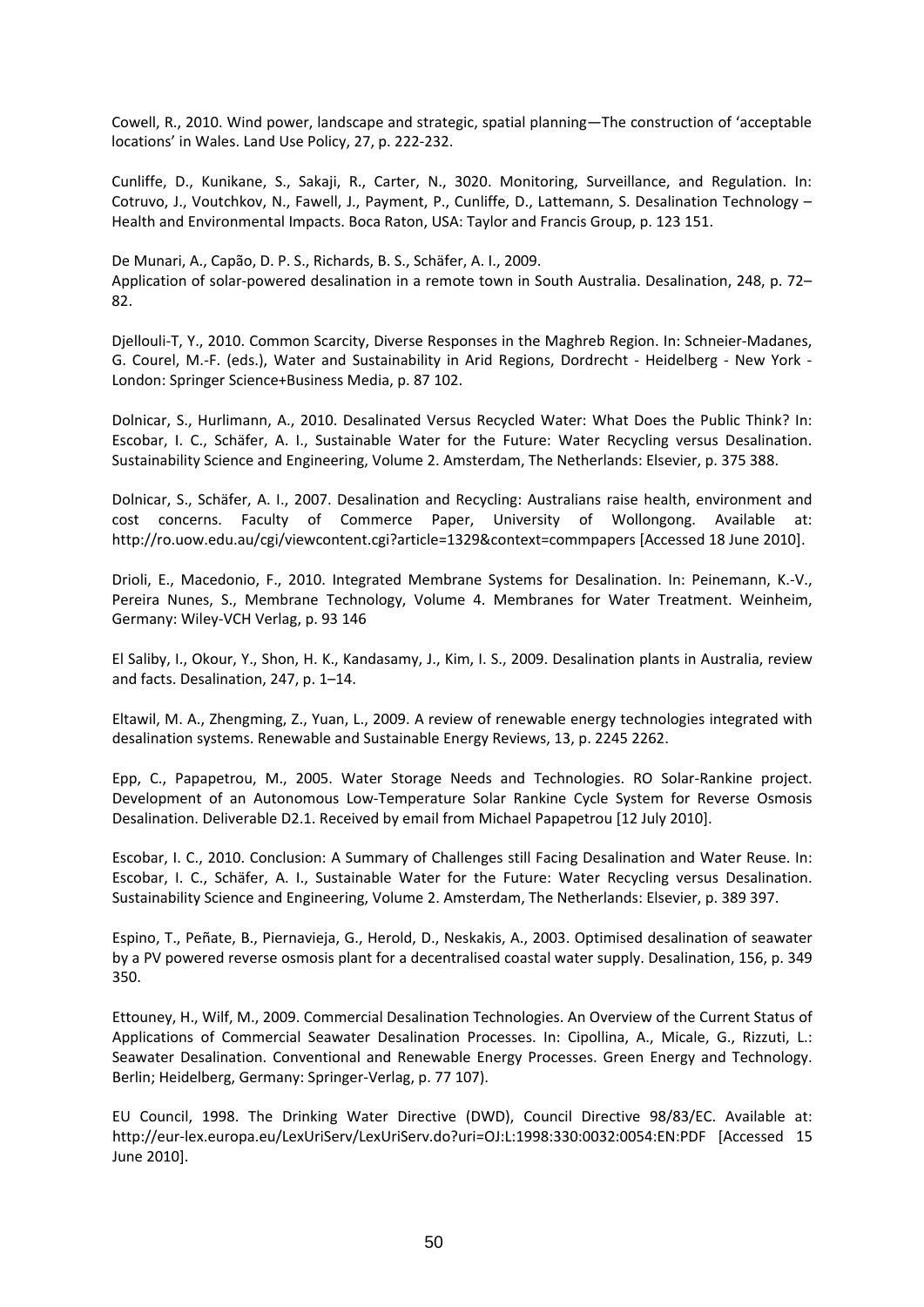EU Council, 1985. EIA Directive, Council Directive on the assessment of the effects of certain public and private projects on the environment (85/337/EEC) Available at: http://eur‐lex.europa.eu/LexUriServ/LexUriServ.do?uri=CONSLEG:1985L0337:20090625:EN:PDF [Accessed 15 June 2010].

European Parliament and Council, 2009. Directive on Renewable Energy, Directive 2009/28/EC of the European Parliament and of the Council, Available at: http://www.energy.eu/directives/pro‐re.pdf [Accessed 7 September 2010].

European Parliament and Council, 2000. EU Water Framework Directive (WFD), Directive 2000/60/EC of the European Parliament and of the Council, Available at: http://eur‐ lex.europa.eu/LexUriServ/LexUriServ.do?uri=OJ:L:2000:327:0001:0072:EN:PDF [Accessed 7 September 2010].

Fawell, J., Abdulraheem, M. Y., Cotruvo, J., Al‐Awadhi, F., Magara, Y., Nam Ong, C., 2010. Chemical Aspects of Desalinated Water. In: Cotruvo, J., Voutchkov, N., Fawell, J., Payment, P., Cunliffe, D., Lattemann, S. Desalination Technology – Health and Environmental Impacts. Boca Raton, USA: Taylor and Francis Group, p. 91 106.

Federal Network Agency (of Germany), 2009. Meldung von Photovoltaikanlagen an die Bundesnetzagentur. Available at: Available at: Available at: Available at: Available at: Available at: Available http://www.bundesnetzagentur.de/cln\_1912/DE/Sachgebiete/ElektrizitaetGas/AnzeigenMitteilungen/M eldungPhotovoltaikanlagen/MeldungPhotovoltaikanlagenNavNode.html [Accessed 23 September 2010]. Fritzmann, C., Löwenberg, J., Wintgens, T., Melin, T., 2007. State-of-the-art of reverse osmosis desalination. Desalination, 216, p. 1 76.

FSW, 2010. FSW GmbH Desalination. Available at: http://www.sunde.de/index.php?site=desalination [Accessed 23 August 2010].

Gandhidasan, P., Al‐Mojel, S. A., 2009. Effect of feed pressure on the performance of the photovoltaic powered reverse osmosis seawater desalination system. Renewable Energy, 34, p. 2824 2830.

García‐Rodríguez, L., 2003. Renewable energy applications in desalination: state of the art. Solar Energy, 75, p. 381 393.

Gebel, J., Yüce, S., 2008. An Engineer's Guide to Desalination. Essen, Germany: VGB PowerTech Service.

Gibbons, J., Papapetrou, M., Epp, C., 2008. Assessment of EU policy: Implications for the implementation of autonomous desalination units powered by renewable resources in the Mediterranean region. Desalination, 220, p. 422 430.

Gibbons, J., Papapetrou, M., 2006. Assessment of EU Policy: Implications for the implementation of autonomous desalination units powered by renewable resources in the Mediterranean region. ADU‐RES ‐ Co‐ordination Action for Autonomous Desalination Units based on Renewable Energy Systems. Work Package 7: Institutional & Policy Framework. Deliverable 7.1. Available at: http://www.adu‐ res.org/intranet/pdf/ADU\_RES\_Deliverable\_7\_1.pdf [Accessed 12 July 2010].

Gonn, A., 2010. Kuwait running out of water: Desalination capabilities not keeping up with consumption. On: arab‐news.com. Published: Sep 9, 2010. Available at: http://arabnews.com/middleeast/article131005.ece [Accessed 25 September 2010].

Greenlee, L. F., Lawler, D. F., Freeman, B. D., Marrot, B., Moulin, P., 2009. Reverse osmosis desalination: Water sources, technology, and today's challenges. Water Research, 43, p. 2317 2348.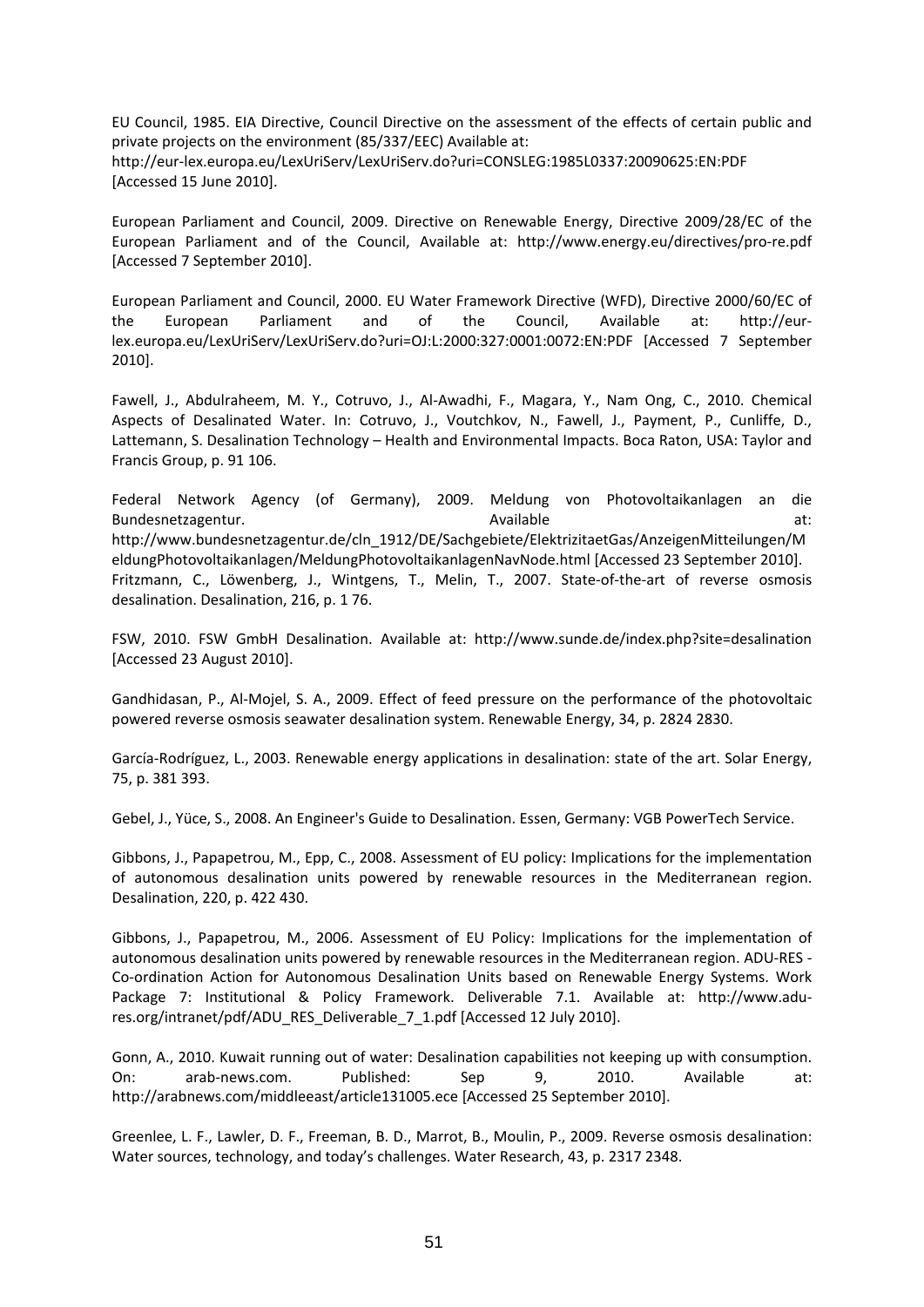Gude, V. G., Nirmalakhandan, N. Deng, S., 2010. Renewable and sustainable approaches for desalination. Renewable and Sustainable Energy Reviews, doi:10.1016/j.rser.2010.06.008.

GWI, 2010.The desalination market returns. Global Water Intelligence Magazine, Vol 11, Issue 7 (July 2010), free trial. Available at: http://www.globalwaterintel.com/home/ [Accessed 8 September 2010].

GWI, 2007. Desalination markets 2007. A global industry forecast. Oxford, UK: Global Water Intelligence Media Analytics.

Guler, E., Ozakdag, D., Arda, M., Yuksel, M., Kabay, N., 2010. Effect of temperature on seawater desalination‐water quality analyses for desalinated seawater for its use as drinking and irrigation water. Environmental Geochemistry and Health, 32, p. 335–339.

Hashim, A., Hajjaj, M., 2005. Impact of desalination plants fluid effluents on the integrity of seawater, with the Arabian Gulf in perspective. Desalination, 182, p. 373 393.

Heijman, S. G. J., Rabinovitcha, E., Bosa, F., Olthofa, N., van Dijka, J. C., 2009. Sustainable seawater desalination: Stand‐alone small scale windmill and reverse osmosis system. Desalination, 248, p. 114– 117.

Höpner, T., 1999. A procedure for environmental impact assessments (EIA) for seawater desalination plants. Desalination, 124, p. 1 12.

Hutchinson, C. F., Varady, R. G., Drake, S., 2010. Old and New: Changing Paradigms in Arid Lands Water Management. In: Schneier‐Madanes, G. Courel, M.‐F. (eds.), Water and Sustainability in Arid Regions, Dordrecht ‐ Heidelberg ‐ New York ‐ London: Springer Science+Business Media, p. 311 322.

IDA, 2010. International Desalination Association. IDA Environmental Symposium. Available at: http://www.idadesal.org/news.aspx?ArticleID=f95c3516‐b372‐4d5f‐a4aa‐d71521dfb983 [Accessed 30 September 2010].

Infield, D. G., 2009. An overview of renewable energy technologies with a view to stand alone power generation and water provision. Desalination, 248, p. 494 499.

KACST, 2009. King Abdulaziz City for Science and Technology. Prince Dr. Turki Bin Saud: Water Desalination Using Solar Energy is a Strategic Choice for the Kingdom. Available at: http://www.kacst.edu.sa/en/about/media/news/Pages/news89.aspx [Accessed 25 September 2010].

Kalogirou, S. A., 1995. The application of solar desalination for water purification in Cyprus. PhD Thesis, University of Glamorgan, April 1995.

Kempton, R., Maccioni, D., Mrayed, S. M., Leslie, G., 2010. Thermodynamic efficiencies and GHG emissions of alternative desalination processes. Water Science & Technology: Water Supply, 10, p. 416‐ 427.

Khan, A., Mojumder, S. K., Kovats, S., Vinei, P., 2008. Saline contamination of drinking water in Bangladesh. The Lancet, 371, p. 385.

Khayet, M.,Essalhi, M., Armenta‐Déu, C., Cojocaru, C., Hilal, N., 2010. Optimization of solar‐powered reverse osmosis desalination pilot plant using response surface methodology. Desalination, doi:10.1016/j.desal.2010.04.010.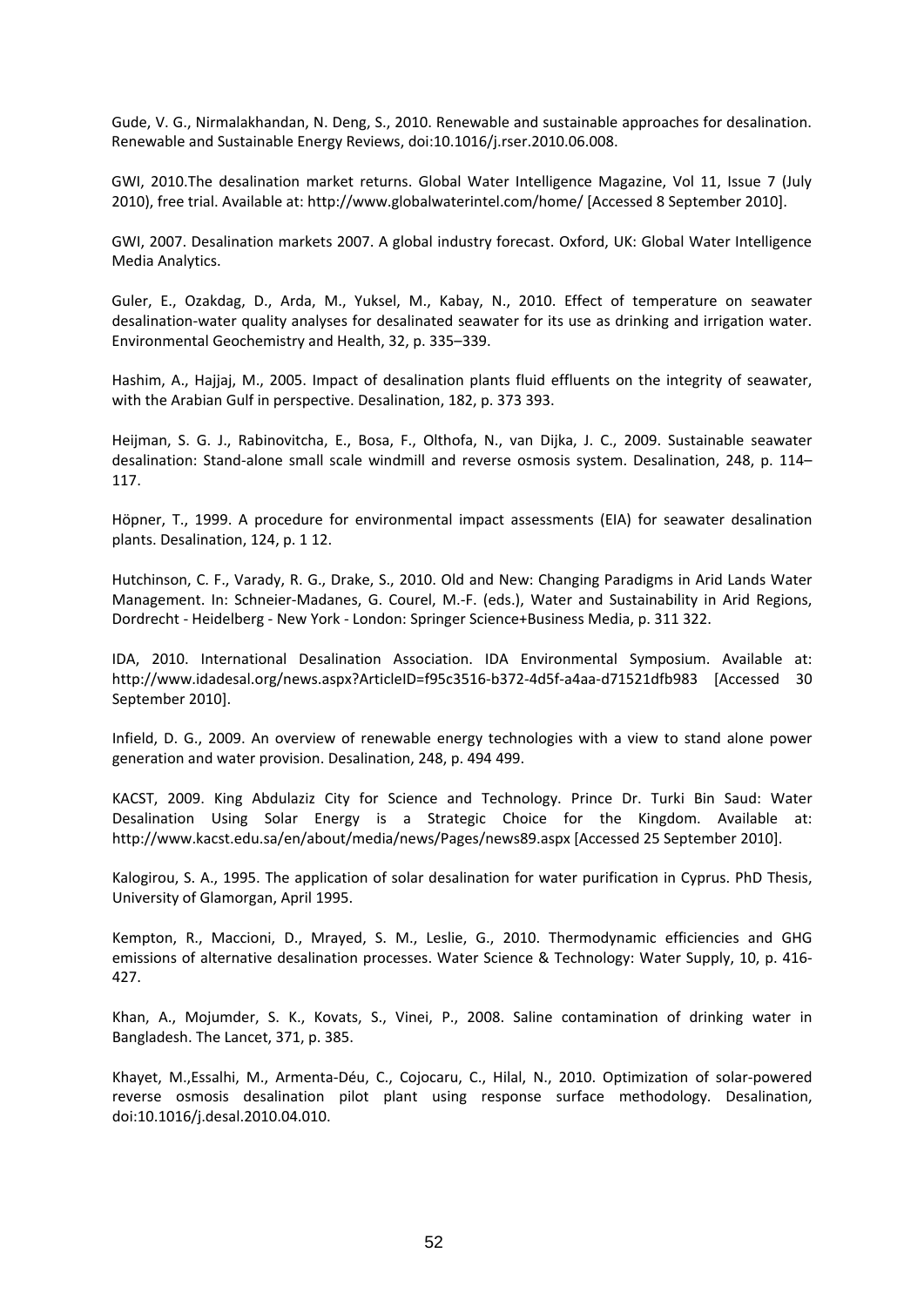Koschikowski, J., Wieghaus, M., Rommel, M., 2009. Membrane Distillation for Solar Desalination. In: Cipollina, A., Micale, G., Rizzuti, L.: Seawater Desalination. Conventional and Renewable Energy Processes. Green Energy and Technology. Berlin; Heidelberg, Germany: Springer‐Verlag, p. 165 187.

Kumar, R. S., Mani, A., Kumaraswamy, S., 2007. Experimental studies on desalination system for ocean thermal energy utilisation. Desalination, 207, p. 1 8.

Kutty, P. C. M., Nomani, A. A., Al‐Sulami, S., Al‐Rabeh, A., 1995. Monitoring of trace metals in desalinated drinking water and their permissible levels. Available at: http://www.swcc.gov.sa/files/assets/Research/Technical%20Papers/Chemstry/MONITORING%20OF%20 TRACE%20METALS%20IN%20DESALINATEDDRINKING%20WATER%20AND%20.pdf [Accessed 25 September 2010].

Lahav, O., Kochva, M., Tarchitzky, J., 2010. Potential drawbacks associated with agricultural irrigation with treated wastewaters from desalinated water origin and possible remedies. Water Science & Technology, 61, p. 2451 2460.

Laspidou, C. S., Hadjibiros, K., Gialis, S. E., 2009. Minimizing the environmental impact of sea brine disposal by coupling dsalination plants with solar satlworks: a case study for Greece. In: Proceedings of the 2nd International Conference on the Ecological Importance of Solar Saltworks (CEISSA 2009), Merida, Yucatan, Mexico, 26 29 March 2009, p. 160 166. Available at: http://www.srcosmos.gr/srcosmos/showpub.aspx?aa=12073 [Accessed 28 September 2010].

Lattemann, S., 2010. Development of an Environmental Impact Assessment and decision support system for seawater desalination plants. CRC Press/Balkema, Leiden, The Netherlands. Available at: http://repository.tudelft.nl/search/ir/?q=lattemann&faculty=&department=&type=&year [Accessed 10 June 2010].

Lattemann, S., Mancy, K. H., Damitz, B. S., Khordagui, H. K., Leslie, G., 2010a. Environmental Impact Assessment of Desalination Projects. In: Cotruvo, J., Voutchkov, N., Fawell, J., Payment, P., Cunliffe, D., Lattemann, S. Desalination Technology – Health and Environmental Impacts. Boca Raton, USA: Taylor and Francis Group, p. 153 177.

Lattemann, S., Kennedy, M. D., Amy, G., 2010b. Seawater desalination — a green technology? Journal of Water Supply: Research and Technology, 59, p. 134 151.

Lattemann, S., Kennedy, M. D., Schippers, J. C., Amy, G., 2010c. In: Escobar, I. C., Schäfer, A. I., Sustainable Water for the Future: Water Recycling versus Desalination. Sustainability Science and Engineering, Volume 2. Amsterdam, The Netherlands: Elsevier, p. 7 39.

Lattemann, S., 2009. Protecting the Marine Environment. In: Cipollina, A., Micale, G., Rizzuti, L., Seawater Desalination. Conventional and Renewable Energy Processes. Green Energy and Technology. Berlin; Heidelberg, Germany: Springer‐Verlag, p. 273 299.

Lattemann, S., Höpner, T., 2008. Environmental impact and impact assessment of seawater desalination. Desalination, 220, p. 1 15.

Lew, B., Cochva, M., Lahav, O., 2009. Potential effects of desalinated water quality on the operation stability of wastewater treatment plants. Science of the Total Environment, 407, p. 1404 2410.

Liu, C. C. K., 2009. Wind‐Powered Reverse Osmosis Water Desalination for Pacific Islands and Remote Coastal Communities. Desalination and Water Purification Research and Development Program Report No. 128. U.S. Department of the Interior Bureau of Reclamation. Available at: http://www.usbr.gov/pmts/water/publications/reportpdfs/report128.pdf [Accessed 14 September 2010].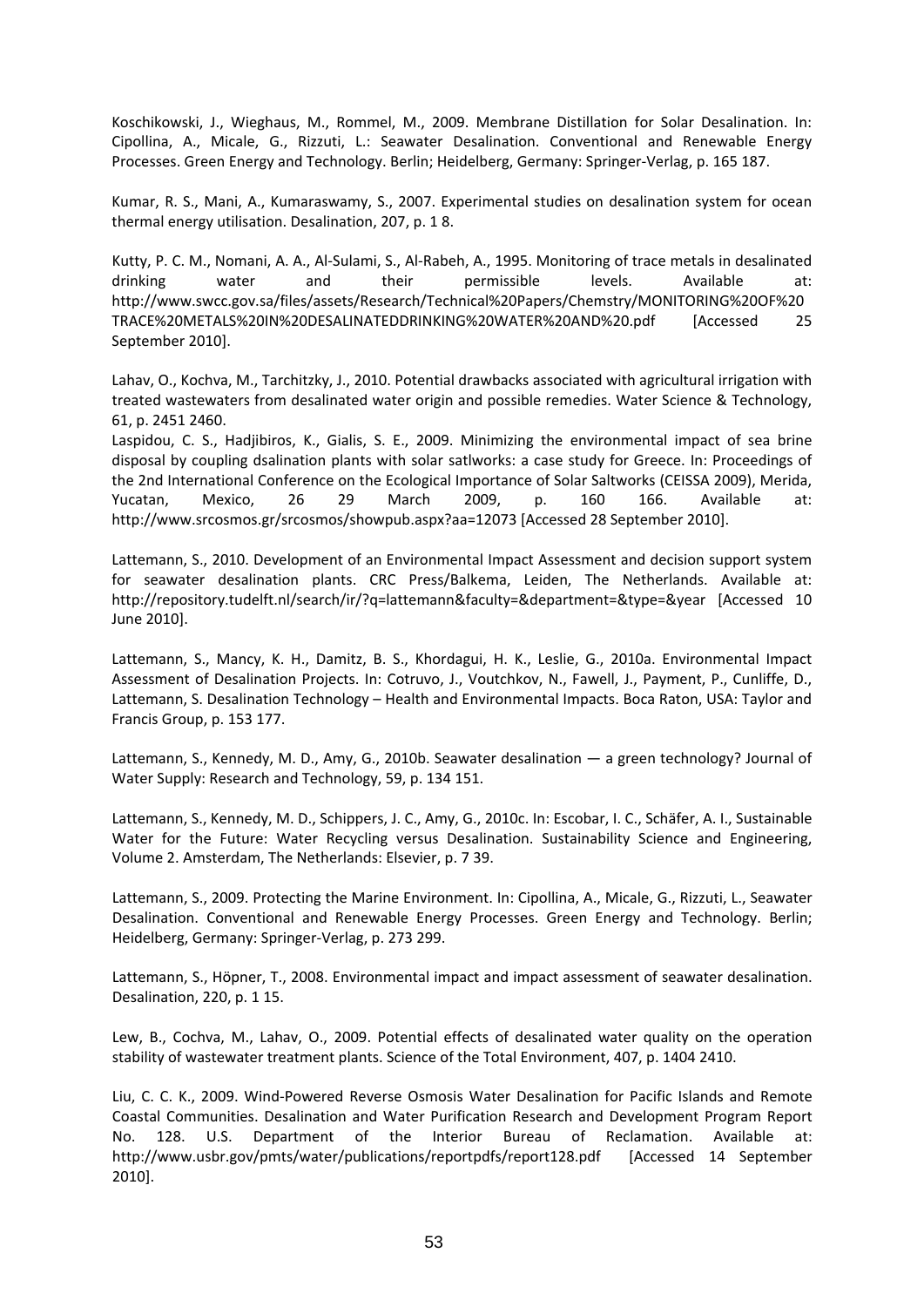Lomax, I., 2009. The Pace of Change in Seawater Desalination by Reverse Osmosis. In: Biswas, A. K., Tortajada, C. (eds.), Water Management in 2020 and Beyond, Berlin‐Heidelberg, Germany: Springer‐ Verlag p. 251 258.

Lyons, E., Zhang, P., Benn, T., Sharif, F., Li, K., Crittenden, J. Costanza, M. Chen, Y. S., 2009. Life cycle assessment of three water supply systems: importation, reclamation and desalination. Water Science & Technology, 9, p. 439 448.

Mage Water Management, 2010. Evaporation based solar desalination systems. http://www.tinox‐ watermanagement.de/uploads/media/MWM\_Flyer\_solar\_desalination\_EN.pdf [Accessed 3 August 2010].

Mahmoudi, H., Abdellah, O. Ghaffour, N., 2009. Capacity building strategies and policy for desalination using renewable energies in Algeria. Renewable and Sustainable Energy Reviews, 13, p. 921 926.

Mathioulakis, E., Belessiotis, V. Delyannis, E., 2007. Desalination by using alternative energy: Review and state‐of‐the‐art. Desalination, 203, p. 346 365.

Mauguin, G., Corsin, P., 2005. Concentrate and other waste disposals from SWRO plants: characterization and reduction of their environmental impact. Desalination, 182, p. 355–364.

Mays, L. W., 2011. Water resources engineering. Second edition. Hoboken, USA: John Wiley & Sons.

MEDINA, 2006. Membrane‐Based Desalination: An Integrated Approach. Abstract. Available at: http://medina.unical.it/ [Accessed 12 September 2010].

MEDIRAS, 2010. MEDIRAS project: Membrane Distillation In Remote Areas. Project overview. Available at: http://www.mediras.eu/ [Accessed 12 September 2010].

MEDIRAS 6.1, 2010. MEDIRAS project: Membrane Distillation In Remote Areas. Work Package 6.‐ Task 6.1, Water Management Protocol. Received by email from Michael Papapetrou [11 August 2010]. Will be available at: http://www.mediras.eu/.

Meerganz von Medeazza, G. L., 2004. Desalinationas a sustainable alternative to inter‐basin water transfers?, Paper presented at the IV Congreso Ibérico del Agua, Tortosa, Spain, 8–12 Decembre 2004. Available at: http://congreso.us.es/ciberico/archivos\_word/113b.doc [Accessed 14 September 2010].

Meneses, M., Pasqualino, J. C., Céspedes‐Sánchez, R., Castells, F., 2010. Alternatives for Reducing the Environmental Impact of the Main Residue From a Desalination Plant. Journal of Industrial Ecology. Early View (Articles online in advance of print). Published Online: 17 Feb 2010. DOI: 10.1111/j.1530‐ 9290.2010.00225.x.

Micale, G., Cipollina, A., Rizzuti, L., 2009. Seawater Desalination for Freshwater Production. In: Cipollina, A., Micale, G., Rizzuti, L.: Seawater Desalination. Conventional and Renewable Energy Processes. Green Energy and Technology. Berlin; Heidelberg, Germany: Springer‐Verlag, p. 1 15.

Ministry of the Environment, 2010. La directora general del agua del MARM visita las obras de la desalinizadora de Telde (Canarias).Press release. 8 April 2010. Available at: http://www.mapa.es/gabinete/nota.asp?codi=32615\_AH080410 [Accessed 25 September 2010].

Ministerio de Sanidad y Política Social, 2009. Spanish Ministry for Health and Social Policy. Guía de Desalación: aspectos técnicos y sanitarios en la producción de agua de consumo humano. Available at: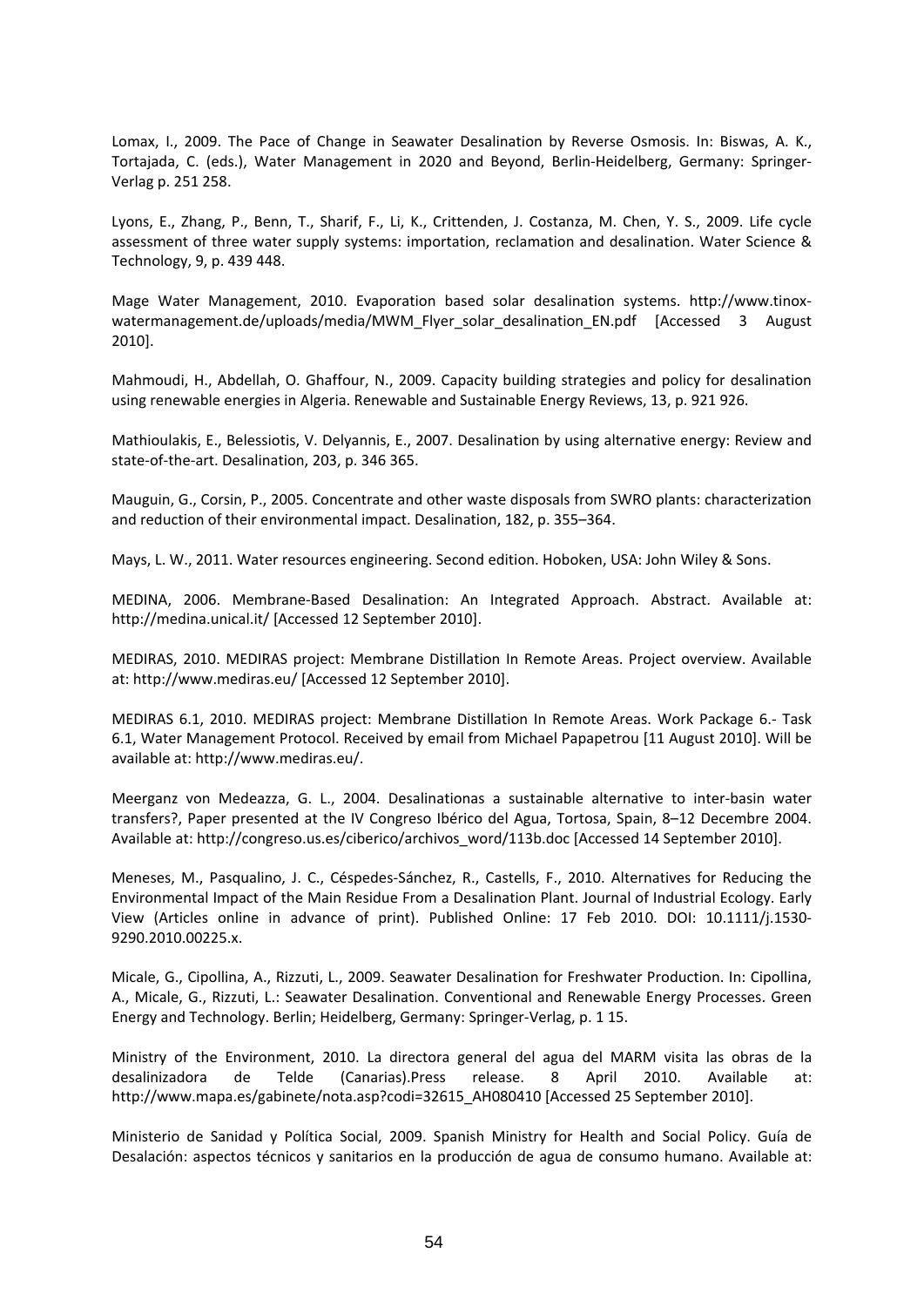http://hispagua.cedex.es/documentacion/documentos/desalacion\_consumo\_humano.pdf [Accessed 25 September 2010].

Miri, R. Chouikhi, A., 2005. Ecotoxicological marine impacts from seawater desalination plants. Desalination, 182, p. 403 410.

Mokhlisse, A., Outzourhit, A., Papapetrou, M., 2008. Institutional and Policy Issues. In: ADIRA Handbook ‐ "A guide to autonomous desalination concepts", p. 33 41. Available at: http://www.medawater‐ rmsu.org/archive/projects/ADIRA%20project/reports/ADIRA%20HANDBOOK.pdf [Accessed 12 August 2010].

Molina, V. G., Casañas, A., 2010. Reverse osmosis, a key technology in combating water scarcity in Spain. Desalination, 250, p. 950 955.

Mossel Bay Municipality, 2010. Environmental impact of desalination plant receives special attention. In: Internal News Release ‐ Tuesday, 21 September 2010. Available at: http://www.mosselbaymun.co.za/news\_article/135/ENVIRONMENTAL\_IMPACT\_OF\_DESALINATION\_PLA NT\_RECEIVES\_SPECIAL\_ATTENTION/21\_September\_2010 [Accessed 28 September 2010].

Muñoz, I. and Fernández‐Abla, A. R., 2008. Reducing the environmental impacts of reverse osmosis desalination by using brackish groundwater resources. Water Research, 42, p. 801 811.

National Research Council (US), Committee on Advancing Desalination Technology, 2008. Desalination: A National Perspective. The National Academies Press. Available at: http://books.nap.edu/catalog.php?recordffid=12184 [Accessed 14 July 2010].

NHMRC, 2003. Australian National Water Quality Management Strategy. Australian Drinking Water Guidelines 6, 2004. Available at: http://www.nhmrc.gov.au/\_files\_nhmrc/file/publications/synopses/adwg\_11\_06.pdf [Accessed 23 September 2010].

OECD, 2009. Report: Dealing with post-decentralisation implications in the water sector – based on country experience cases. Available at: http://www.oecd.org/dataoecd/53/22/44096445.pdf [Accessed 22 September 2010].

Cooley, H., Gleick, P. H., Wolff, G., 2006. Desalination, with a grain of salt – A California perspective. Available at: http://www.pacinst.org/reports/desalination/desalination\_report.pdf [Accessed 11 June 2010].

Pankratz, T., 2010a. Water Desalination Report. Volume 46, Number 35. 20 September 2010. Available at: http://gwi.msgfocus.com/files/amf\_gwl/project\_11/wdr2010-35.pdf [Accessed 21 September 2010].

Pankratz, T., 2010b. Water Desalination Report. Volume 46, Number 36. 27 September 2010. Available at: http://gwi.msgfocus.com/files/amf\_gwl/project\_11/wdr2010-36.pdf [Accessed 27 September 2010].

Pankratz, 2004. An overview of seawater intake facilities for seawater desalination. Available at: http://texaswater.tamu.edu/readings/desal/Seawaterdesal.pdf [Accessed 28 August 2010].

Papadakis, G., Mohamed, E. S., Manolakos, D., 2007. Small autonomous RO desalination systems powered by renewable energies. Technological advances and economics. In: Rizzuti, L., Cipollina, A., Ettouney, H. M., Solar Desalination for the 21st Century. A Review of Modern Technologies and Researches on Desalination Coupled to Renewable Energies, Dordrecht, The Netherlands: Springer, p. 293 303.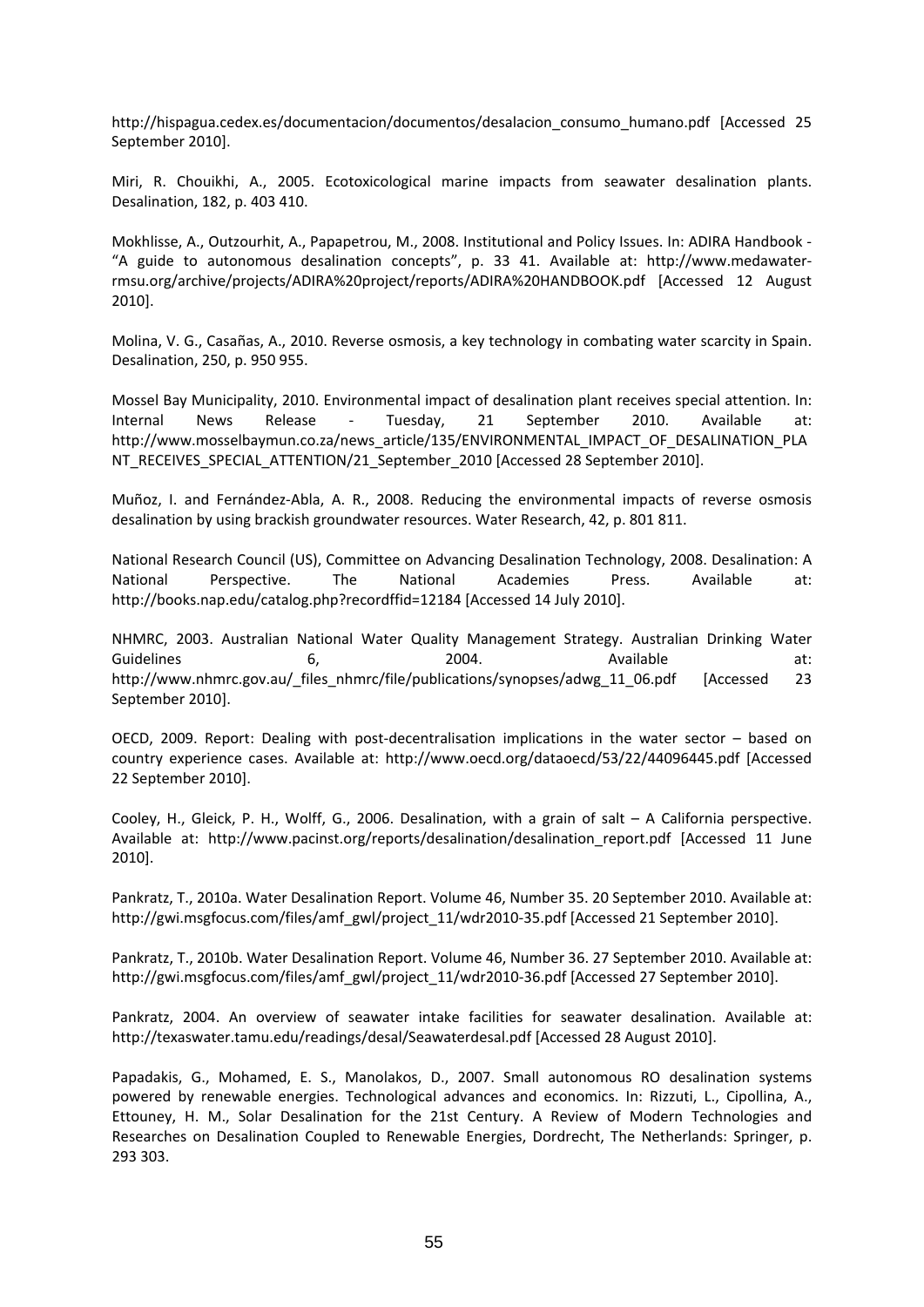Papapetrou, M., Wieghaus, M., Biercamp, C., 2010. Roadmap for the Development of Desalination Powered by Renewable Energy. Promotion for Renewable Energy for Water Production through Desalination. 
at: http://www.prodesproject.org/fileadmin/Files/ProDes\_Road\_map\_on\_line\_version.pdf [Accessed 14 July 2010].

Papapetrou, M., Mohamed, E. S., Manolakos, D., Papadakis, G., Subiela, V. J., Peñate, B., 2009. Operating RE/Desalination Units. In: Cipollina, A., Micale, G., Rizzuti, L.: Seawater Desalination. Conventional and Renewable Energy Processes. Green Energy and Technology. Berlin; Heidelberg, Germany: Springer‐ Verlag, p. 247 272.

Papapetrou, M., Epp, C., Tzen, E., 2007. Autonomous desalination units based on renewable energy systems – a review of representative installations worldwide. In Rizzuti, L., Cipollina, A., Ettouney, H. M., Solar Desalination for the 21st Century. A Review of Modern Technologies and Researches on Desalination Coupled to Renewable Energies, Dordrecht, The Netherlands: Springer, p. 343 353.

Payment, P., Prévost, M., Block, J.-C., Jiang, S., 2010. Sanitary Microbiology of the Production and Distribution of Desalinated Drinking Water In: Cotruvo, J., Voutchkov, N., Fawell, J., Payment, P., Cunliffe, D., Lattemann, S. Desalination Technology – Health and Environmental Impacts. Boca Raton, USA: Taylor and Francis Group, p. 107 121.

Pennington, K. L., Cech, T. V., 2010. Introduction to Water Resources and Environmental Issues. New York, USA: Cambridge University Press.

Pereira, M. A., 2000. Final Report: Health Risk of the Trihalomethanes Found in Drinking Water Carcinogenic Activity and Interactions. U.S. Environmental Protection Agency. Available at: http://cfpub.epa.gov/ncer\_abstracts/index.cfm/fuseaction/display.abstractDetail/abstract/22/report/F [Accessed 23 September 2010].

Peter‐Varbanets, M., Zurbrügg, C., Swartz, C., Pronk, W., 2009. Decentralized systems for potable water and the potential of membrane technology. Water Research, 43, p. 245 265.

Peterson, T., 2002. Salt and the body. Aqueduct Magazine. Available at: http://www.mwdh2o.com/aqueduct/june2002/body.htm [Accessed 27 August 2010].

Plantikow, U., 1999. Wind‐powered MVC seawater desalination: operational results. Desalination, 122, p. 291 299.

ProDes, 2010. Promotion of Renewable Energy for Water production through Desalination. Project Overview of ProDes. Available at: http://www.prodes‐project.org/ [Last Accessed 1 October 2010].

ProDes 4.2, 2010. Commercial Desalination Products powered by Renewable Energy. Available at: http://www.prodes-project.org/fileadmin/Files/ProDes\_D\_4\_2\_Commercial\_Products.pdf [Accessed 6 June 2010].

ProDes 6.1, 2010. Draft Report on Legislative and Institutional Issues ‐ Greece, Italy, Spain, Portugal. Received by email from Michael Papapetrou [28 August 2010]. Will be available at: http://www.prodes‐ project.org.

ProDes 6.3, 2010. Schemes for subsidizing renewable energy driven desalination. WP6, Task 6.3, Available at:

http://www.prodes-project.org/fileadmin/Files/D6\_3\_Schemes\_for\_subsidizing.pdf [Accessed 14 August 2010].

Qiblawey, H. M., Banat, F., 2008. Solar thermal desalination technologies. Desalination, 220, p. 633–644.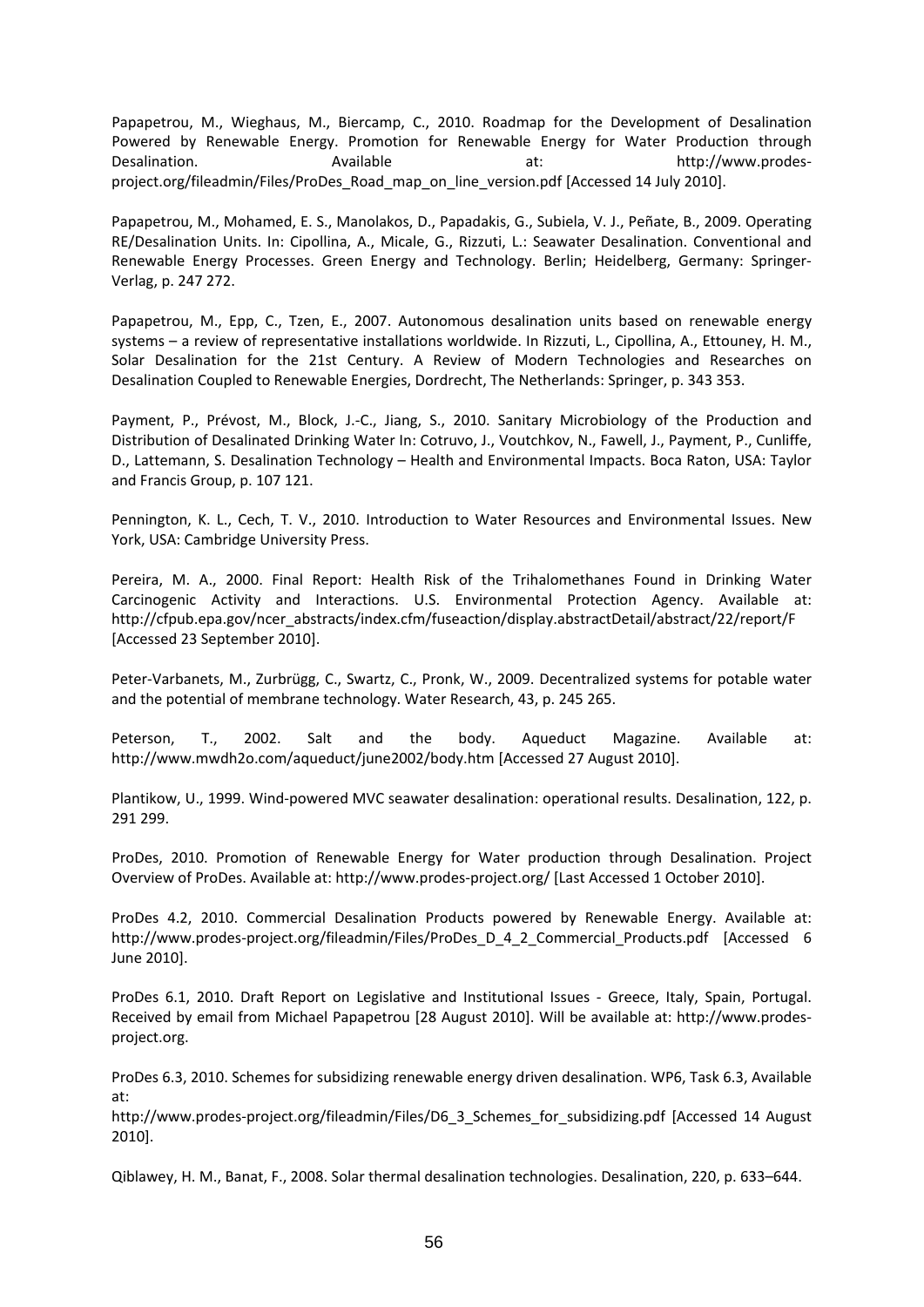Raluy, G., Serra, L, Uche, J., 2006. Life cycle assessment of MSF, MED and RO desalination technologies. Energy, 31, p. 2361 2372.

Raluy, G., Serra, L, Uche, J., 2005. Life cycle assessment of desalination technologies integrated with renewable energies. Desalination, 183, p. 81 93.

Richards, B. S., Schäfer, A. I., 2010. Renewable Energy Powered Water Treatment Systems. . In: Escobar, I. C., Schäfer, A. I., Sustainable Water for the Future: Water Recycling versus Desalination. Sustainability Science and Engineering, Volume 2. Amsterdam, The Netherlands: Elsevier, p. 353 373.

Richards, B. S., Schäfer, A. I., 2002. Design considerations for a solar‐powered desalination system for remote communities in Australia. Desalination, 144, p. 193 199.

Rodrigo Sanchez, M., Betancort Rodríguez, J. R., 2010. Market Study of Food Quality Material. MEDIRAS project: Membrane Distillation In Remote Areas. Work Package 6.‐ Task 6.5. Received by email from Michael Papapetrou [11 August 2010]. Will be available at: http://www.mediras.eu/.

Safrai, I., Zask, A., 2006. Israel Ministry of the Environmental Protection. Environmental Regulations for discharging Desalination Brine to the Sea and its Possible Impacts. Available at: http://www.ildesal.org.il/pdf/130.pdf [20 September 2010].

Schaefer, M., 2008. Water technologies and the environment: Ramping up by scaling down. Technology in Society, 30, p. 415 422.

Schenkeveld, M. M., Morris, R. Budding, B., Helmer, J., Innanen,S., 2004. Seawater and Brackish Water Desalination in the Middle East, North Africa and Central Asia. A Review of Key issues and Experience in Six Countries. World Bank. Available at: http://siteresources.worldbank.org/INTWSS/Resources/Desal\_mainreport-Final2.pdf [Accessed 14 July 2010].

SCHER, 2010. (Scientific Committee on Health and Environmental Risks) scientific opinion on request for derogations on the Drinking Water Directive (Directive 98/83/EC), 16 April 2010. Available at: http://ec.europa.eu/health/scientific\_committees/environmental\_risks/docs/scher\_o\_120.pdf [Accessed 28 August 2010 ].

Seibert, U., Vogt, G., Brennig, C., Gebhard, R., Holz, F., 2004. Autonomous desalination system concepts for seawater and brackish water in rural areas with renewable energies - potentials, technologies, field experience, socio‐technical and socio‐economic impacts – ADIRA. Desalination, 168, p. 29 37.

Semiat, R., Hasson, D., 2010. Seawater and Brackish-Water Desalination with Membrane Operations. In: Peinemann, K.‐V., Pereira Nunes, S., Membrane Technology, Volume 4. Membranes for Water Treatment. Weinheim, Germany: Wiley‐VCH Verlag, p. 147 168.

Simão, A., Densham, P. J., Haklay, M., 2009. Web‐based GIS for collaborative planning and public participation: An application to the strategic planning of wind farm sites. Journal of Environmental Management, 90, p. 2027 2040.

Singh, R., 2006. Hybrid Membrane Systems for Water Purification. Technology, Systems Design and Operation. Oxford, UK: Elsevier.

Sözen, S., Teksoy, S., Papapetrou, M., 2008. Assessment of institutional and policy conditions in Turkey: implications for the implementation of autonomous desalination systems, Desalination, 220, p. 441 454.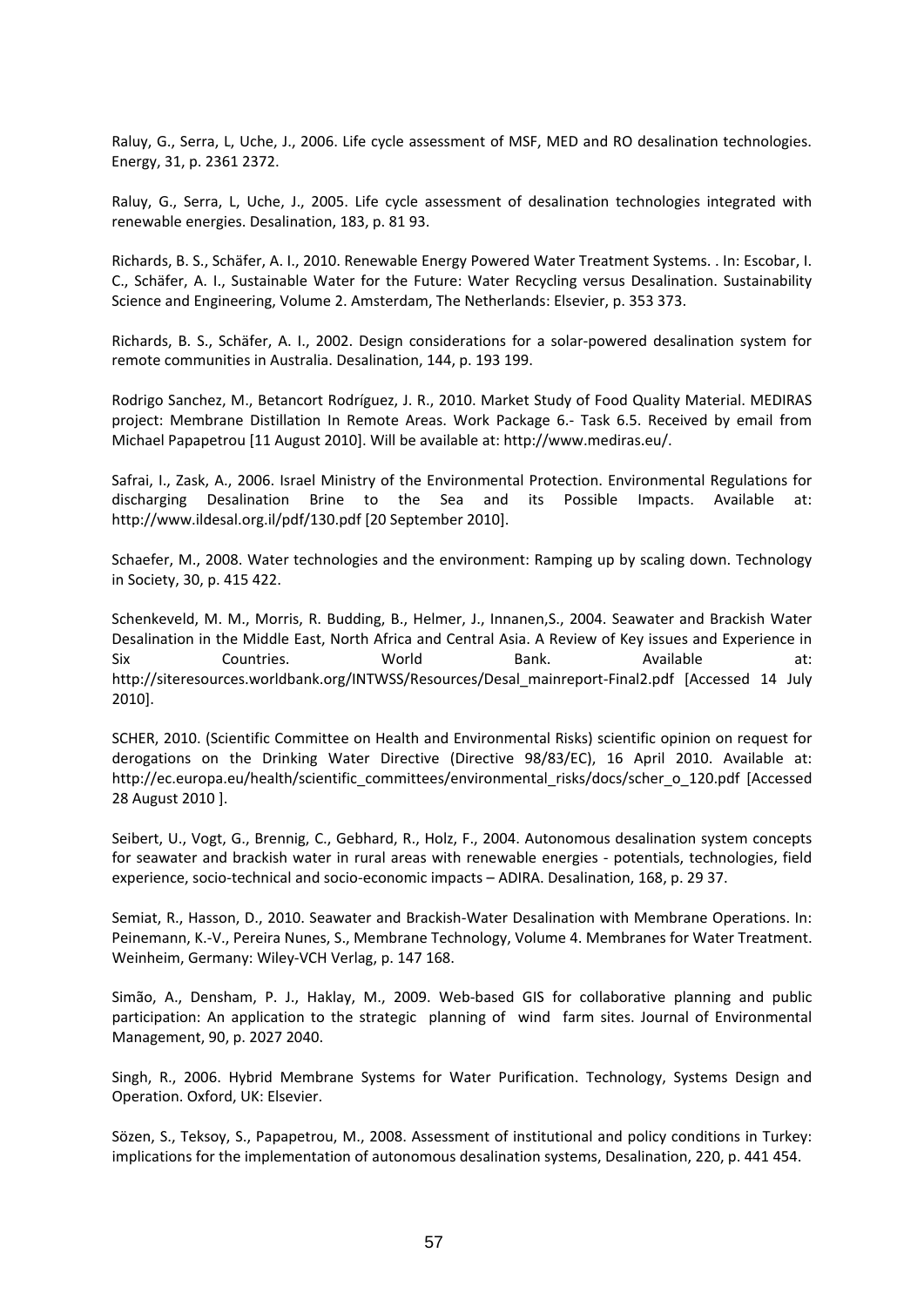Spyrou, I. D., Anagnostopoulos, J. S., 2010. Design study of a stand‐alone desalination system powered by renewable energy sources and a pumped storage unit. Desalination, 257, p. 137 149.

State of Israel-Ministry of Health, 2000. Public health regulations (Sanitary quality of drinking water), 1974. Consolidated Version, 2000. English translation. Available at: http://www.health.gov.il/download/forms/a205\_israeli\_drinking\_water\_regulations.do c [Accessed 25 September 2010].

Stefopoulou, A., Soulis, K., Papapetrou, M., Kyritsis, S., Epp, C., 2008. Institutional and policy framework analysis in relation to the application of autonomous desalination systems – Greece. Desalination, 220, p. 455 467.

Swartz, C. D., du Plessis, J. A., Burger, A. J., Offringa, G., 2006. A desalination guide for South African municipal engineers. Available at: http://ajol.info/index.php/wsa/article/viewFile/47845/34215 [Accessed 30 September 2010].

Téllez, D., Lom, H., Chargoy, P., Rosas, L., Mendoza, M., Coatl, M., Macías, N., Reyes, R., 2009. Evaluation of technologies for a desalination operation and disposal in the Tularosa Basin, New Mexico. Desalination, 249, p. 983 990.

Thiesen, S., 2007. Beyond pilot projetcs: The feasibility of immediate technology transfer from tried and tested maritime and offshore reverse osmosis systems to stationary solar and wind powered desalination solutions. In: Rizzuti, L., Cipollina, A., Ettouney, H. M., Solar Desalination for the 21st Century. A Review of Modern Technologies and Researches on Desalination Coupled to Renewable Energies, Dordrecht, The Netherlands: Springer, p. 227‐238.

TREC, 2009. Trans‐Mediterranean Renewable Energy Cooperation. Clean Power from Deserts. The DESERTEC Concept for Energy, Water and Climate Security. WhiteBook 4th Edition. Available at: http://www.desertec.org/fileadmin/downloads/DESERTEC-WhiteBook\_en\_small.pdf [Accessed 25 September 2010].

Trieb, F., 2007. Concentrating Solar Power for Seawater Desalination. Available at: http://www.dlr.de/tt/Portaldata/41/Resources/dokumente/institut/system/publications/Trieb\_CSP\_for\_ Desalination‐MENAREC4.pdf [Accessed 14 August 2010].

Tzen, E., 2009. Wind and Wave Energy for Reverse Osmosis. In: Cipollina, A., Micale, G., Rizzuti, L.: Seawater Desalination. Conventional and Renewable Energy Processes. Green Energy and Technology. Berlin; Heidelberg, Germany: Springer‐Verlag, p. 213 245).

UCS, 2010. Union of Concerned Scientists. Environmental Impacts of Renewable Energy Technologies. Available at: http://www.ucsusa.org/clean\_energy/technology\_and\_impacts/impacts/environmentalimpacts‐of.html [Accessed 26 September 2010].

Udono, K., Sitte, R., 2008. Modeling seawater desalination powered by waste incineration using a dynamic systems approach. Desalination, 229, p. 302 317.

UK Trade & Investment, 2010. Greece ‐ Water Desalination Plants Update. Tuesday, 27 Jul 2010. Available at:

http://www.ukti.gov.uk/export/countries/europe/southerneurope/greece/businessopportunity/114786. html [Accessed 28 September 2010].

UN, 2010a. Department of Public Information, News and Media Division. Available at: http://www.un.org/News/Press/docs/2010/ga10967.doc.htm [Accessed 9 August 2010].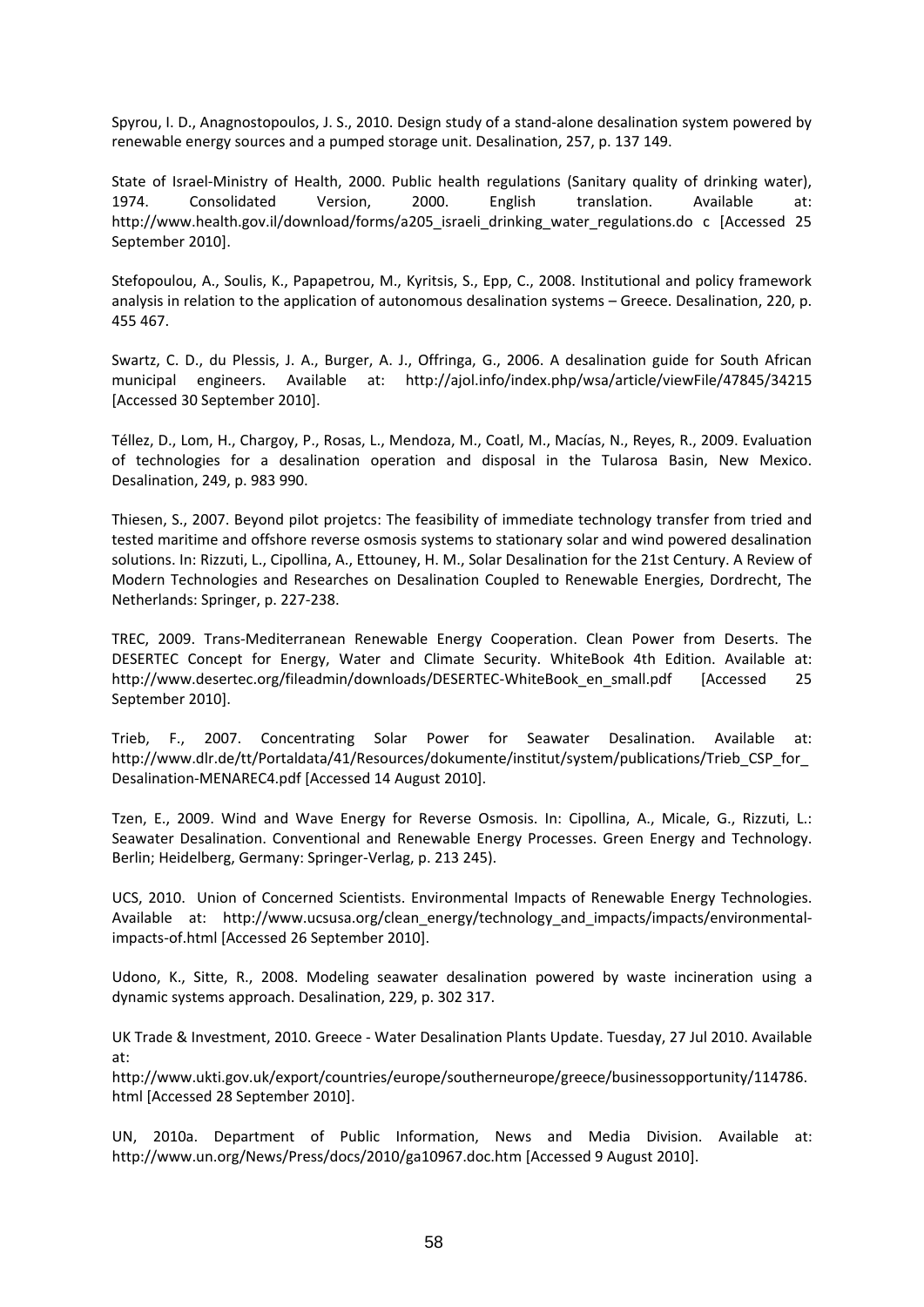UN, 2010b. Water Scarcity. International Decade for Action: Water for Life, 2005-2015. Available at: http://www.un.org/waterforlifedecade/scarcity.html [Accessed 7 September 2010].

UN, 2009. Economic and Social Commision for Western Asia (ESCWA) Water Development Report 3: Role of Desalination in Addressing Water Scarcity. Available at: http://www.escwa.un.org/information/publications/edit/upload/sdpd‐09‐4.pdf [Accessed 4 August 2010].

UNEP, 2008. Desalination Resource and Guidance Manual for Environmental Impact Assessments. United Nations Environment Programme, Regional Office for West Asia, Manama, and World Health Organization, Regional Office for the Eastern Mediterranean, Cairo. Available at: http://www.unep.org.bh/Newsroom/pdf/EIA-guidance-final.pdf [Accessed 6 June 2010].

UNEP, 2003. Sea water desalination in the Mediterranean: assessment and guidelines. http://www.unepmap.org/index.php?module=library&mode=pub&action=view&id=13719

US EPA, 2010. Effluent Guidelines: Drinking Water Treatment. Available at: http://water.epa.gov/scitech/wastetech/guide/treatment/ [Accessed 16 September 2010].

US EPA, 2009. Affordability Information (Lifeline Rates). Available at: http://water.epa.gov/infrastructure/sustain/Affordability.cfm [Accessed 22 September 2010].

US FDA, 2009. U.S. Food and Drug Administration. Agency Response Letter GRAS Notice No. GRN 000003. Available at: http://www.fda.gov/Food/FoodIngredientsPackaging/GenerallyRecognizedasSafeGRAS/GRASListings/uc m154921.htm [Accessed 23 September 2010].

van der Bruggen, B., 2010. The Global Water Recycling Situation. In: Escobar, I. C., Schäfer, A. I., Sustainable Water for the Future: Water Recycling versus Desalination. Sustainability Science and Engineering, Volume 2., Amsterdam, The Netherlands: Elsevier, p. 41 62.

Voutchkov, N., 2010. Seawater Pretreatment. Bangkok, Thailand: Water Treatment Academy.

Voutchkov, N., Sommariva, C., Pankratz, T., Tonner, J., 2010. Desalination Process Technology. In: Cotruvo, J., Voutchkov, N., Fawell, J., Payment, P., Cunliffe, D., Lattemann, S. Desalination Technology – Health and Environmental Impacts. Boca Raton, USA: Taylor and Francis Group, p. 21 90.

Wangnick, K., 2002. 2002 IDA Worldwide Desalting Plants Inventory Report No. 17. Gnarrenburg, Germany: Wangnick Consulting.

Water California, 2009. Desalination Laws. AB 314, Kehoe – 2003: Desalination. Available at: http://www.water.ca.gov/desalination/Laws/ [Accessed 21 September 2010].

water-technology.net, 2010. Perth Seawater Desalination Plant, Seawater Reverse Osmosis (SWRO). Kwinana, Australia. Available at: http://www.water‐technology.net/projects/perth/ [Accessed 29 July 2010].

Werner, M., Schäfer, A. I., 2007. Social aspects of a solar‐powered desalination unit for remote Australian communities. Desalination, 203, p. 375 393.

WHO, 2010. Desalination. Rolling revision of the WHO Guidelines for Drinking Water Quality. Available at: http://www.who.int/water\_sanitation\_health/gdwqrevision/desalination/en/ [Accessed 4 July 2010].